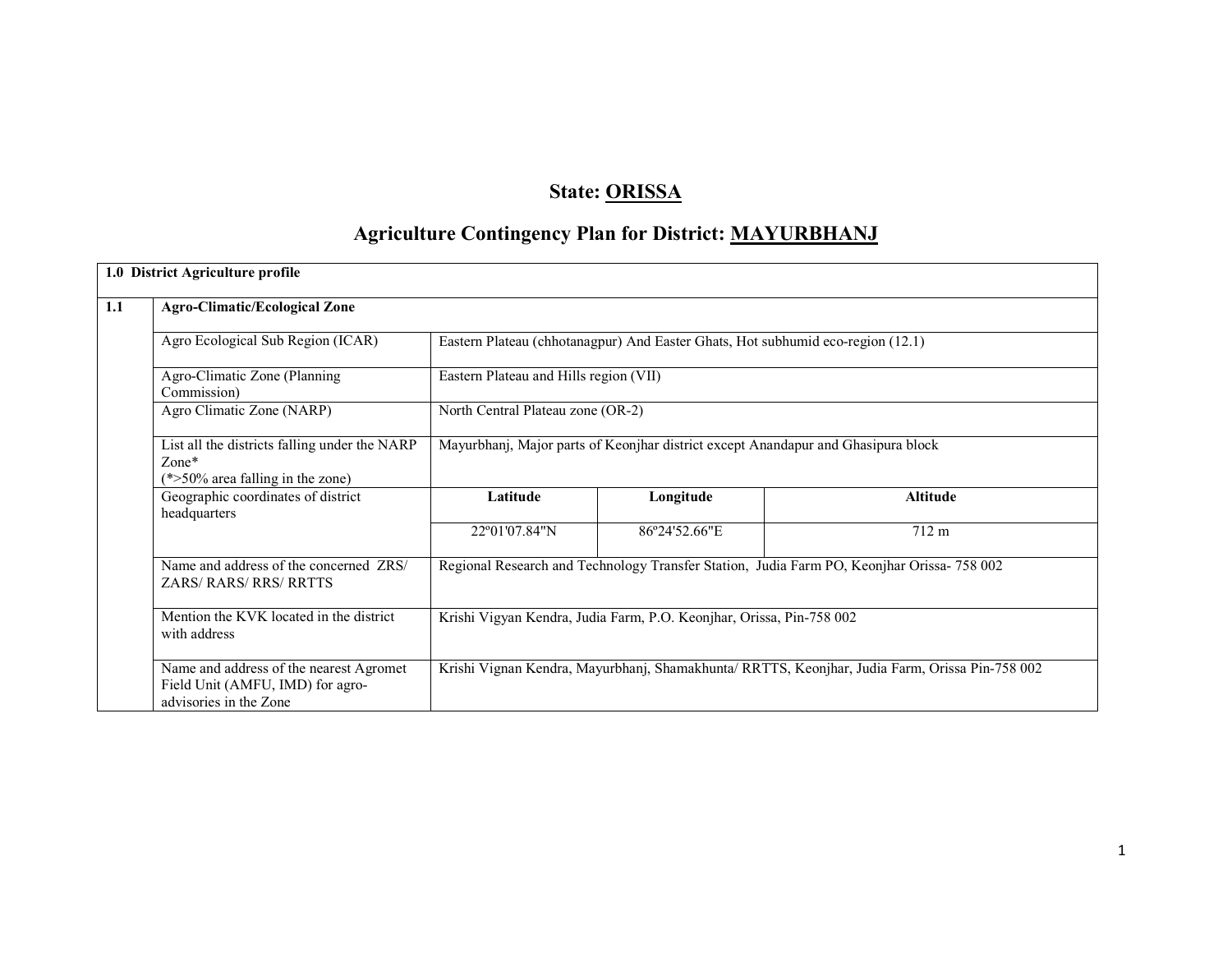| 1.2 | Rainfall                         | Normal RF(mm) | <b>Normal Rainy days</b><br>(number) | <b>Normal Onset</b> | <b>Normal Cessation</b> |
|-----|----------------------------------|---------------|--------------------------------------|---------------------|-------------------------|
|     | SW monsoon (June - September):   | 1225          | 56.1                                 | June 2nd week       | September last week     |
|     | NE Monsoon (October - December): | 143           | 7.1                                  |                     |                         |
|     | Winter (January - February)      | 78.5          | 5.2                                  |                     |                         |
|     | Summer (March - May)             | 153.7         | 8.9                                  |                     |                         |
|     | Annual                           | 1600.2        | 77.3                                 |                     |                         |

| 1.3 | <b>Land use</b><br>pattern of the<br>district<br>(latest)<br>statistics) | Geographical<br>area | <b>Cultivated</b><br>area | Forest<br>area | Land under<br>non-<br>agricultural<br>use | Permanent<br><i>pastures</i> | Cultiv<br>able<br>wastel<br>and | Land<br>under<br>Misc.<br>tree<br>crops<br>and<br>groves | <b>Barren</b> and<br>uncultivable<br>land | <b>Current</b><br>fallows | Other<br>fallows |
|-----|--------------------------------------------------------------------------|----------------------|---------------------------|----------------|-------------------------------------------|------------------------------|---------------------------------|----------------------------------------------------------|-------------------------------------------|---------------------------|------------------|
|     | Area<br>$^{\circ}000$ ha)                                                | 1042                 | 389                       | 439            | 58                                        | 28                           | 10                              | 41                                                       | 16                                        | 39                        |                  |

Source: Odisha Agriculture statistics 2008-09

| 1.4 | Major Soils (common names like red sandy | Area $(900 \text{ ha})$ | Percent $(\% )$ of total |
|-----|------------------------------------------|-------------------------|--------------------------|
|     | loam deep soils (etc)                    |                         |                          |
|     | Lateritic soils                          | 226.6                   | 51.9                     |
|     | Red Sandy loam soils                     | 210.4                   | 48.2                     |

(Data source: Soil Resource Maps of NBSS & LUP)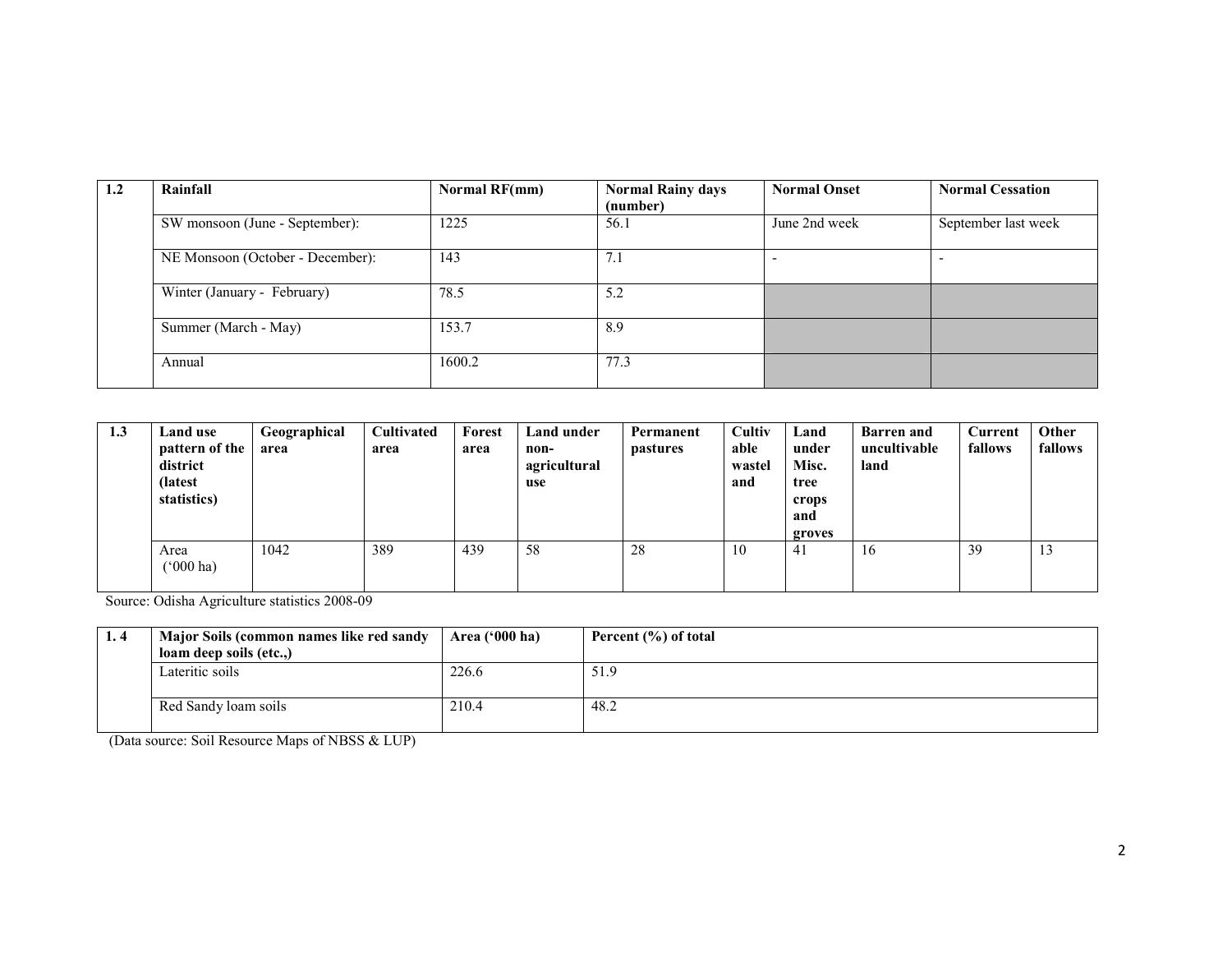| <b>1.5</b> | <b>Agricultural land use</b> | Area $('000 ha)$ | Cropping intensity % |
|------------|------------------------------|------------------|----------------------|
|            | Net sown area                | 389              | 122<br>133           |
|            | Area sown more than once     | 1/1              |                      |
|            | Gross cropped area           | 519              |                      |

Source: Odisha Agriculture statistics 2008-09

| 1.6 | Irrigation                                                                                              | Area ('000 ha)            |                          |                                                                                                |
|-----|---------------------------------------------------------------------------------------------------------|---------------------------|--------------------------|------------------------------------------------------------------------------------------------|
|     | Net irrigated area                                                                                      | 108.5                     |                          |                                                                                                |
|     | Gross irrigated area                                                                                    | 153.0                     |                          |                                                                                                |
|     | Rainfed area                                                                                            | 280.5                     |                          |                                                                                                |
|     | <b>Sources of Irrigation</b>                                                                            | Number                    | Area ('000 ha)           | Percentage of total irrigated area                                                             |
|     | Canals                                                                                                  |                           | 66.8                     | 61.5                                                                                           |
|     | Tanks                                                                                                   | $\overline{\phantom{a}}$  |                          | $\overline{\phantom{0}}$                                                                       |
|     | Open wells                                                                                              | 6985                      | 2.0                      | 1.8                                                                                            |
|     | Bore wells                                                                                              | 5428                      | 14.3                     | 13.2                                                                                           |
|     | Lift irrigation schemes                                                                                 | 68                        | 11.9                     | 11.0                                                                                           |
|     | Micro-irrigation                                                                                        | $\overline{\phantom{a}}$  | 0.1                      | 0.1                                                                                            |
|     | Other sources (please specify)                                                                          | $\overline{\phantom{0}}$  | 13.4                     | 12.4                                                                                           |
|     | Total Irrigated Area                                                                                    |                           | 108.5                    |                                                                                                |
|     | Pump sets                                                                                               | 5248                      |                          |                                                                                                |
|     | No. of Tractors                                                                                         | 625                       |                          |                                                                                                |
|     | Groundwater availability and use* (Data source:<br><b>State/Central Ground water Department /Board)</b> | No. of blocks/<br>Tehsils | $(\%)$ area              | Quality of water (specify the problem such as high<br>levels of arsenic, fluoride, saline etc) |
|     | Over exploited                                                                                          |                           | $\overline{\phantom{a}}$ |                                                                                                |
|     | Critical                                                                                                |                           |                          |                                                                                                |
|     | Semi-critical                                                                                           |                           |                          |                                                                                                |
|     | Safe                                                                                                    | 26                        | 100                      |                                                                                                |
|     | Wastewater availability and use                                                                         |                           |                          |                                                                                                |
|     | Ground water quality                                                                                    | Suitable for irrigation   |                          |                                                                                                |
|     | *over-exploited: groundwater utilization > 100%; critical: 90-100%; semi-critical: 70-90%; safe: <70%   |                           |                          |                                                                                                |

Source: Agriculture statistics Book 2008-09 and DDA office, Baripada.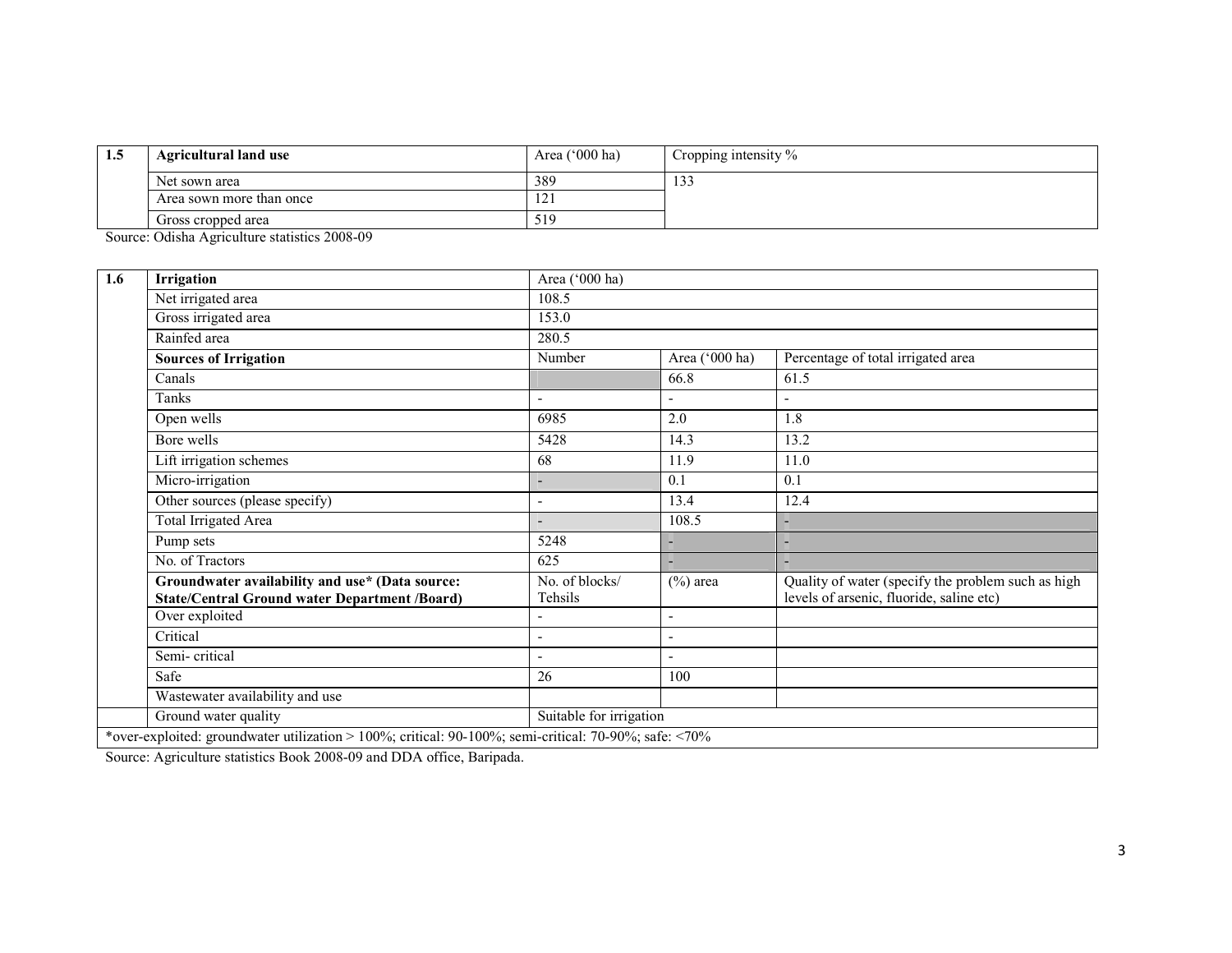| <b>S.No.</b> | Major field crops |                          | Area $('000 ha)$         |                          |                          |                          |                          |                |                    |  |
|--------------|-------------------|--------------------------|--------------------------|--------------------------|--------------------------|--------------------------|--------------------------|----------------|--------------------|--|
|              | cultivated        |                          | <b>Kharif</b>            |                          |                          | Rabi                     |                          |                |                    |  |
|              |                   | Irrigated                | Rainfed                  | Total                    | <b>Irrigated</b>         | Rainfed                  | <b>Total</b>             | Summer         | <b>Grand</b> total |  |
|              | Paddy             | 97.2                     | 242.1                    | 339.4                    | 5.8                      | $\overline{\phantom{a}}$ | 5.8                      |                | 345.1              |  |
|              | Blackgram         | 0.2                      | 11.3                     | 11.5                     | 0.8                      | 2.3                      | 3.1                      | $\blacksquare$ | 14.6               |  |
|              | Maize             | 0.2                      | 13.3                     | 13.5                     | 0.3                      | $\overline{\phantom{0}}$ | 0.3                      | -              | 13.7               |  |
|              | Horsegram         | $\overline{\phantom{a}}$ | $\overline{\phantom{0}}$ | $\overline{\phantom{a}}$ | $\overline{\phantom{0}}$ | 10.9                     | 10.9                     | $\blacksquare$ | 10.9               |  |
|              | Arhar             | $\overline{\phantom{0}}$ | 8.4                      | 8.4                      | $\overline{\phantom{0}}$ | $\overline{\phantom{a}}$ | $\overline{\phantom{a}}$ |                | 8.4                |  |
|              | Groundnut         |                          | 1.5                      | 1.5                      | 6.2                      | 0.04                     | 6.2                      |                | 7.8                |  |
|              | Greengram         | 0.2                      | 3.70                     | 3.9                      | 0.9                      | 2.8                      | 3.7                      | -              | 7.6                |  |
|              | Niger<br>.        |                          | 6.3                      | 6.3                      | $\overline{\phantom{0}}$ | $\overline{\phantom{a}}$ | $\overline{\phantom{0}}$ |                | 6.3                |  |

#### 1.7 Area under major field crops & horticulture (as per latest figures)

Source: Odisha Agriculture statistics 2008-09

|        | <b>Horticulture crops - Fruits</b>  | Area ('000 ha) |
|--------|-------------------------------------|----------------|
|        |                                     | <b>Total</b>   |
|        | Mango                               | 7.6            |
| 2      | Lime                                | 3.7            |
| 3      | Guava                               | 0.4            |
| 4      | Sapota                              | 0.03           |
| 5      | Litchi                              | $0.02\,$       |
|        | Horticulture crops - Vegetables     | <b>Total</b>   |
|        | <b>Brinjal</b>                      | 14.1           |
| 2      | Chilli                              | 7.1            |
| 3      | Okra                                | 6.6            |
| 4      | Tomato                              | 6.2            |
| 5      | Cowpea                              | 5.7            |
| 6      | Turmeric                            | 3.8            |
| $\tau$ | Cauliflower                         | 3.6            |
| 8      | Cabbage                             | 3.6            |
| 9      | Ginger                              | 3.2            |
| 10     | Sweet potato                        | 2.1            |
| 11     | Onion                               | 1.8            |
| 12     | Potato                              | 1.1            |
|        | <b>Medicinal and Aromatic crops</b> | <b>Total</b>   |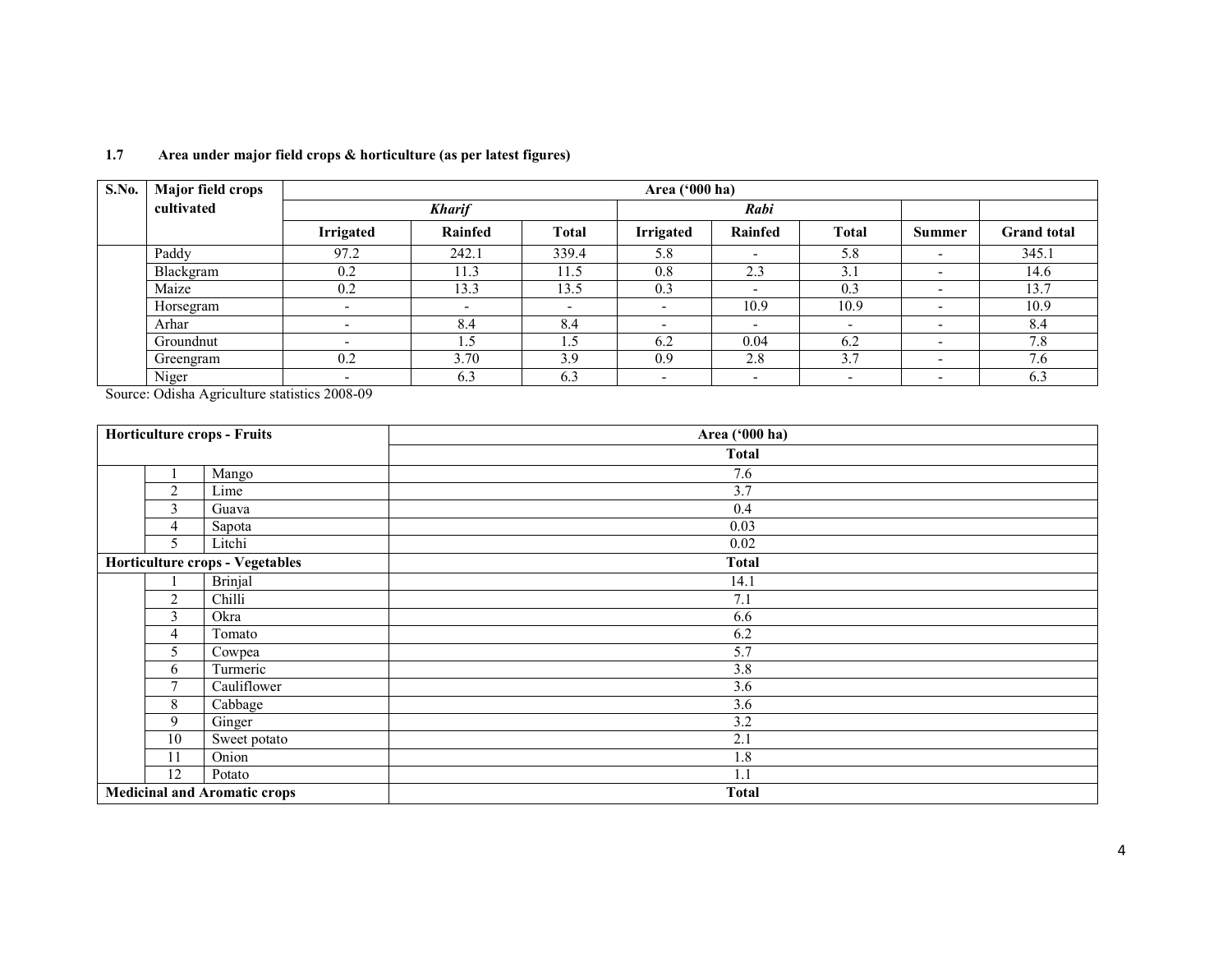|                         | Aomla                 | 0.03         |
|-------------------------|-----------------------|--------------|
|                         | Aloevera              | 0.01         |
|                         | Sarpagandha           | 0.01         |
|                         | Aswagandha            | 0.01         |
|                         | Pipalli (long pepper) | 0.01         |
| <b>Plantation crops</b> |                       | <b>Total</b> |
|                         | Banana                | 0.9          |
|                         | Papaya                | 0.02         |

Source: Directorate of Horticulture, Govt. of Orissa, Year: 2008-09

| <b>Fodder crops</b> |                     | <b>Total</b> |
|---------------------|---------------------|--------------|
|                     | Oat                 | 0.008        |
|                     | Cowpea              | 0.006        |
|                     | Berseem             | 0.005        |
|                     | MP Cherry           | 0.003        |
|                     | <b>Sudex Cherry</b> | 0.003        |
| Others              | Perennial           | 0.04         |
| (Specify)           | Total fodder crop   | 0.06         |
|                     | Grazing land        | 27           |

| 1.8 | Livestock                                                         | <b>Male ('000)</b>       | Female ('000) | Total $(900)$             |
|-----|-------------------------------------------------------------------|--------------------------|---------------|---------------------------|
|     | Non descriptive Cattle (local low yielding)                       | 577.7                    | 310.6         | 888.4                     |
|     | Improved cattle                                                   | 2.1                      | 1.2           | 3.3                       |
|     | Crossbred cattle                                                  | 13.6                     | 30.7          | 44.4                      |
|     | Non descriptive Buffaloes (local low yielding)                    | 15.4                     | 10.8          | 26.3                      |
|     | <b>Descriptive Buffaloes</b>                                      | 0.01                     | 0.01          | 0.02                      |
|     | Goat                                                              | 249.5                    | 437.2         | 686.8                     |
|     | Sheep                                                             | 68.8                     | 97.8          | 166.6<br>80.9             |
|     | Pig                                                               | 37.7                     | 43.2          |                           |
|     | Commercial dairy farms (Number)                                   |                          |               | 06                        |
| 1.9 | Poultry                                                           | No. of farms             |               | Total No. of birds ('000) |
|     | Commercial                                                        | 789                      |               | 147.1                     |
|     | Backyard                                                          | $\overline{\phantom{a}}$ | 2617.5        |                           |
|     | Source: Directorate of Animal Husbandry, Govt. of Orissa, 2008-09 |                          |               |                           |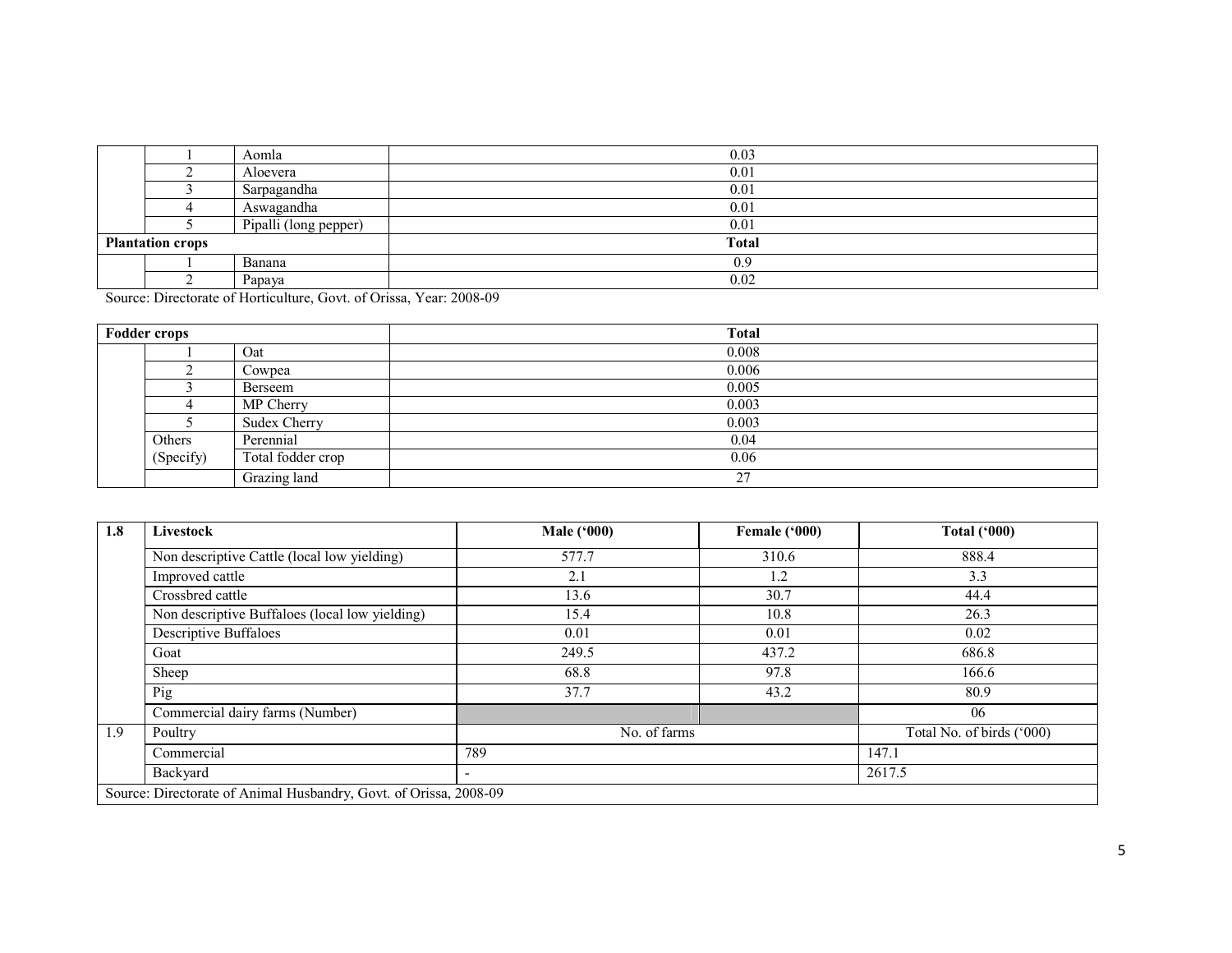| 1.10 | <b>Fisheries</b>  |           |                        |                        |                          |                                       |             |                                                     |                                 |
|------|-------------------|-----------|------------------------|------------------------|--------------------------|---------------------------------------|-------------|-----------------------------------------------------|---------------------------------|
|      | A. Capture        |           |                        |                        |                          |                                       |             |                                                     |                                 |
|      | i) Marine         | No. of    |                        | <b>Boats</b>           |                          |                                       | <b>Nets</b> |                                                     |                                 |
|      |                   | fishermen | Mechanized             | Non-mechanized         |                          | Mechanized (Trawl<br>nets, Gill nets) |             | Non-mechanized (Shore Seines,<br>Stake & trap nets) | facilities (Ice<br>plants etc.) |
|      |                   |           |                        |                        |                          | $\overline{\phantom{0}}$              |             |                                                     |                                 |
|      | ii) Inland        |           | No. Farmer owned ponds |                        | <b>No. of Reservoirs</b> |                                       |             | No. of village tanks                                |                                 |
|      |                   |           | 19455                  |                        | 12                       |                                       |             | 6948                                                |                                 |
|      | <b>B.</b> Culture |           |                        |                        |                          |                                       |             |                                                     |                                 |
|      |                   |           |                        | Water Spread Area (ha) |                          | Yield (t/ha)                          |             | Production ('000 tons)                              |                                 |
|      | i) Brackish water |           |                        | $\mathbf{0}$           |                          | $\Omega$                              |             | $\mathbf{0}$                                        |                                 |
|      | ii) Fresh water   |           |                        | 11402.4                |                          | 1.0                                   |             | 11.5                                                |                                 |
|      | <b>Others</b>     |           |                        | 3844.9                 |                          | 0.04                                  |             | 0.2                                                 |                                 |

Source: Dept. of Fisheries, Govt. of Orissa, 2008-09

#### **1.11** Production and Productivity of major crops (Average of last 5 years: 2004, 05, 06, 07, 08; specify years)

|                | <b>Crops</b>                     |                              | <b>Kharif</b>                  |                          | Rabi                     |                          | <b>Summer</b>            |                       | <b>Total</b>            |
|----------------|----------------------------------|------------------------------|--------------------------------|--------------------------|--------------------------|--------------------------|--------------------------|-----------------------|-------------------------|
|                |                                  | <b>Production</b><br>(900 t) | <b>Productivity</b><br>(kg/ha) | Production<br>(900 t)    | Productivity<br>(kg/ha)  | Production<br>(900 t)    | Productivity<br>(kg/ha)  | Production<br>(900 t) | Productivity<br>(kg/ha) |
|                | Paddy                            | 793.9                        | 2339                           | 15.9                     | 2732                     | -                        |                          | 809.8                 | 2346                    |
| 2              | Maize                            | 15.8                         | 1175                           | 0.4                      | 1607                     | $\overline{\phantom{a}}$ |                          | 16.3                  | 1184                    |
| 3              | Greengram                        | 1.8                          | 470                            | 1.7                      | 478                      | $\overline{\phantom{a}}$ |                          | 3.6                   | 474                     |
| $\overline{4}$ | Blackgram                        | 4.7                          | 408                            | $\mathbf{.3}$            | 440                      | $\overline{\phantom{a}}$ |                          | 6.1                   | 415                     |
|                | Arhar                            | 7.7                          | 912                            | $\overline{\phantom{a}}$ | $\overline{\phantom{0}}$ | $\overline{\phantom{a}}$ |                          | 7.6                   | 912                     |
| <sub>b</sub>   | Groundnut                        | 2.3                          | 1475                           | 7.8                      | 1260                     | $\overline{\phantom{a}}$ | $\overline{\phantom{0}}$ | 10.1                  | 1303                    |
|                | <b>Major Horticultural crops</b> |                              |                                |                          |                          |                          |                          |                       |                         |
|                | Mango                            | $\overline{\phantom{0}}$     | $\overline{\phantom{0}}$       | $\overline{\phantom{0}}$ | $\overline{\phantom{0}}$ | 41.0                     | 4000                     | 41.0                  | 4000                    |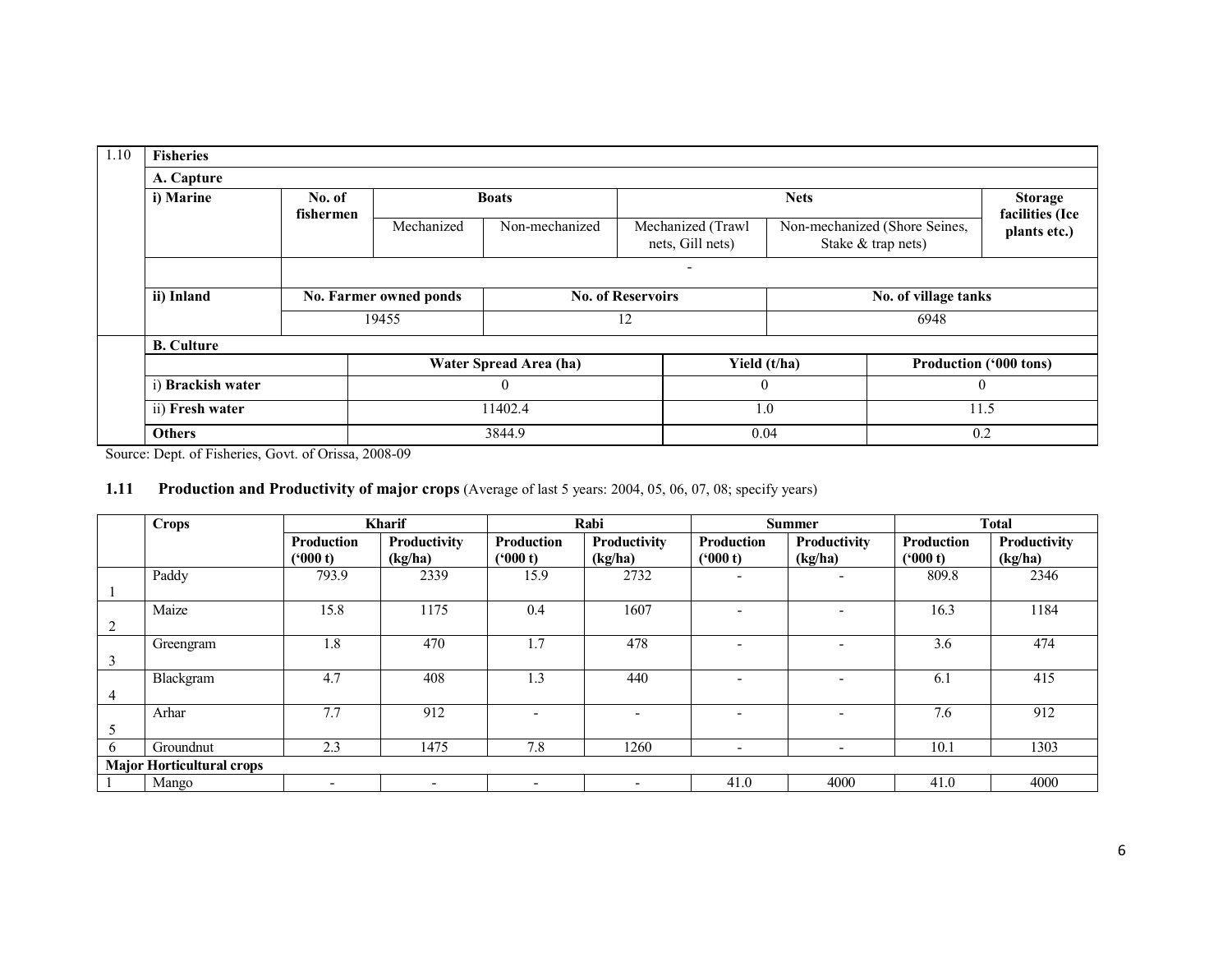|      | $L$ 1me   | $\sim$<br>44. | 5600   |  |      |      | 22.4 | 5600  |
|------|-----------|---------------|--------|--|------|------|------|-------|
|      | Cashew    |               | $\sim$ |  | 24.1 | 6000 | 24.1 | 6000  |
|      | Banana    | 24.2          | 20000  |  |      |      | 24.2 | 20000 |
|      | Guava     | 21.0          | 4125   |  |      |      | 21.0 | 4125  |
| Othe | Jackfruit | 0.9           | 400    |  |      |      | 0.9  | 400   |
| rs   |           |               |        |  |      |      |      |       |

Source: Odisha Agriculture statistics 2008-09

| 1.12 | Sowing window for 5 major       | Paddy              | <b>Maize</b>       | Arhar     | Blackgram                | Greengram          |
|------|---------------------------------|--------------------|--------------------|-----------|--------------------------|--------------------|
|      | field crops                     |                    |                    |           |                          |                    |
|      | (start and end of normal sowing |                    |                    |           |                          |                    |
|      | period)                         |                    |                    |           |                          |                    |
|      | Kharif-Rainfed                  | June $-July$       | June               | June-July | June-July                | June-July          |
|      |                                 |                    |                    |           |                          |                    |
|      | Kharif-Irrigated                | August             |                    |           |                          |                    |
|      |                                 |                    |                    |           |                          |                    |
|      | Rabi-Rainfed                    |                    | -                  |           | September-October        | September-October  |
|      |                                 |                    |                    |           |                          |                    |
|      | Rabi-Irrigated                  | December - January | October – November | ۰.        | $\overline{\phantom{a}}$ | January - February |
|      |                                 |                    |                    |           |                          |                    |

| 1.13 | What is the major contingency the district is prone to? (Tick mark) | Regular | Occasional | <b>None</b> |
|------|---------------------------------------------------------------------|---------|------------|-------------|
|      | Drought                                                             |         |            |             |
|      | Flood                                                               |         |            |             |
|      | Cyclone                                                             |         |            |             |
|      | Hail storm                                                          |         |            |             |
|      | Heat wave                                                           |         |            |             |
|      | Cold wave                                                           |         |            |             |
|      | Frost                                                               |         |            |             |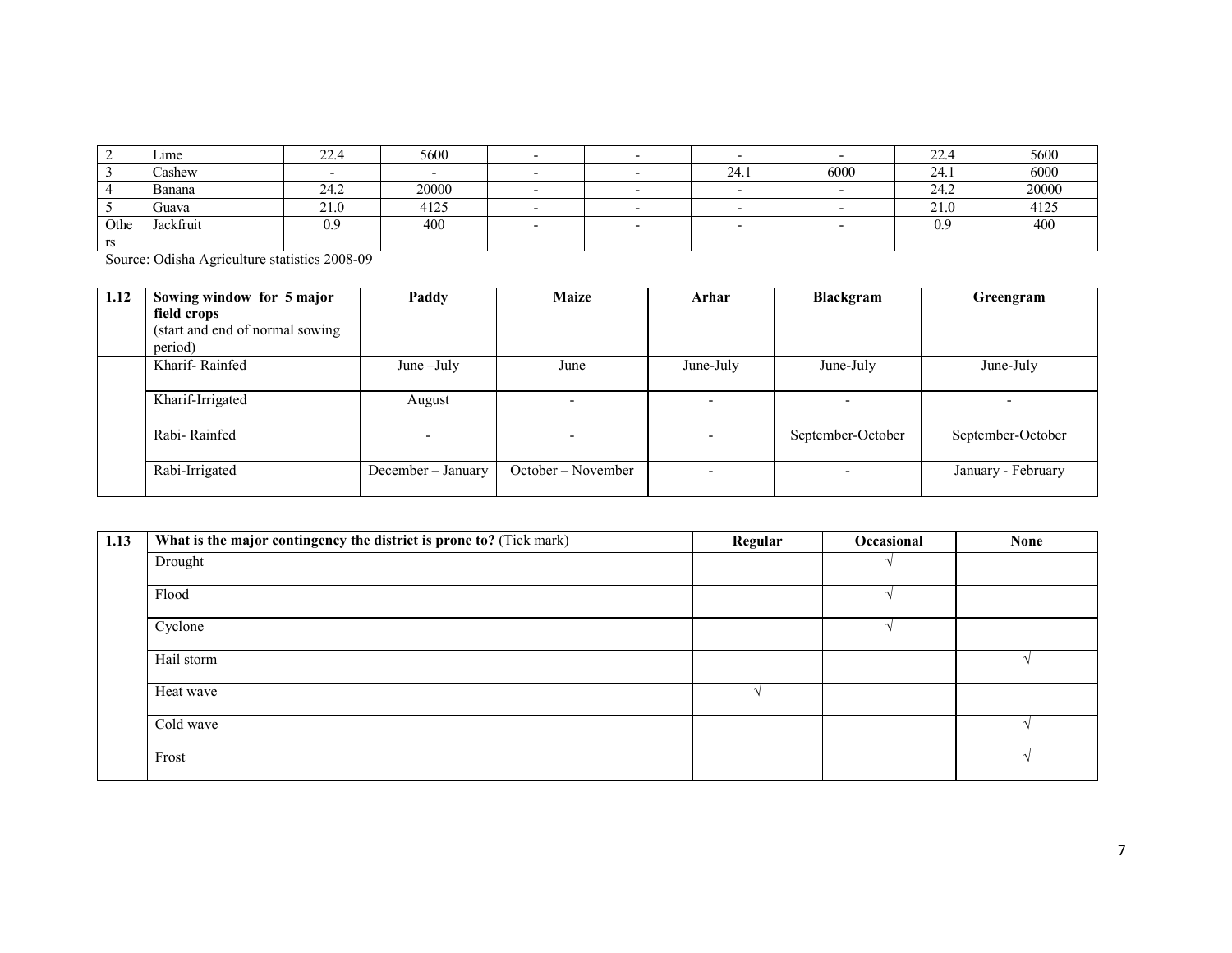| Sea water intrusion                                                   |  |  |
|-----------------------------------------------------------------------|--|--|
| Pests and disease outbreak – (Stem Borer, Leaf folder, Blast and BLB) |  |  |

| .14 | Include Digital maps of the<br>district for | Location map of district within State as Annexure I | Enclosed: Yes |
|-----|---------------------------------------------|-----------------------------------------------------|---------------|
|     |                                             | Mean annual rainfall as Annexure 2                  | Enclosed: No  |
|     |                                             | Soil map as Annexure 3                              | Enclosed: No  |

#### 2.0 Strategies for weather related contingencies

#### 2.1 Drought

### 2.1.1 Rainfed situation

| Condition                   |                      |                        |                   | <b>Suggested Contingency measures</b> |                   |
|-----------------------------|----------------------|------------------------|-------------------|---------------------------------------|-------------------|
| <b>Early season</b>         | <b>Major Farming</b> | Normal Crop / Cropping | Change in crop /  | <b>Agronomic measures</b>             | <b>Remarks</b> on |
| drought (delayed            | situation            | system                 | cropping system   |                                       | Implementation    |
| onset)                      |                      |                        | including variety |                                       |                   |
| Delay by 2 weeks            | Low Elevation and    | Paddy-fallow/          | No change         |                                       |                   |
| (June 4 <sup>th</sup> week) | Medium Rainfall Red  | Paddy-Greengram /      |                   |                                       |                   |
|                             | soils                | Paddy-Blackgram        |                   |                                       |                   |
|                             |                      |                        |                   |                                       |                   |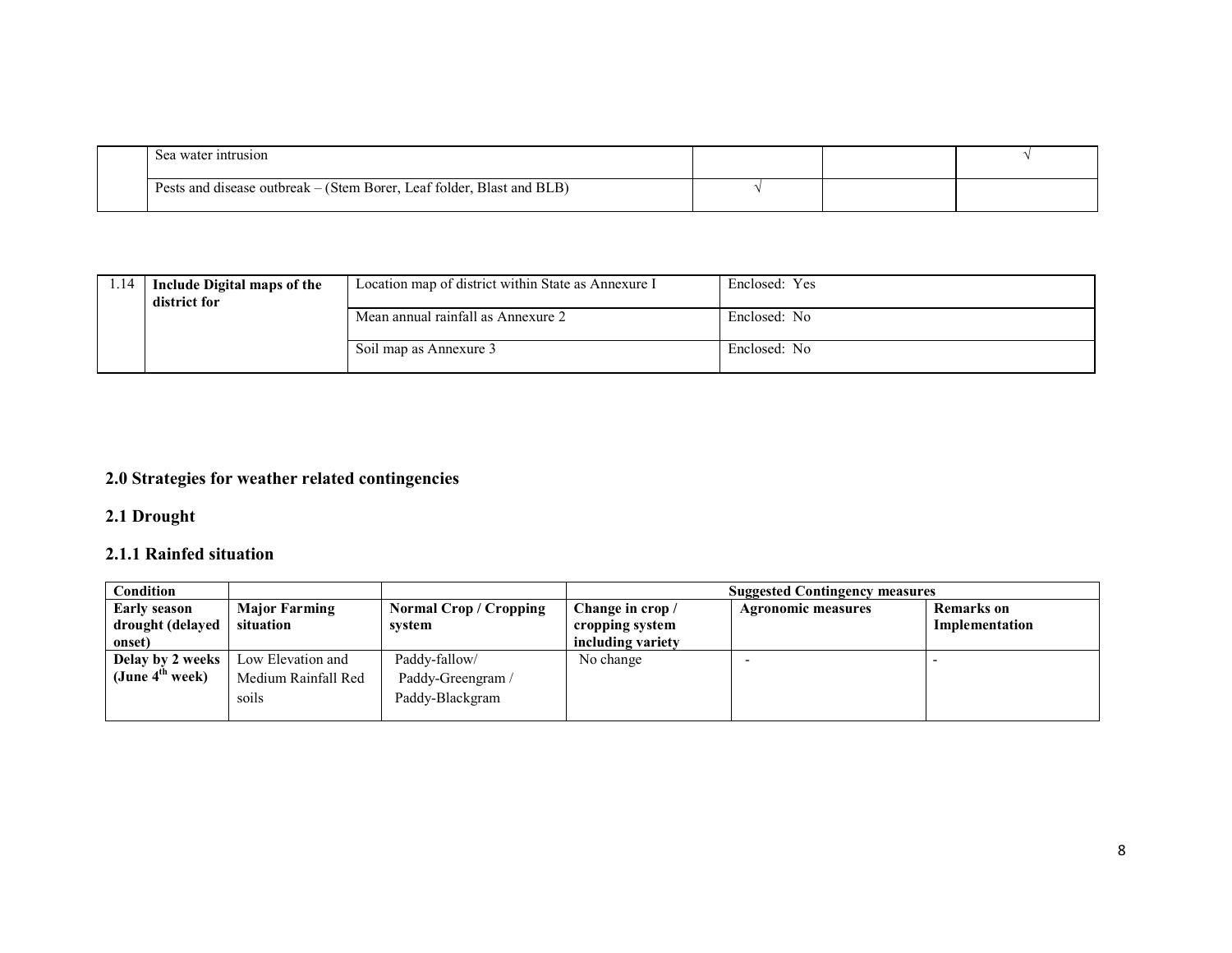| <b>Condition</b>                                  |                                                   |                                                       |                                                                                                                                                                                                                                                                            | <b>Suggested Contingency measures</b>                                                                                                                                                                                                                       |                                                                                                                                                                                                                                        |
|---------------------------------------------------|---------------------------------------------------|-------------------------------------------------------|----------------------------------------------------------------------------------------------------------------------------------------------------------------------------------------------------------------------------------------------------------------------------|-------------------------------------------------------------------------------------------------------------------------------------------------------------------------------------------------------------------------------------------------------------|----------------------------------------------------------------------------------------------------------------------------------------------------------------------------------------------------------------------------------------|
| <b>Early season</b><br>drought (delayed<br>onset) | <b>Major Farming</b><br>situation                 | <b>Normal Crop/cropping</b><br>system                 | Change in<br>crop/cropping system                                                                                                                                                                                                                                          | <b>Agronomic measures</b>                                                                                                                                                                                                                                   | <b>Remarks</b> on<br>Implementation                                                                                                                                                                                                    |
| Delay by 4 weeks<br>(July $2^{nd}$ week)          | Low Elevation and<br>Medium Rainfall Red<br>soils | Paddy-fallow/<br>Paddy-Greengram /<br>Paddy-Blackgram | • Grow Paddy varieties<br>Swarna.<br>such<br>as:<br>Pratikshya,<br>Ranidhan<br>& Puja.<br>• Direct sowing should<br>be avoided<br>Transplanting may be<br>$\bullet$<br>done from previously<br>raised nurseries<br>• Sprouted seeds may be<br>sown by using drum<br>seeder | field<br>$\bullet$ Strengthen<br>bunds:<br>weeds<br>bv<br>manage<br>application of herbicides<br>In-situ<br>rain<br>water<br>$\bullet$<br>conservation Measures to be<br>adopted Withheld nitrogen<br>fertilizer<br>application till<br>receipt of rainfall | $\bullet$ For<br>seed<br>contact<br><b>OSSC</b><br>CRRI/OUAT/<br>Bhubaneswar.<br>• Linkage with ATMA,<br>NFSM.<br><b>RKVY, MNREGS</b><br>• Seed drill under RKVY.<br>of<br>$\bullet$ Supply<br>seeds<br>through ATMA, OSSC<br>and NFSM |

| Condition            |                      |                      |                                                                                                                                                                                                                                                                                              | <b>Suggested Contingency measures</b>                                                                                                                                                           |                                                     |
|----------------------|----------------------|----------------------|----------------------------------------------------------------------------------------------------------------------------------------------------------------------------------------------------------------------------------------------------------------------------------------------|-------------------------------------------------------------------------------------------------------------------------------------------------------------------------------------------------|-----------------------------------------------------|
| <b>Early season</b>  | <b>Major Farming</b> | <b>Normal</b>        | Change in crop/cropping                                                                                                                                                                                                                                                                      | <b>Agronomic measures</b>                                                                                                                                                                       | <b>Remarks</b> on                                   |
| drought (delayed     | situation            | Crop/cropping system | system                                                                                                                                                                                                                                                                                       |                                                                                                                                                                                                 | Implementation                                      |
| onset)               |                      |                      |                                                                                                                                                                                                                                                                                              |                                                                                                                                                                                                 |                                                     |
| Delay by 6 weeks     | Low Elevation and    | Paddy-Fallow/Paddy-  | Medium<br>duration<br>long<br>$\bullet$                                                                                                                                                                                                                                                      | 10%<br>of<br>the<br>$\bullet$ Devote                                                                                                                                                            | • For seed contact                                  |
| (July $4^{th}$ week) | Medium Rainfall Red  | Greengram /          | varieties such as Swarna,                                                                                                                                                                                                                                                                    | cultivable area for storing                                                                                                                                                                     | OUAT, OSSC                                          |
|                      | soils                | Paddy-Blackgram      | Pratikshya,<br>Ranidhan,                                                                                                                                                                                                                                                                     | excess rain water                                                                                                                                                                               | Bhubaneswar                                         |
|                      |                      |                      | Puja can be substituted by<br>relatively shorter duration<br>varieties such as Lalat,<br>Manaswini,<br>Naveen,<br>MTU 1010, Konark $\&$<br>Surendra<br>low<br>and<br>in<br>medium rainfall red and<br>lateritic soils<br>• Direct sowing should be<br>avoided<br>• Transplanting may be done | • Apply full P, K and $20\%$ N<br>of recommended dose along<br>with<br>well<br>decomposed<br>organic matter for early<br>seedling vigor,<br>$\bullet$ In-situ<br>water<br>rain<br>conservation. | • Make linkage with<br>ATMA, NFSM, RKVY,<br>MNREGS. |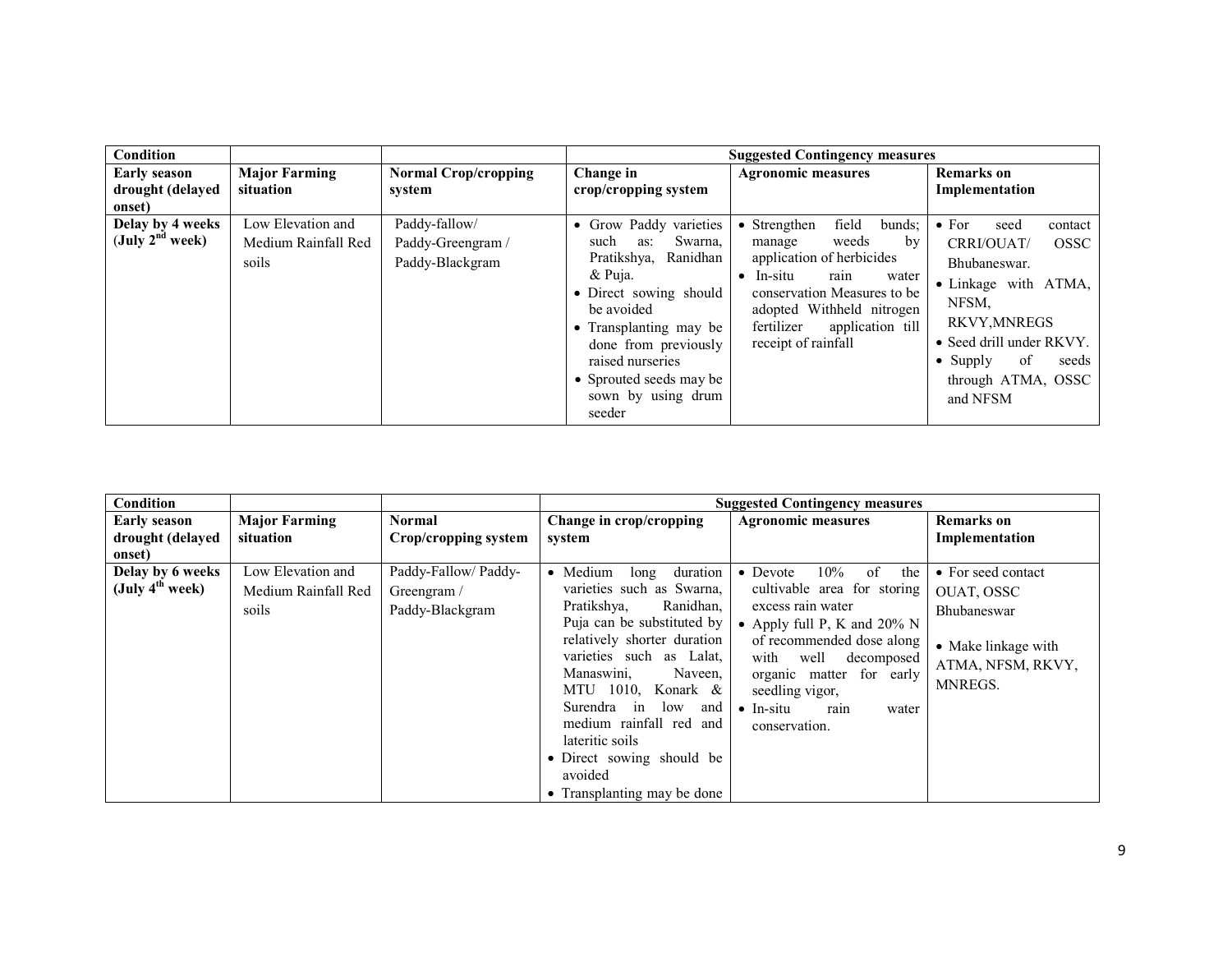|  | previously<br>raised<br>from |  |
|--|------------------------------|--|
|  | nurseries                    |  |
|  | Sprouted seeds may be        |  |
|  | using<br>sown by<br>drum     |  |
|  | seeder                       |  |

| Condition                                  |                                                   |                                                               |                                                                                                                                                                                                                                                                                                                                                                                                                                                                                                                                                                                                                                                                                                                                                                                                                                                                                                                          | <b>Suggested Contingency measures</b>                                                                                                                                                                                                                                                                                                                                                                                                               |                                                                                                   |
|--------------------------------------------|---------------------------------------------------|---------------------------------------------------------------|--------------------------------------------------------------------------------------------------------------------------------------------------------------------------------------------------------------------------------------------------------------------------------------------------------------------------------------------------------------------------------------------------------------------------------------------------------------------------------------------------------------------------------------------------------------------------------------------------------------------------------------------------------------------------------------------------------------------------------------------------------------------------------------------------------------------------------------------------------------------------------------------------------------------------|-----------------------------------------------------------------------------------------------------------------------------------------------------------------------------------------------------------------------------------------------------------------------------------------------------------------------------------------------------------------------------------------------------------------------------------------------------|---------------------------------------------------------------------------------------------------|
| <b>Early season</b>                        | <b>Major Farming</b>                              | <b>Normal</b>                                                 | Change in crop/cropping system                                                                                                                                                                                                                                                                                                                                                                                                                                                                                                                                                                                                                                                                                                                                                                                                                                                                                           | <b>Agronomic measures</b>                                                                                                                                                                                                                                                                                                                                                                                                                           | <b>Remarks</b> on                                                                                 |
| drought (delayed                           | situation                                         | Crop/cropping                                                 |                                                                                                                                                                                                                                                                                                                                                                                                                                                                                                                                                                                                                                                                                                                                                                                                                                                                                                                          |                                                                                                                                                                                                                                                                                                                                                                                                                                                     | Implementation                                                                                    |
| onset)                                     |                                                   | system                                                        |                                                                                                                                                                                                                                                                                                                                                                                                                                                                                                                                                                                                                                                                                                                                                                                                                                                                                                                          |                                                                                                                                                                                                                                                                                                                                                                                                                                                     |                                                                                                   |
| Delay by 8 weeks<br>(August $2nd$<br>week) | Low Elevation and<br>Medium Rainfall Red<br>soils | Paddy-fallow/<br>Paddy-<br>Greengram /<br>Paddy-<br>Blackgram | of medium<br>duration<br>$\bullet$ In place<br>varieties<br>relatively<br>short<br>grow<br>duration varieties such as: Lalat,<br>Manaswini, Naveen, Kharvela, MTU<br>1010 and Khandagiri.<br>• Direct sowing is not recommended.<br>• Transplanting may be done from<br>previously raised nurseries<br>• Spouted seeds may be sown by using<br>drum seeder<br>• In slopping topography in place of<br>Paddy grow crops such as: Niger<br>(Deomali, Alasi-1) Sweet potato<br>(Gouri, Shankar, Samrat,<br><b>Shree</b><br>Nandini, Shree Bhadra), Rice bean<br>(RBL-6, KRB-1), Sesamum (Uma,<br>Usha, Nirmala, Prachi), Blackgram<br>(Sarala, Prasad, Ujala), Greengram<br>(K-851, Sujata, Durga, PDM-54,<br>Kamadeva) can be grown.<br>• Maize (Navjyot) and cowpea (Utkal<br>Manik, SEB-2, Pusa Barsati) may be<br>grown as fodder crop.<br>• Vegetables like Tomato<br>(Utkal<br>Shravani, Baisali, Jyoti), Cauliflower | $5-6$<br>$\bullet$ Plant<br>nos.<br>of<br>seedlings per hill and<br>follow closer spacing in<br>case of aged seedlings<br>$($ >45 days) and apply<br>full P, K & 50 % N of<br>the recommended dose<br>as basal.<br>• Take in-situ rain water<br>conservation measures.<br>• Manage the weeds by<br>application of herbicides<br>butachlor.<br>such<br>as:<br>oxadiargyl etc.<br>• Maintain optimum plant<br>population by<br>clonal<br>propagation. | $\bullet$ Seed drill under RKVY.<br>• Supply of seeds through<br>ATMA,<br>OSSC and<br><b>NFSM</b> |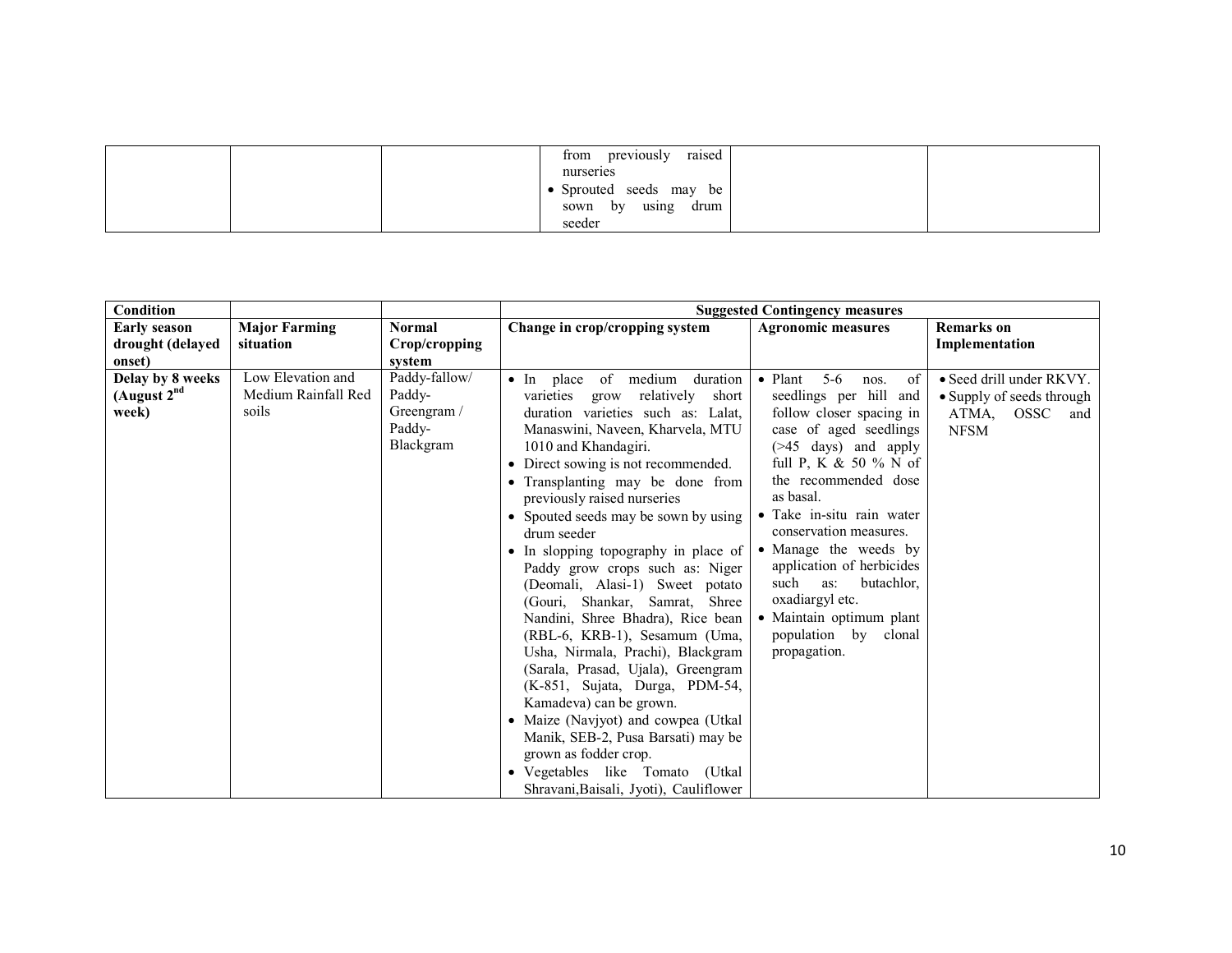|  | (Tushar, Sweta, kartik), Knol-khol<br>(Purple Viena, White Viena),<br>Raddish (Pusa Chetki, Pusa desi)),<br>Brinjal (Blue Star, Green Star,<br>Mukta keshi), Runner bean (Raikia<br>Local, Kentucky Wonder) can be |  |
|--|--------------------------------------------------------------------------------------------------------------------------------------------------------------------------------------------------------------------|--|
|  | grown.                                                                                                                                                                                                             |  |

| <b>Condition</b>          |                      |                                                                                            | <b>Suggested Contingency measures</b>                                 |                                                  |                   |  |
|---------------------------|----------------------|--------------------------------------------------------------------------------------------|-----------------------------------------------------------------------|--------------------------------------------------|-------------------|--|
| Early season              | <b>Major Farming</b> | Normal                                                                                     | Crop management                                                       | Soil nutrient & moisture                         | <b>Remarks</b> on |  |
| drought (Normal           | situation            | Crop/cropping                                                                              |                                                                       | conservation measures                            | Implementation    |  |
| onset)                    |                      | system                                                                                     |                                                                       |                                                  |                   |  |
| Normal onset              | Low Elevation        | Paddy-Fallow/                                                                              | If Rice population is less than 50%<br>$\bullet$                      | height of the<br>Raise                           | Convergence with  |  |
| followed by 15-           | and Medium           | Paddy-Greengram /                                                                          | resow the crop with medium duration                                   | bund                                             | MNREGS, RKVY      |  |
| 20 days dry               | Rainfall Red         | Paddy-Blackgram                                                                            | varieties (Naveen, lalat,<br>surendra,                                |                                                  |                   |  |
| spell after               | soils                |                                                                                            | manaswini, MTU-1010.                                                  | Close the mouse holes                            |                   |  |
| sowing leading<br>to poor |                      |                                                                                            | for<br>Raise<br>community<br>nursery                                  | to check seepage loss.                           |                   |  |
| germination/cro           |                      |                                                                                            | transplanting to save time.<br>Sowing of sprouted seeds with the help | Take<br>measures<br>to                           |                   |  |
| p stand etc.              |                      |                                                                                            | of seed drill can be done.                                            | conserve rainwater in                            |                   |  |
|                           |                      |                                                                                            | If the Rice population is more than 50%                               | farm ponds for use as<br>life saving irrigation. |                   |  |
|                           |                      |                                                                                            | carryout weeding and adjust the plant                                 |                                                  |                   |  |
|                           |                      | population by Khelua (removing and<br>redistributing the hills) and clonal<br>propagation. | Use the stored rain<br>water for live saving<br>irrigation            |                                                  |                   |  |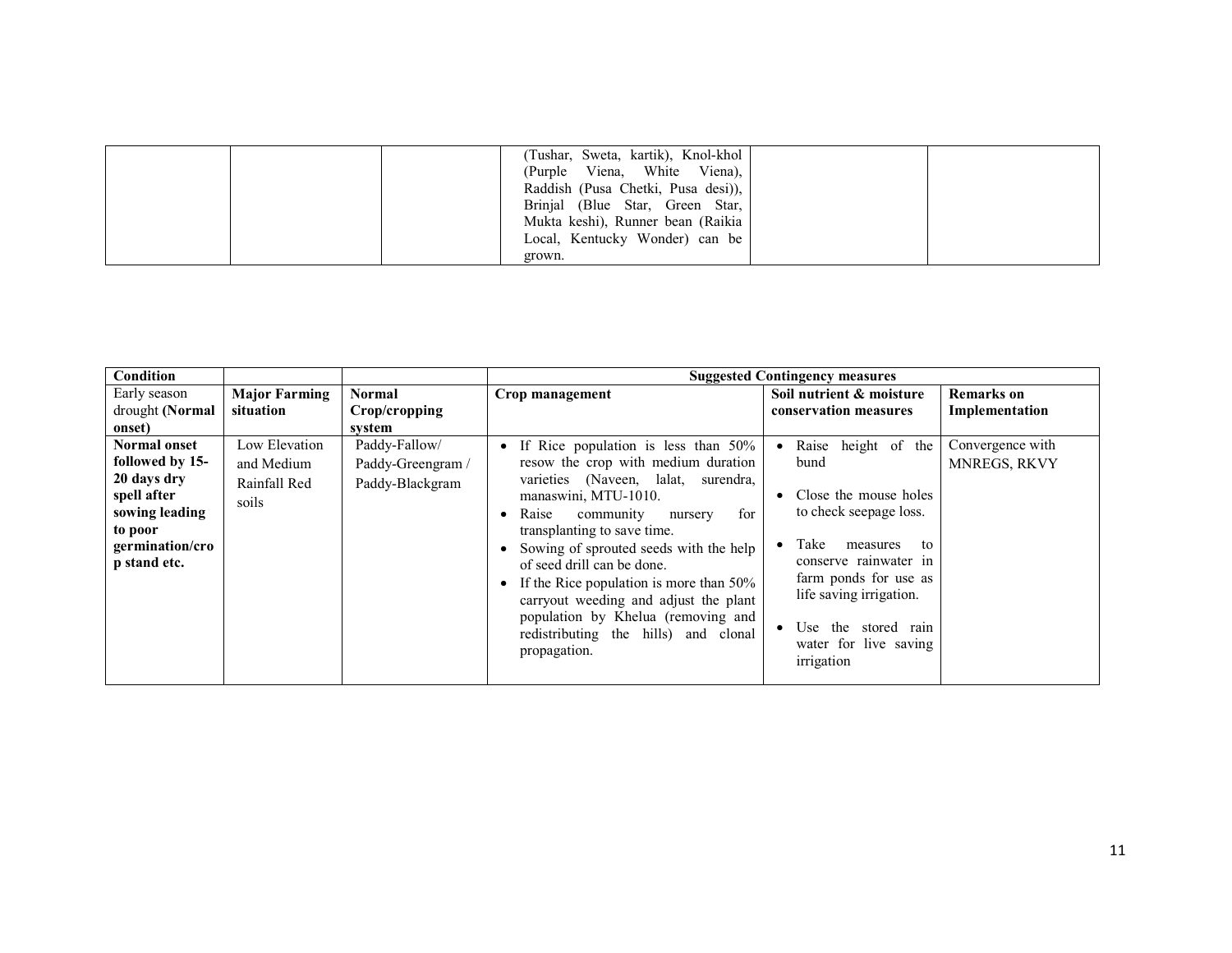| <b>Condition</b>                                                                                       |                                                      |                                                       | <b>Suggested Contingency measures</b>                                                                                                                                                                                                                                                                                                                                                                                                                                                                                                                                                                                                                                                                                                                                                                                                                                                                                    |                                                                                                                                                                                                               |                                     |
|--------------------------------------------------------------------------------------------------------|------------------------------------------------------|-------------------------------------------------------|--------------------------------------------------------------------------------------------------------------------------------------------------------------------------------------------------------------------------------------------------------------------------------------------------------------------------------------------------------------------------------------------------------------------------------------------------------------------------------------------------------------------------------------------------------------------------------------------------------------------------------------------------------------------------------------------------------------------------------------------------------------------------------------------------------------------------------------------------------------------------------------------------------------------------|---------------------------------------------------------------------------------------------------------------------------------------------------------------------------------------------------------------|-------------------------------------|
| Mid season<br>drought (long<br>dry spell,<br>consecutive 2<br>weeks rainless<br>$(>2.5$ mm)<br>period) | <b>Major Farming</b><br>situation                    | <b>Normal</b><br>Crop/cropping<br>system              | Crop management                                                                                                                                                                                                                                                                                                                                                                                                                                                                                                                                                                                                                                                                                                                                                                                                                                                                                                          | Soil nutrient &<br>moisture conservation<br>measures                                                                                                                                                          | <b>Remarks</b> on<br>Implementation |
| At vegetative<br>stage                                                                                 | Low Elevation<br>and Medium<br>Rainfall Red<br>soils | Paddy-Fallow/<br>Paddy-Greengram /<br>Paddy-Blackgram | practice<br>beushaning<br>(blind<br>$\bullet$ D <sub>0</sub><br>not<br>cultivation) in Rice, if the crop is more<br>than 45 days old.<br>• Weed out the field without waiting for<br>rainfall.<br>• Go for gap filling using seedling of same<br>age or clonal tillers to have a uniform<br>distribution of plant.<br>• Withhold N fertilizer application up to<br>receipt of rainfall. Close up drainage lines<br>and reduce run off losses to recharge<br>ground water table.<br>• Provide protective irrigation through<br>recycling of harvested rain water.<br>• Remove the weeds and follow plant<br>protection measures against blast in the<br>nursery if existing.<br>• Withhold N fertilizer application up to<br>receipt of rainfall/ Foliar spray of 2% area.<br>· Apply Potassic fertilizers wherever soil<br>moisture allows or wait up to receipt of<br>rainfall.<br>• Spray $2\%$ KCl + 0.1 ppm boron to | • Strengthen the field<br>bonds and close the<br>mouse holes.<br>$\bullet$ Take<br>measures<br>to<br>conserve rainwater in<br>farm ponds.<br>• Store rain water to use<br>life<br>saving<br>as<br>irrigation. | Convergence with<br>NREGS, RKVY     |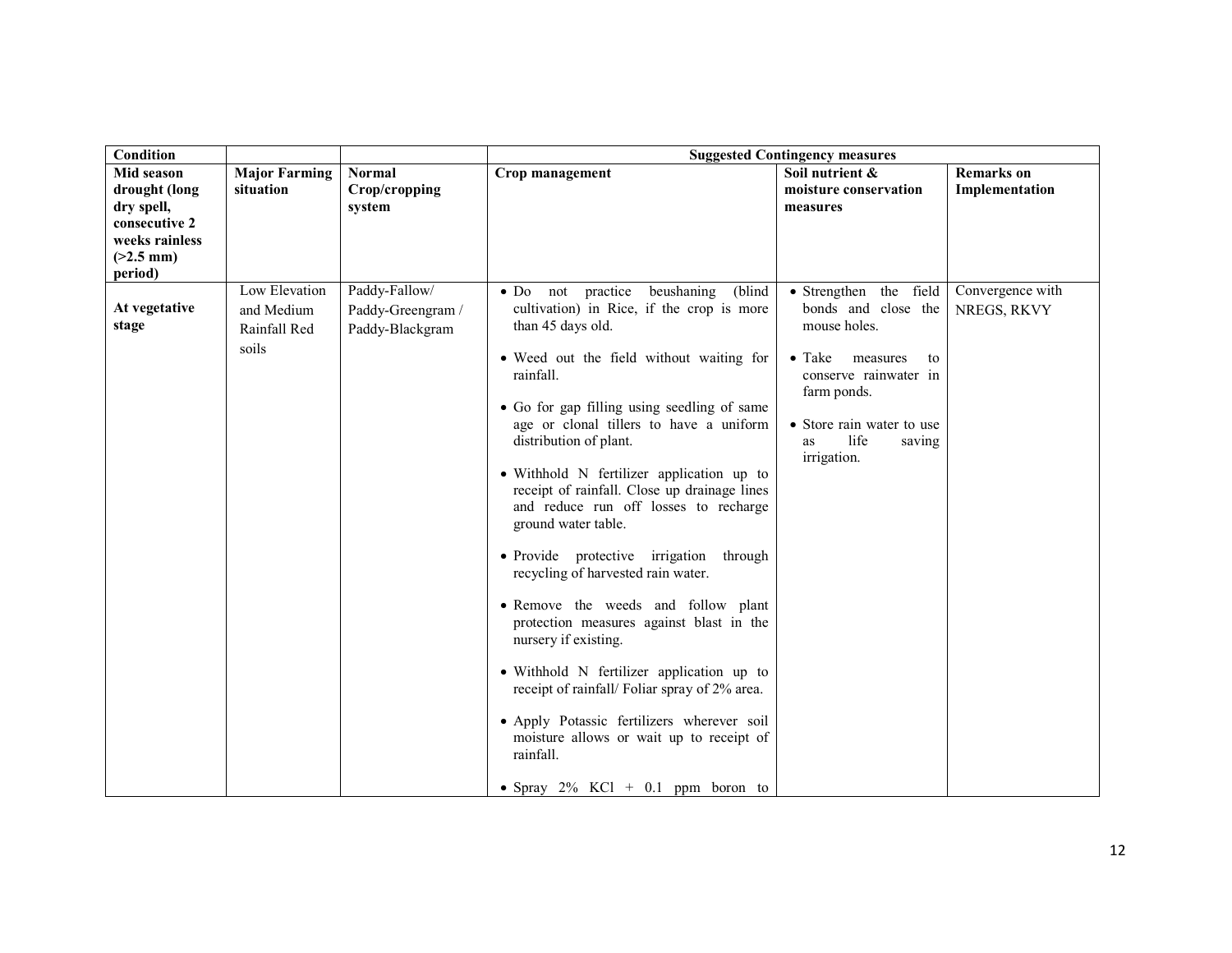|  | Blackgram to overcome drought situations.                                                                                |  |
|--|--------------------------------------------------------------------------------------------------------------------------|--|
|  | • Foliar application of 2% urea at pre-<br>flowering and flowering stage of<br>Greengram is helpful to mitigate drought. |  |
|  | • Top dress the crops after receipt of rain.                                                                             |  |

| Condition                       |                                                      |                                                           |                                                                                                                                                                                                                                                                                                                                                                                                                                             | <b>Suggested Contingency measures</b>                                                                                                                                                                                                                                                                                                                                                |                                 |
|---------------------------------|------------------------------------------------------|-----------------------------------------------------------|---------------------------------------------------------------------------------------------------------------------------------------------------------------------------------------------------------------------------------------------------------------------------------------------------------------------------------------------------------------------------------------------------------------------------------------------|--------------------------------------------------------------------------------------------------------------------------------------------------------------------------------------------------------------------------------------------------------------------------------------------------------------------------------------------------------------------------------------|---------------------------------|
| Mid season                      | <b>Major Farming</b>                                 | Normal                                                    | Crop management                                                                                                                                                                                                                                                                                                                                                                                                                             | Soil nutrient &                                                                                                                                                                                                                                                                                                                                                                      | Remarks on                      |
| drought (long                   | situation                                            | Crop/cropping                                             |                                                                                                                                                                                                                                                                                                                                                                                                                                             | moisture conservation                                                                                                                                                                                                                                                                                                                                                                | Implementation                  |
| dry spell)                      |                                                      | system                                                    |                                                                                                                                                                                                                                                                                                                                                                                                                                             | measures                                                                                                                                                                                                                                                                                                                                                                             |                                 |
| At flowering/<br>fruiting stage | Low Elevation<br>and Medium<br>Rainfall Red<br>soils | Paddy-fallow/<br>Paddy-Greengram<br>/ Paddy-<br>Blackgram | • Check surface run off in the low lying<br>areas.<br>• Provide protective irrigation through<br>recycling of harvested rain water.<br>• Provide irrigation at critical stages such as<br>flowering, grain filling, etc. in alternate<br>furrows in wide spaced crops.<br>• Under situation of complete failure of<br>kharif crop dismantle it. In such situation<br>or where land is remaining fallow, sow<br>(dibble) the pre-rabi crops. | drainage<br>$\bullet$ Close<br>the<br>holes and check the<br>seepage loss<br>• Inter-cultivation (Soil<br>mulching)<br>• Conservation furrow<br>mulching<br>$\bullet$ Organic<br>with previous crop<br>residues<br>• Store rain water to use<br>life<br>saving<br>as<br><i>irrigation.</i><br>• Strengthen the field<br>bunds and close the<br>check<br>holes<br>to<br>seepage loss. | Convergence with<br>NREGS, RKVY |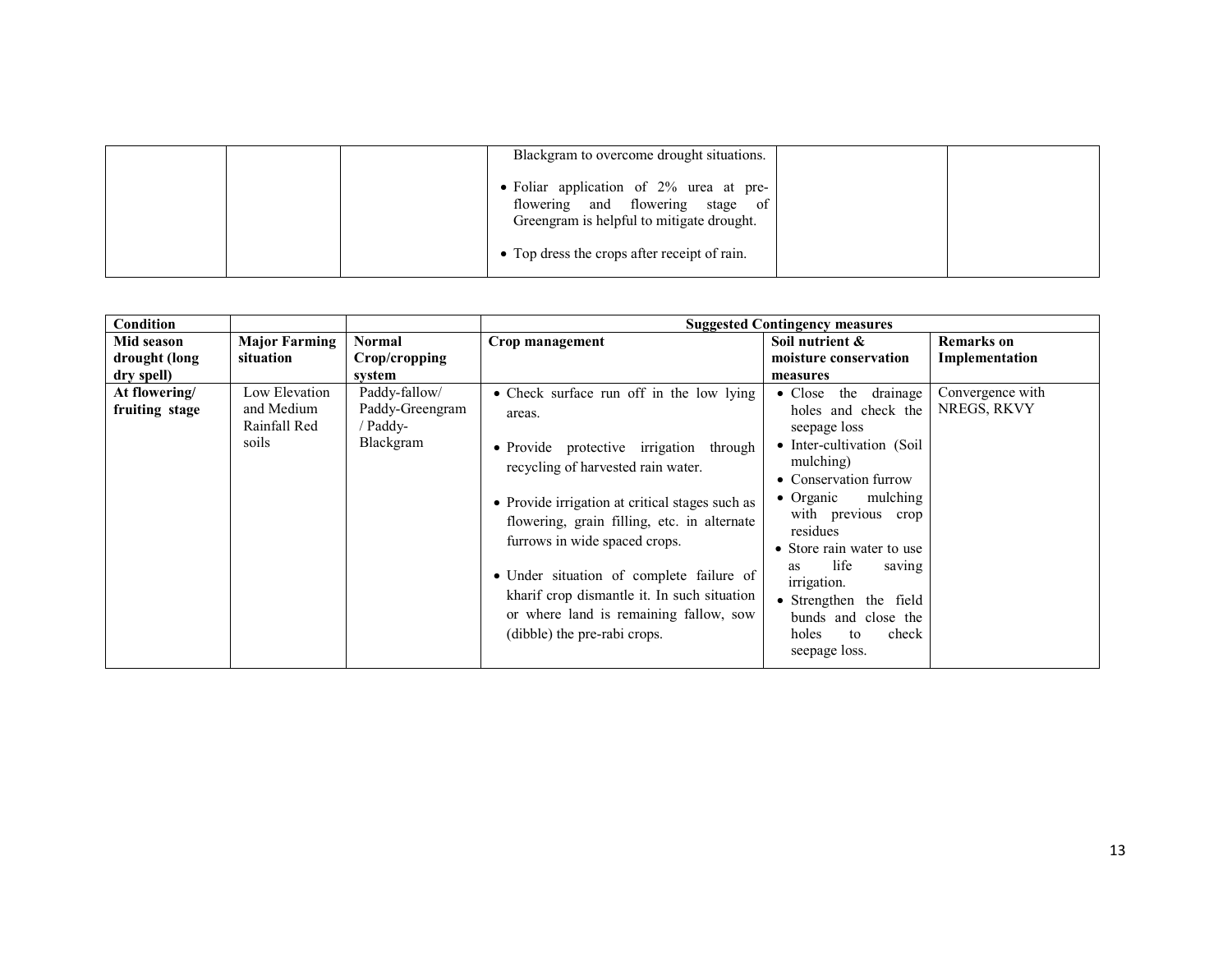| <b>Condition</b>                 |                                                         | <b>Suggested Contingency measures</b>                 |                                                                                                                                                                                                                                                                                                                                                                                                                                                                                                                                                                                                                                                                                                                                                                                                                                      |                                                                                                                                                                                                                                                                                                                                                                                                                                                                                                                                                                                                                  |                                                                |  |
|----------------------------------|---------------------------------------------------------|-------------------------------------------------------|--------------------------------------------------------------------------------------------------------------------------------------------------------------------------------------------------------------------------------------------------------------------------------------------------------------------------------------------------------------------------------------------------------------------------------------------------------------------------------------------------------------------------------------------------------------------------------------------------------------------------------------------------------------------------------------------------------------------------------------------------------------------------------------------------------------------------------------|------------------------------------------------------------------------------------------------------------------------------------------------------------------------------------------------------------------------------------------------------------------------------------------------------------------------------------------------------------------------------------------------------------------------------------------------------------------------------------------------------------------------------------------------------------------------------------------------------------------|----------------------------------------------------------------|--|
| Terminal<br>drought              | <b>Major</b><br>Farming                                 | <b>Normal</b><br>Crop/cropping                        | Crop management                                                                                                                                                                                                                                                                                                                                                                                                                                                                                                                                                                                                                                                                                                                                                                                                                      | <b>Rabi Crop planning</b>                                                                                                                                                                                                                                                                                                                                                                                                                                                                                                                                                                                        | <b>Remarks</b> on<br>Implementation                            |  |
| (Early withdrawal<br>of monsoon) | situation                                               | system                                                |                                                                                                                                                                                                                                                                                                                                                                                                                                                                                                                                                                                                                                                                                                                                                                                                                                      |                                                                                                                                                                                                                                                                                                                                                                                                                                                                                                                                                                                                                  |                                                                |  |
| At maturity                      | Low<br>Elevation<br>and Medium<br>Rainfall Red<br>soils | Paddy-fallow/<br>Paddy-Greengram /<br>Paddy-Blackgram | • Provide<br>irrigation<br>protective<br>through recycling of harvested<br>rain water at critical stages such as<br>flowering, grain filling stage of<br>Paddy.<br>like cowpea,<br>Maize.<br>$\bullet$ Crops<br>Greengram may be harvested for<br>fodder purpose to avoid their<br>failure as grain crops.<br>• Paira crop of Blackgram can be<br>taken.<br>$\bullet$ Sprinkle<br>water<br>from<br>water<br>harvesting structures / nallahs to<br>soften the soil in groundnut and<br>uproot it.<br>Make judicious use of irrigation<br>water forming Panipanchayat.<br>Cleaning & repairing of field<br>channels, strengthening of field<br>bunds to check seepage loss.<br>Provide irrigation at critical<br>stages such as flowering, grain<br>filling, etc.<br>Apply potassic fertilizer and<br>withheld nitrogenous fertilizer. | • In case of complete failure of Kharif<br>crop dismantle it and where land is<br>remaining fallow, sow the pre-rabi<br>crops such as: Horsegram (Urmi),<br>Blackgram (Ujala), Greengram<br>(TARM-1, TARM-2) and Sesamum.<br>• Vegetable crops such as Tomato<br>(Utkal Raja, Utkal Kumari, Utkal<br>Urbasi). Cabbage (Pride of India,<br>Golden Acre, Konark, Sujata, Vijay,<br>Cauliflower (Snow ball, Improved<br>Japanese, Himani), Okra (Utkal<br>Gourab, Arka Anamika), and leafy<br>vegetables to be sown to conserve<br>soil moisture. And provide life<br>saving irrigation as and<br>when<br>necessary | For<br>seed<br>contact<br>OUAT,<br><b>OSSC</b><br>Bhubaneswar. |  |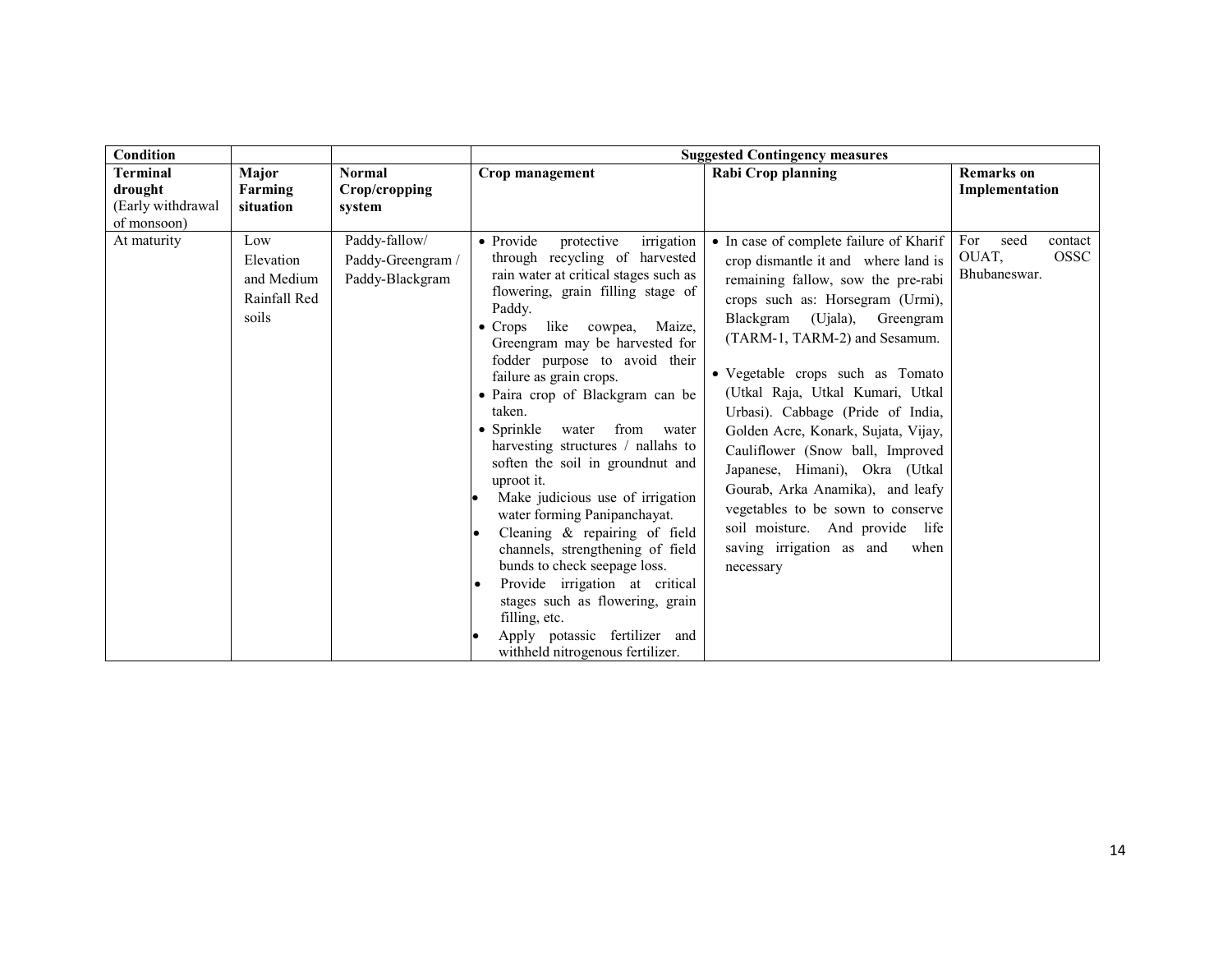### 2.1.2 Drought - Irrigated situation

| Condition                                                    |                                 |                                                                          |                                                                                                                                                                                     | <b>Suggested Contingency measures</b>                                                                                                                                                                                                   |                                               |
|--------------------------------------------------------------|---------------------------------|--------------------------------------------------------------------------|-------------------------------------------------------------------------------------------------------------------------------------------------------------------------------------|-----------------------------------------------------------------------------------------------------------------------------------------------------------------------------------------------------------------------------------------|-----------------------------------------------|
|                                                              | Major                           | <b>Normal</b>                                                            | Change in crop/cropping system                                                                                                                                                      | <b>Agronomic measures</b>                                                                                                                                                                                                               | <b>Remarks</b> on                             |
|                                                              | Farming                         | Crop/cropping                                                            |                                                                                                                                                                                     |                                                                                                                                                                                                                                         | Implementation                                |
|                                                              | situation                       | system                                                                   |                                                                                                                                                                                     |                                                                                                                                                                                                                                         |                                               |
| Delayed release of<br>water in canals due<br>to low rainfall | Canal<br>irrigated Red<br>soils | Paddy-Paddy/<br>Paddy-Greengram /<br>Paddy-Blackgram/<br>Paddy-Groundnut | Instead of varieties of $140 - \cdot$<br>145<br>duration,<br>days<br>grow<br>varieties<br>Lalat,<br>such<br>as<br>Manaswini, Kharbela, Konark,<br>Surendra $(120-130 \text{ days})$ | Raise community nursery of rice<br>for transplanting to save time.<br>Use polythene sheets on irrigation<br>channels to save conveyance loss<br><b>SRI</b><br>Follow<br>of<br>method<br>cultivation, where drainage is not<br>a problem | For seed contact<br>OUAT, OSSC<br>Bhubaneswar |

| <b>Condition</b>                                                      |                               |                                                                          | <b>Suggested Contingency measures</b>                                                                                                                                                                                                                                        |                                                                                                                                                                                                                                                                                                   |                                                                                                                 |  |  |
|-----------------------------------------------------------------------|-------------------------------|--------------------------------------------------------------------------|------------------------------------------------------------------------------------------------------------------------------------------------------------------------------------------------------------------------------------------------------------------------------|---------------------------------------------------------------------------------------------------------------------------------------------------------------------------------------------------------------------------------------------------------------------------------------------------|-----------------------------------------------------------------------------------------------------------------|--|--|
|                                                                       | Major<br>Farming<br>situation | Normal<br>Crop/cropping<br>system                                        | Change in crop/cropping system                                                                                                                                                                                                                                               | <b>Agronomic measures</b>                                                                                                                                                                                                                                                                         | <b>Remarks</b> on<br>Implementation                                                                             |  |  |
| Limited<br>release of<br>water in<br>canals due<br>to low<br>rainfall | Canal irrigated<br>Red soils  | Paddy-Paddy/<br>Paddy-Greengram /<br>Paddy-Blackgram/<br>Paddy-Groundnut | Instead of varieties of $140 - 145$ days<br>duration, grow varieties such as Lalat,<br>Manaswini, Neveen, Konark, Surendra<br>$(120-130 \text{ days})$<br>Reduce the paddy area in Rabi season<br>$\bullet$<br>and instead take non-paddy crops like<br>Groundnut/Greengram. | Use polythene sheets on $\bullet$<br>irrigation channels to save<br>conveyance loss.<br>Use irrigation<br>water •<br>judiciously<br>only<br>at<br>critical stages such as<br>flowering<br>and<br>grain-<br>filling.<br>Follow SRI method of<br>cultivation,<br>where<br>drainage is not a problem | For seed<br>contact<br>OUAT.<br><b>OSSC</b><br>Bhubaneswar<br>Make linkage with<br>ATMA/NFSM/MG<br><b>NREGS</b> |  |  |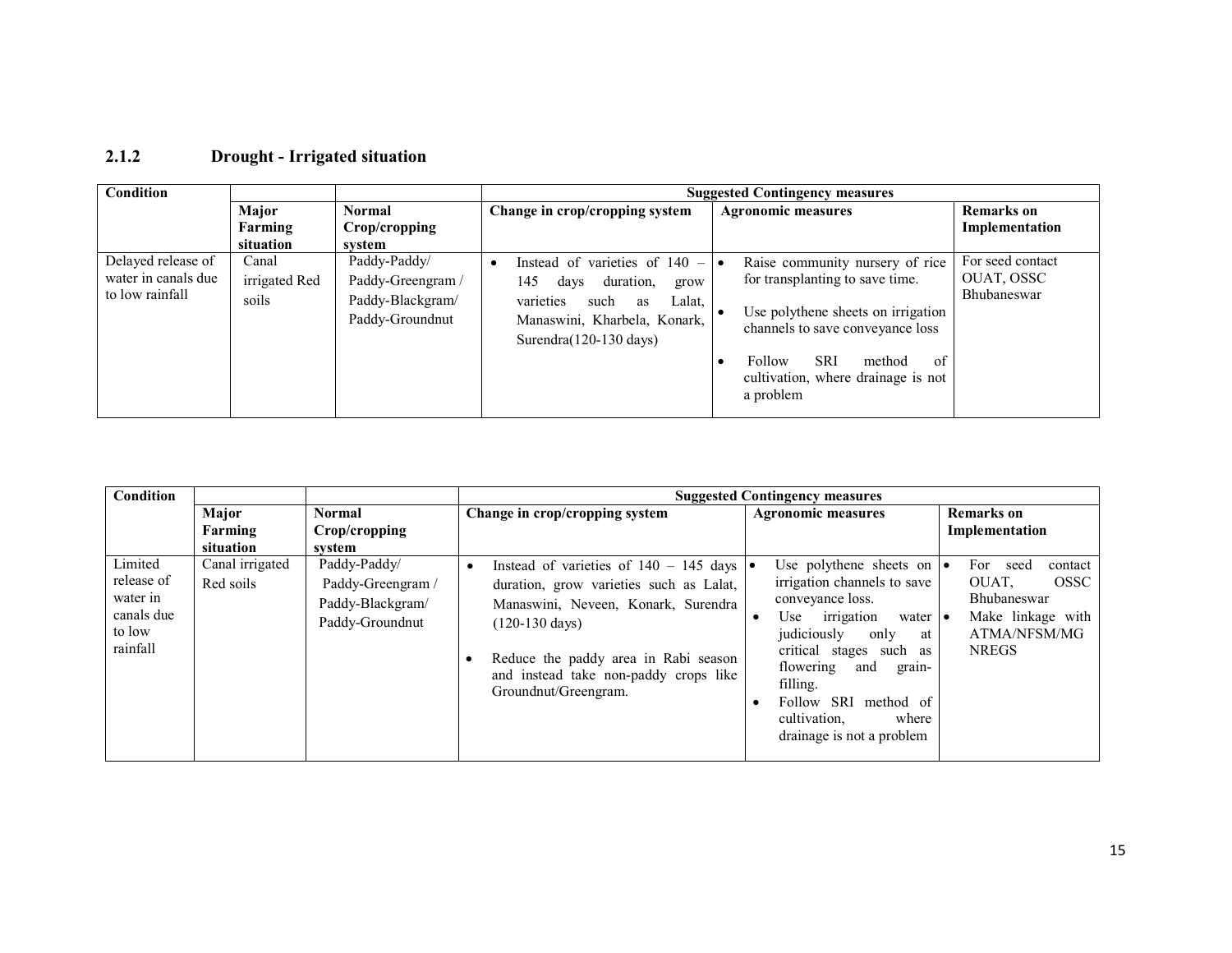| Condition                                                                                 |                                 |                                                                          | <b>Suggested Contingency measures</b>                                                                                                                                                                                                   |                                                                                                                                                                                                                                                                                                                                                                                                                                                                                                  |                                                                                                    |  |
|-------------------------------------------------------------------------------------------|---------------------------------|--------------------------------------------------------------------------|-----------------------------------------------------------------------------------------------------------------------------------------------------------------------------------------------------------------------------------------|--------------------------------------------------------------------------------------------------------------------------------------------------------------------------------------------------------------------------------------------------------------------------------------------------------------------------------------------------------------------------------------------------------------------------------------------------------------------------------------------------|----------------------------------------------------------------------------------------------------|--|
|                                                                                           | Major<br>Farming<br>situation   | <b>Normal</b><br>Crop/cropping<br>system                                 | Change in crop/cropping system                                                                                                                                                                                                          | <b>Agronomic measures</b>                                                                                                                                                                                                                                                                                                                                                                                                                                                                        | <b>Remarks</b> on<br>Implementation                                                                |  |
| Non release<br>of water in<br>canals under<br>delayed onset<br>of monsoon<br>in catchment | Canal<br>irrigated Red<br>soils | Paddy-Paddy/<br>Paddy-Greengram /<br>Paddy-Blackgram/<br>Paddy-Groundnut | Grow varieties such as Lalat,<br>Manaswini, Naveen, MTU 1010,<br>Konark & Surendra<br>Paira cropping of Blackgram can<br>be taken up.<br>Instead of paddy in rabi season,<br>Greengram, Blackgram can be<br>taken in residual moisture. | Irrigate the field only at critical $\bullet$<br>stages such as flowering and<br>filling from alternative<br>grain<br>sources like pond and •<br>water<br>water harvesting structure etc.<br>Harvest paddy at physiological<br>$\bullet$<br>maturity stage if required and<br>like<br>rabi<br>take<br>crops<br>up<br>Greengram, Blackgram and Toria<br>Manage weeds in paddy by<br>application of herbicides such as<br>Butachlor<br>1 lit/acre.<br>$\omega$<br>Oxadiargyl 80 % WP @ $30g/a$ cre | For seed contact<br>OUAT, OSSC<br>Bhubaneswar<br>Make linkage with<br>ATMA/NFSM/MG<br><b>NREGS</b> |  |

| Condition            |                      |                             |                         | <b>Suggested Contingency measures</b> |                   |
|----------------------|----------------------|-----------------------------|-------------------------|---------------------------------------|-------------------|
|                      | <b>Major Farming</b> | <b>Normal Crop/cropping</b> | Change in crop/cropping | Agronomic measures'                   | <b>Remarks</b> on |
|                      | situation            | system                      | svstem                  |                                       | Implementation    |
| Lack of inflows into |                      |                             | NOT APPLICABLE          |                                       |                   |
| tanks due to         |                      |                             |                         |                                       |                   |
| insufficient/delayed |                      |                             |                         |                                       |                   |
| onset of monsoon     |                      |                             |                         |                                       |                   |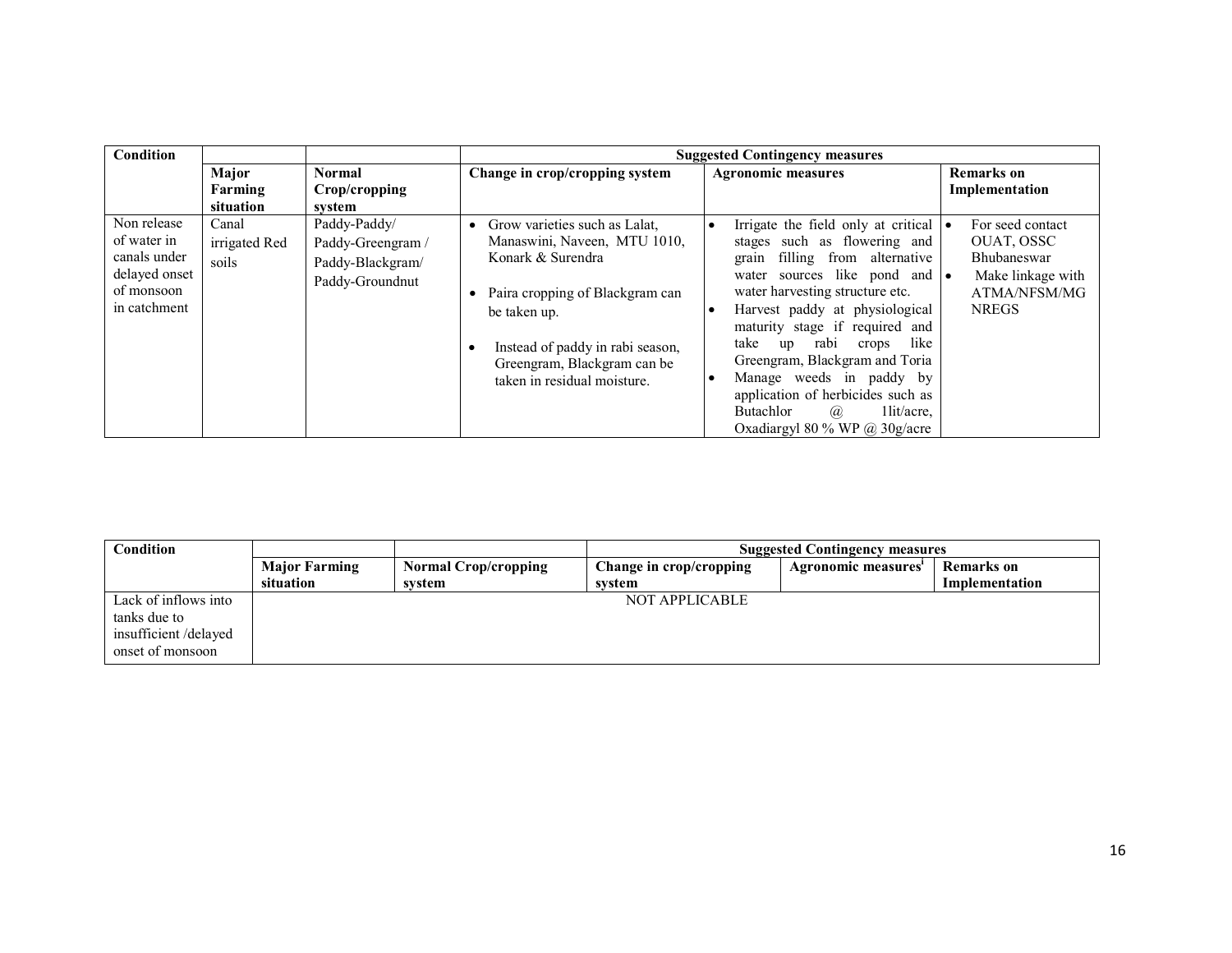| Condition                                                      |                                    |                                                                          |                                                                                                                                                                                                                                                                                                                                                                                                                                                           | <b>Suggested Contingency measures</b>                                                                                                                                                                                                                                                                                                                                           |                                                                                                              |
|----------------------------------------------------------------|------------------------------------|--------------------------------------------------------------------------|-----------------------------------------------------------------------------------------------------------------------------------------------------------------------------------------------------------------------------------------------------------------------------------------------------------------------------------------------------------------------------------------------------------------------------------------------------------|---------------------------------------------------------------------------------------------------------------------------------------------------------------------------------------------------------------------------------------------------------------------------------------------------------------------------------------------------------------------------------|--------------------------------------------------------------------------------------------------------------|
|                                                                | Major<br>Farming<br>situation      | Normal<br>Crop/cropping<br>system                                        | Change in crop/cropping system                                                                                                                                                                                                                                                                                                                                                                                                                            | <b>Agronomic measures</b>                                                                                                                                                                                                                                                                                                                                                       | Remarks on<br>Implementation                                                                                 |
| Insufficient<br>groundwater<br>recharge due<br>to low rainfall | Borewell<br>irrigated Red<br>soils | Paddy-Paddy/<br>Paddy-Greengram /<br>Paddy-Blackgram/<br>Paddy-Groundnut | Lalat.<br>varieties<br>Grow<br>such<br>as<br>٠<br>Manaswini, Naveen,<br>MTU 1010,<br>Konark & Surendra<br>• Paira cropping of Blackgram can be<br>taken up.<br>Instead of paddy in rabi season, $  \bullet \rangle$<br>Greengram, Blackgram can be<br>taken in residual moisture.<br>Paira cropping of Blackgram can<br>$\bullet$<br>be taken up. Instead of paddy in<br>rabi<br>Greengram,<br>season.<br>Blackgram can be taken in residual<br>moisture. | Irrigate the field only at $\bullet$<br>critical stages such as<br>flowering<br>and<br>$grain \mid \bullet$<br>filling from alternative<br>water sources like pond<br>and<br>harvesting<br>water<br>structure etc.<br>paddy<br>Harvest<br>at<br>physiological<br>maturity<br>stage if required and take<br>rabi<br>like<br>crops<br>up<br>Blackgram<br>Greengram,<br>and toria. | For seed contact OUAT,<br><b>OSSC Bhubaneswar</b><br>Make<br>linkage<br>with<br>ATMA/NFSM/MGNRE<br><b>GS</b> |

## 2.2 Unusual rains (untimely, unseasonal etc) (for both rainfed and irrigated situations)

| Condition | Suggested contingency measure                                                                                                                                                                                                             |                        |                                         |                                                                            |  |  |  |  |
|-----------|-------------------------------------------------------------------------------------------------------------------------------------------------------------------------------------------------------------------------------------------|------------------------|-----------------------------------------|----------------------------------------------------------------------------|--|--|--|--|
|           | Continuous high rainfall in a short span leading to water logging                                                                                                                                                                         |                        |                                         |                                                                            |  |  |  |  |
|           | Vegetative stage                                                                                                                                                                                                                          | <b>Flowering stage</b> | Crop maturity stage                     | Post harvest                                                               |  |  |  |  |
| Paddy     | If damage is more that 50% re-<br>transplant Rice crop of medium<br>duration group. In partially<br>damaged fields, allow the Rice<br>plants to stand upright. Do not<br>go for beushaning as it may<br>reduce<br>the<br>further<br>plant | Arrange for drainage   | Harvest as soon as the water<br>recedes | Protect the seeds from rain, go<br>for sun drying for two to three<br>days |  |  |  |  |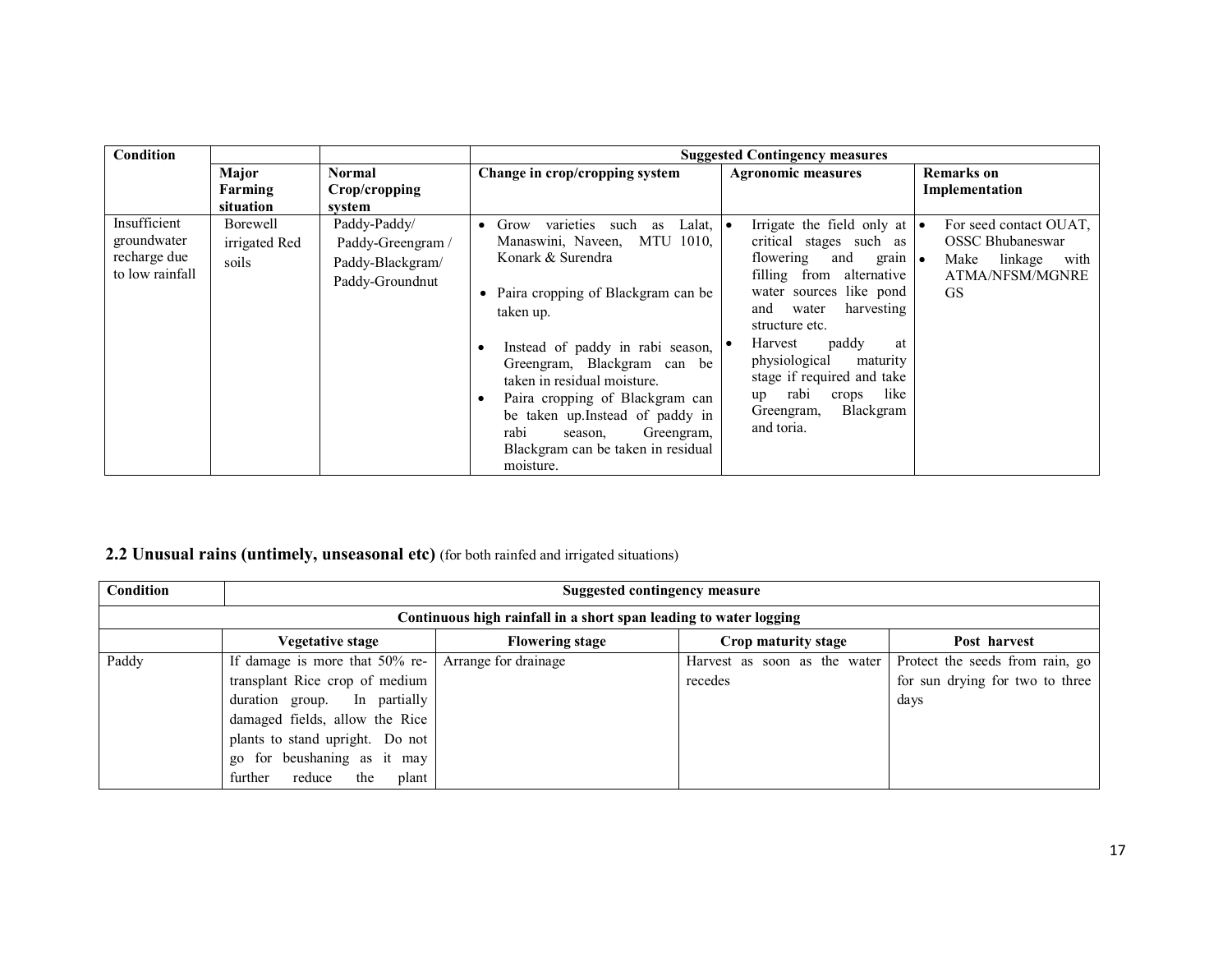|              | population. Weed out the Rice                                      |                               |                               |                                      |
|--------------|--------------------------------------------------------------------|-------------------------------|-------------------------------|--------------------------------------|
|              | field, make gap filling and top                                    |                               |                               |                                      |
|              | dress N and K to boost the                                         |                               |                               |                                      |
|              | growth if situation permits.                                       |                               |                               |                                      |
| Maize        | Provide drainage                                                   | $-do-$                        | $-do-$                        | $-do-$                               |
| Arhar        | $-do-$                                                             | $-do-$                        | $-do-$                        | $-do-$                               |
| Blackgram    | $-do-$                                                             | $-do-$                        | $-do-$                        | $-do-$                               |
| Greengram    | $-do-$                                                             | $-do-$                        | $-do-$                        | $-do-$                               |
| Horticulture |                                                                    |                               |                               |                                      |
| Mango        | Digging of drainage channel                                        | Drainage of excess water      | Drainage of excess water      | Spraying of fungicide and bactercide |
| Banana       | Digging of drainage channel                                        | Drainage of excess water and  | Drainage of excess water and  | Removal of plants from which         |
|              | Staking to prevent lodging of                                      | Staking to prevent lodging of | Staking to prevent lodging of | bunches<br>have been<br>harvested,   |
|              | plants                                                             | plants                        | plants                        | of fungicides to ratoon<br>spraying  |
|              |                                                                    |                               |                               | crop.                                |
| Cashew       | Digging of drainage channel.                                       |                               |                               |                                      |
|              |                                                                    |                               |                               |                                      |
| Tomato       | Digging of drainage channel, Spraying of fungicide and bactericide |                               |                               | $\sim$                               |
|              |                                                                    |                               |                               |                                      |
|              | Heavy rainfall with high speed winds in a short span               |                               |                               |                                      |
| Paddy        | If damage is more that 50% re-                                     | Arrange for drainage          | Harvest as soon as the water  | Protect the seeds from rain, go for  |
|              | transplant Rice crop of medium                                     |                               | recedes                       | sun drying for two to three days     |
|              | duration group.<br>In partially                                    |                               |                               |                                      |
|              | damaged fields, allow the Rice                                     |                               |                               |                                      |
|              | plants to stand upright. Do not go                                 |                               |                               |                                      |
|              | for beushaning as it may further                                   |                               |                               |                                      |
|              | reduce the plant population.                                       |                               |                               |                                      |
|              | Weed out the Rice field, make                                      |                               |                               |                                      |
|              | gap filling and top dress N and K                                  |                               |                               |                                      |
|              | to boost the growth if situation                                   |                               |                               |                                      |
|              | permits.                                                           |                               |                               |                                      |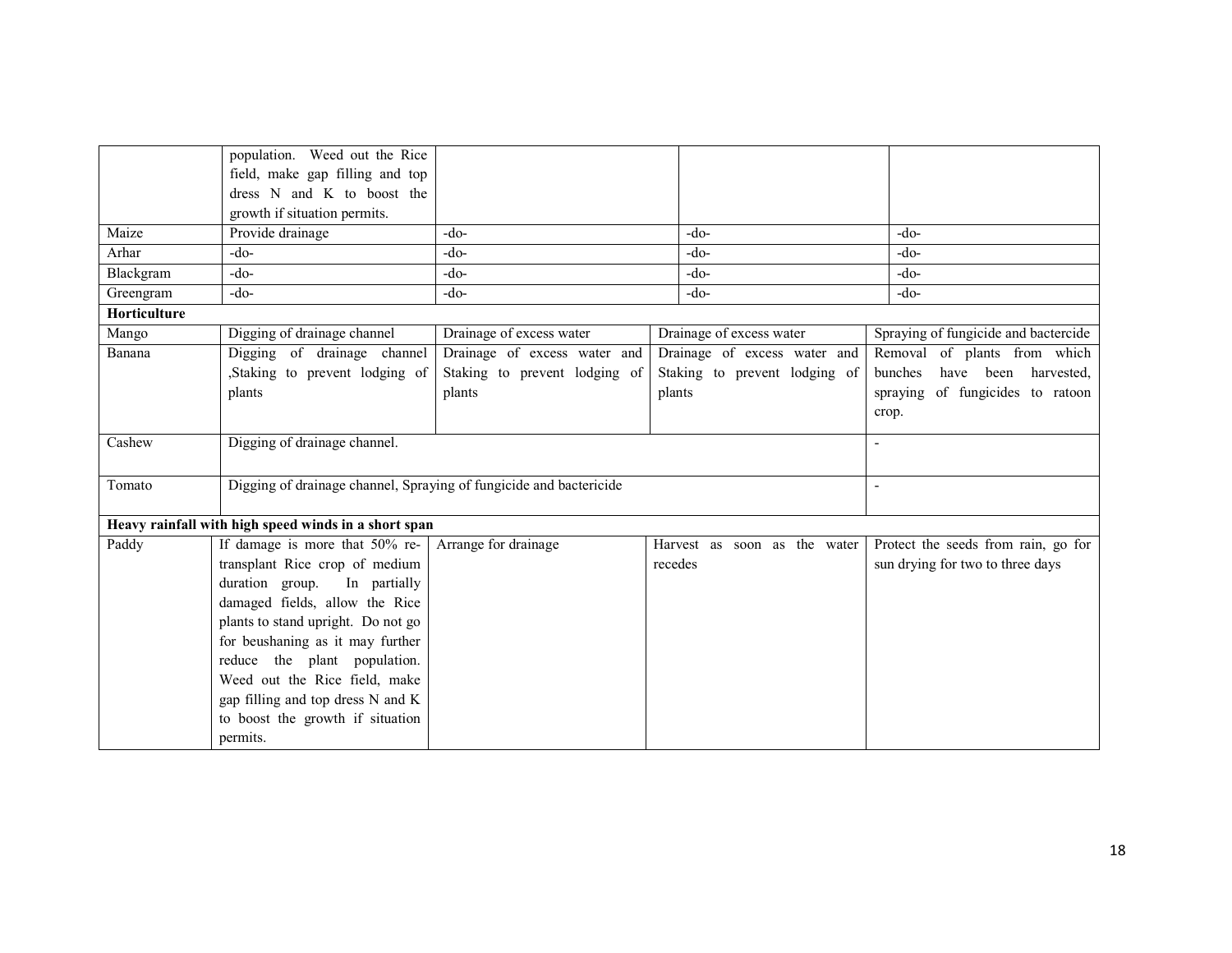| Maize          | Provide drainage                                                                                          | Provide drainage                                  | Provide drainage                                  | Protect the seeds from rain, go for<br>sun drying for two to three days |
|----------------|-----------------------------------------------------------------------------------------------------------|---------------------------------------------------|---------------------------------------------------|-------------------------------------------------------------------------|
| Arhar          | $-do-$                                                                                                    | $-do-$                                            | $-do-$                                            | $-do-$                                                                  |
| Blackgram      | $-do-$                                                                                                    | $-do-$                                            | $-do-$                                            | $-do-$                                                                  |
| Greengram      | $-do-$                                                                                                    | $-do-$                                            | $-do-$                                            | $-do-$                                                                  |
|                | <b>Vegetative stage</b>                                                                                   | <b>Flowering stage</b>                            | Crop maturity stage                               | Post harvest                                                            |
| Horticulture   |                                                                                                           |                                                   |                                                   |                                                                         |
| Mango          | Digging of drainage<br>channel,<br>Staking to plants                                                      | Digging of drainage channel,<br>Staking to plants | Digging of drainage channel,<br>Staking to plants | Spraying of fungicide and bactercide                                    |
| Banana         | Digging of drainage channel.<br>Staking to plants, spraying with<br>fungicides                            | $-do-$                                            | $-do-$                                            | Cutting of fallen plants, cleaning of<br>orchards.                      |
| Cashew         | $-do-$                                                                                                    | $-do-$                                            | $-do-$                                            | Removal of broken branches. Spray of<br>fungicides                      |
| Tomato         | $-do-$                                                                                                    | -do-                                              | $-do-$                                            | $\blacksquare$                                                          |
| <b>Brinjal</b> | of<br>drainage<br>channel,<br>Digging<br>washing of plants with cleaning<br>water, spraying of fungicides | $-do-$                                            | $-do-$                                            |                                                                         |

|       | <b>Vegetative stage</b>                                                                                                           | <b>Flowering stage</b> | Crop maturity stage | Post harvest |
|-------|-----------------------------------------------------------------------------------------------------------------------------------|------------------------|---------------------|--------------|
|       | Outbreak of pests and diseases due to unseasonal rains                                                                            |                        |                     |              |
| Paddy | In partially inundated areas, Rice caseworm and in general leaf folder attack is expected. If $1-2$ When swarming caterpillar     |                        |                     |              |
|       | cases of folded leaves / hill is seen spray the crop with Monocrotophos / Chlorpyriphos $(a, 2)$ cross the ETL i.e. one larva /   |                        |                     |              |
|       | ml/lit of water or with Cartap hydrochloride 50 SP / Fipronil 5 SP @ 2 g/lit of water. Rain   hill then spray the crop with       |                        |                     |              |
|       | storms during Kharif may result in severe occurrence of bacterial leaf streak and Bacterial blight   Chlorpyriphos / Triazophos / |                        |                     |              |
|       | in Rice. It is advised to spray the crop immediately after each rain storm with Streptocycline   Profenophos / Endosulfan $@2$    |                        |                     |              |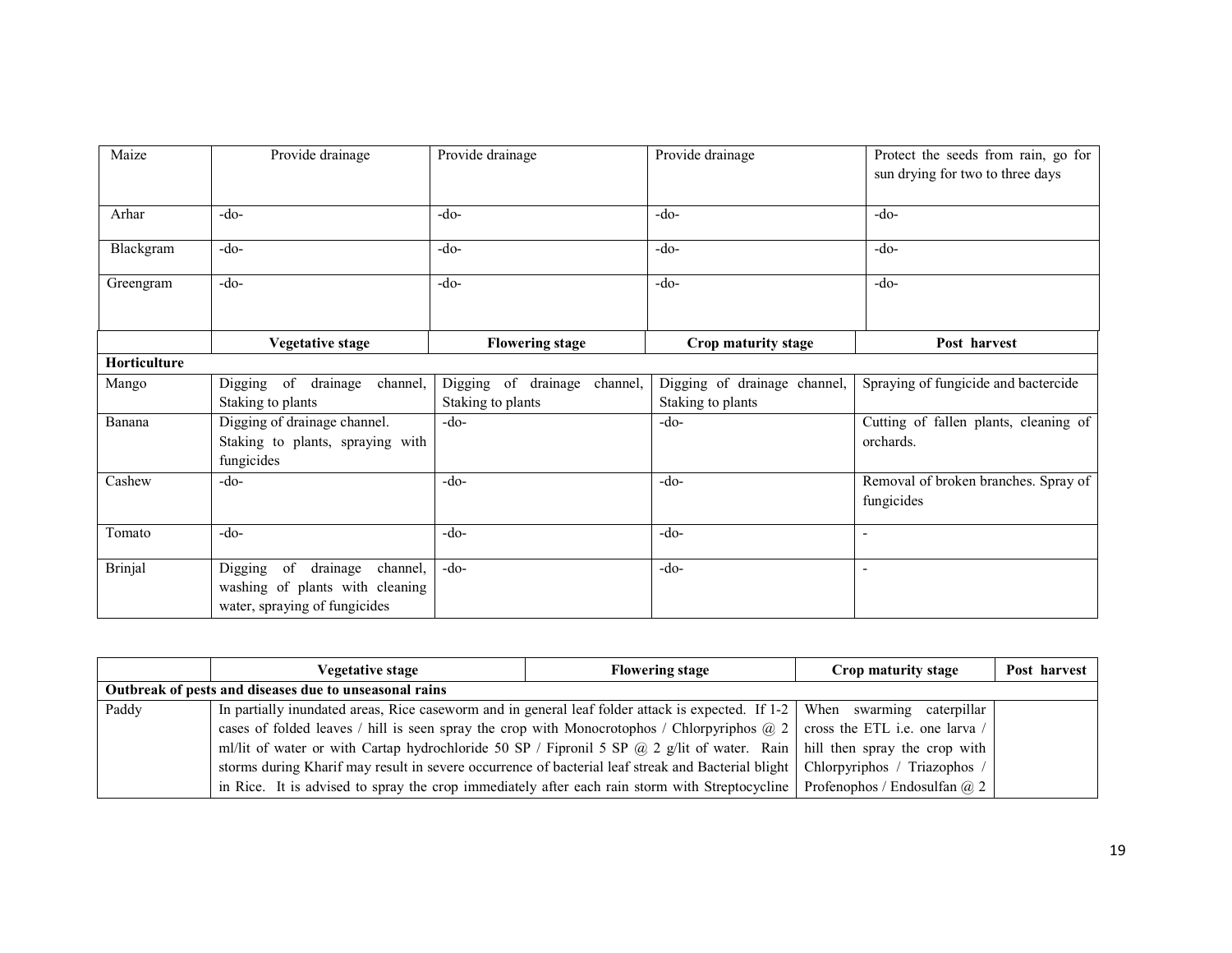|              | $(0.02\%)$ or Plantomycin $(0.1\%)$ or Bacterinol $(0.15\%)$                  |                                                                                    | ml/lit of water or dust the crop<br>with Quinalphos $\omega$ 1.5% D $\omega$ |              |
|--------------|-------------------------------------------------------------------------------|------------------------------------------------------------------------------------|------------------------------------------------------------------------------|--------------|
|              |                                                                               |                                                                                    | $25$ kg/ha.                                                                  |              |
| Maize        | For stem-borer attack apply Thimet granules $(a)$ 2-<br>3 granules per plant. | For stem borer attack apply<br>Thimet<br>granules $\omega$ 2-3 granules per plant. |                                                                              |              |
| Arhar        | To Control black aphid, spray Neem formulations                               |                                                                                    |                                                                              |              |
| Blackgram    | $(1500$ ppm) $@$ 5 mil/lit of water when the                                  |                                                                                    |                                                                              |              |
| Greengram    | population is low or spraying with Dimethoate $\omega$                        |                                                                                    |                                                                              |              |
|              | 2 ml/lit or Imidacloprid $@$ 1 ml/4 lit of water if                           |                                                                                    |                                                                              |              |
|              | population is high.                                                           |                                                                                    |                                                                              |              |
|              | A protective spray with mancozeb $\omega$ 0.3% may be                         |                                                                                    |                                                                              |              |
|              | given to pulse crops (Greengram and Blackgram)                                |                                                                                    |                                                                              |              |
|              | against Cercosporella Blight disease.                                         |                                                                                    |                                                                              |              |
|              | Vegetative stage                                                              | Flowering stage                                                                    | Crop maturity stage                                                          | Post harvest |
| Horticulture |                                                                               |                                                                                    |                                                                              |              |
| Mango        | To control black aphid spray neem formulations                                | To control black aphid spray neem                                                  |                                                                              |              |
|              | $(1500$ ppm) $@$ 5 mil/lit of water when the                                  | formulations (1500 ppm) $@$ 5 mil/lit of                                           |                                                                              |              |
|              | population is low or spraying with dimethoate $(a)$ 2                         | water when the population is low or                                                |                                                                              |              |
|              | ml/lit or imidacloprid $(a)$ 1 ml/4 lit of water if                           | spraying with dimethoate $\omega$ 2 ml/lit or                                      |                                                                              |              |
|              | population is high.                                                           | imidacloprid @ 1 ml/4 lit of water if                                              |                                                                              |              |
|              |                                                                               | population is high.                                                                |                                                                              |              |
| Banana       | Spraying with fungicides and bactericides to save<br>the crop from rotting.   | Spraying of fungicide and micro nutrient                                           | Spraying of fungicide and<br>micro nutrient                                  |              |
| Cashew       | To control black aphid spray Neem formulations                                | To control black aphid spray Neem                                                  |                                                                              |              |
|              | $(1500$ ppm) $@$ 5 mil/lit of water when the                                  | formulations (1500 ppm) $(a)$ 5 mil/lit of                                         |                                                                              |              |
|              | population is low or spraying with Dimethoate $\omega$                        | water when the population is low or                                                |                                                                              |              |
|              | 2 ml/lit or Imidacloprid $(a)$ 1 ml/4 lit of water if                         | spraying with Dimethoate $\omega$ 2 ml/lit or                                      |                                                                              |              |
|              | population is high.                                                           | Imidacloprid @ 1 ml/4 lit of water if                                              |                                                                              |              |
|              |                                                                               | population is high.                                                                |                                                                              |              |
| Tomato       | To control black aphid spray Neem formulations                                | Spraying of fungicide $\&$ insecticide and                                         | Spraying of fungicide                                                        |              |
|              | $(1500$ ppm) $(a)$ 5 mil/lit of water when the                                | <b>NAA</b>                                                                         |                                                                              |              |
|              | population is low or spraying with Dimethoate $(a)$                           |                                                                                    |                                                                              |              |
|              | 2 ml/lit or Imidacloprid $(a)$ 1 ml/4 lit of water if                         |                                                                                    |                                                                              |              |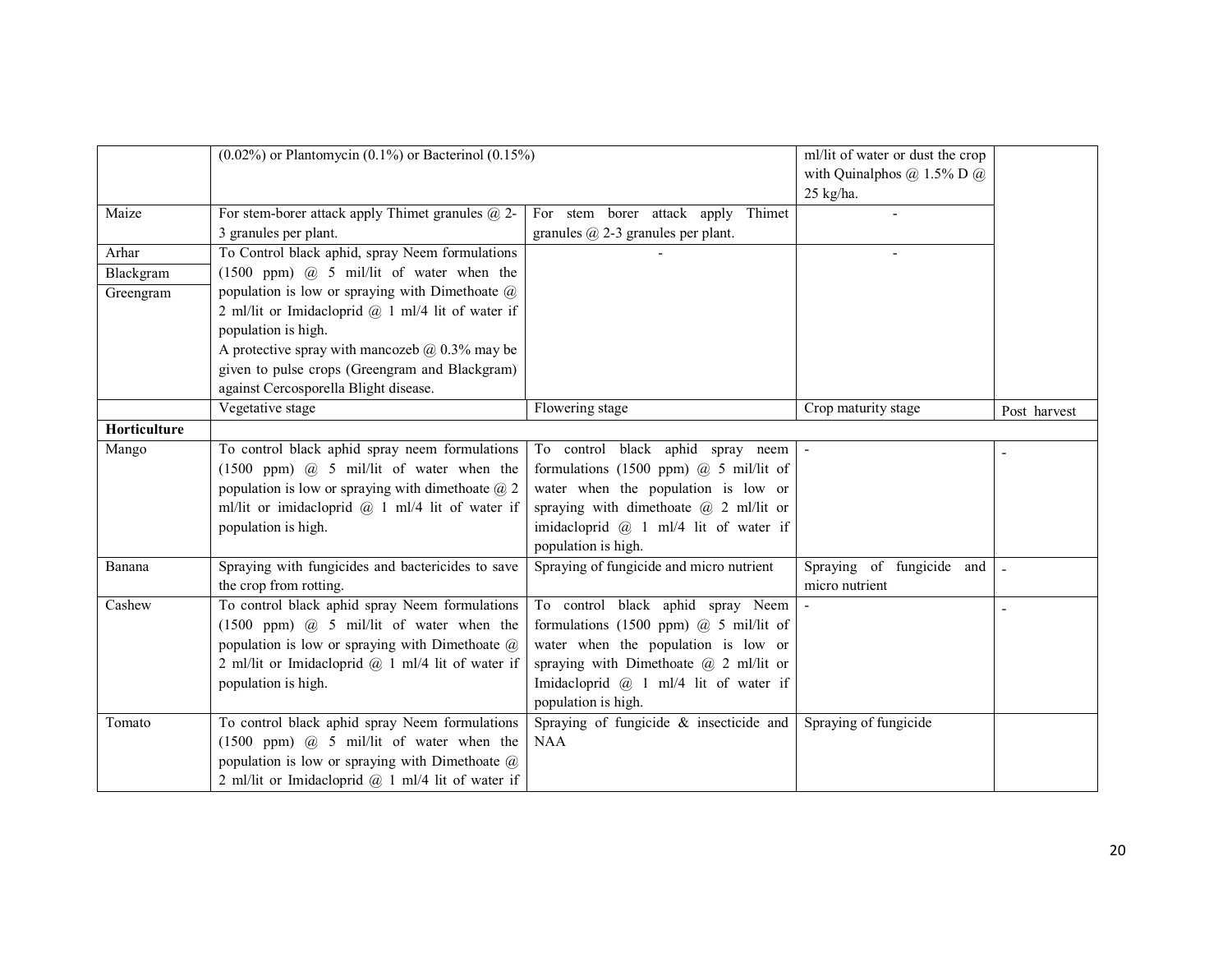|         | population is high.                                      |      |  |
|---------|----------------------------------------------------------|------|--|
| Brinjal | To control black aphid spray Neem formulations<br>-do-   | -do- |  |
|         | $(1500$ ppm) $@$ 5 mil/lit of water when the             |      |  |
|         | population is low or spraying with Dimethoate $\omega$   |      |  |
|         | 2 ml/lit or Imidacloprid $\omega$ 1 ml/4 lit of water if |      |  |
|         | population is high.                                      |      |  |

### 2.3 Floods

| Condition                                                |                                                                                                                                                                                                                                                                                                                                                                                                                                                                                                                                   | <b>Suggested contingency measure</b>                                                                                                                                                                                                                                                                                                                                                                                                                                                                                                                                                                                      |                                                                                                                                                                            |                                                                                                                                                                                                                            |
|----------------------------------------------------------|-----------------------------------------------------------------------------------------------------------------------------------------------------------------------------------------------------------------------------------------------------------------------------------------------------------------------------------------------------------------------------------------------------------------------------------------------------------------------------------------------------------------------------------|---------------------------------------------------------------------------------------------------------------------------------------------------------------------------------------------------------------------------------------------------------------------------------------------------------------------------------------------------------------------------------------------------------------------------------------------------------------------------------------------------------------------------------------------------------------------------------------------------------------------------|----------------------------------------------------------------------------------------------------------------------------------------------------------------------------|----------------------------------------------------------------------------------------------------------------------------------------------------------------------------------------------------------------------------|
| <b>Transient water</b><br>logging/ partial<br>inundation | Seedling / nursery stage                                                                                                                                                                                                                                                                                                                                                                                                                                                                                                          | Vegetative stage                                                                                                                                                                                                                                                                                                                                                                                                                                                                                                                                                                                                          | Reproductive<br>stage                                                                                                                                                      | At harvest                                                                                                                                                                                                                 |
| Paddy                                                    | like<br>Rice<br>varieties<br>Select<br>the<br>Ramachandi,<br>Durga,<br>Kanchan,<br>Uphar, Sarala, Varshadhan for semi-<br>deep low lands. If damage is more<br>than 50% re-transplant Rice crop of<br>medium duration group. In partially<br>damaged fields, allow the Rice<br>plants to stand upright.<br>Raise<br>nursery by<br>Dapog method to<br>possible.<br>wherever<br>transplant<br>Maintain a buffer nursery in the<br>backyard/highland area to ensure<br>adequate plant population in the<br>field after flood damage. | Transplant 40-65 days old seedlings after<br>flood water recedes. Make up plant<br>population by transplanting clonal tillers<br>detaching from the old clumps, wherever<br>possible. Broadcasting / line sowing of<br>sprouted seeds of relatively short duration<br>Rice varieties in soft puddle after flood<br>water recedes. Apply moderate dose of<br>fertilizer (40:20:20 N: $P_2O_5$ : K <sub>2</sub> O kg/ha.).<br>Do not go for beushaning as it may further<br>reduce the plant population. Weed out the<br>Rice field, make gap filling and top dress<br>N and K to boost the growth if situation<br>permits. | drainage<br>Provide<br>facility<br>In up-medium land<br>where there is no<br>scope for revival of<br>Rice, go for pulses<br>Blackgram,<br>like<br>Greengram,<br>Horsegram. | Harvest the crop as soon as the<br>water recedes. Shift the produce to<br>half covered threshing floor and<br>other safer places for post harvest<br>operations and cover the crops to<br>protect from moisture absorption |
| Maize                                                    | Go for gap filling if necessary.                                                                                                                                                                                                                                                                                                                                                                                                                                                                                                  | Provide drainage                                                                                                                                                                                                                                                                                                                                                                                                                                                                                                                                                                                                          | Provide drainage                                                                                                                                                           | Harvest the crop as soon as the<br>water recedes. Shift the produce to<br>half covered threshing floor and<br>other safer places for post harvest<br>operations and cover the crops to<br>protect from moisture absorption |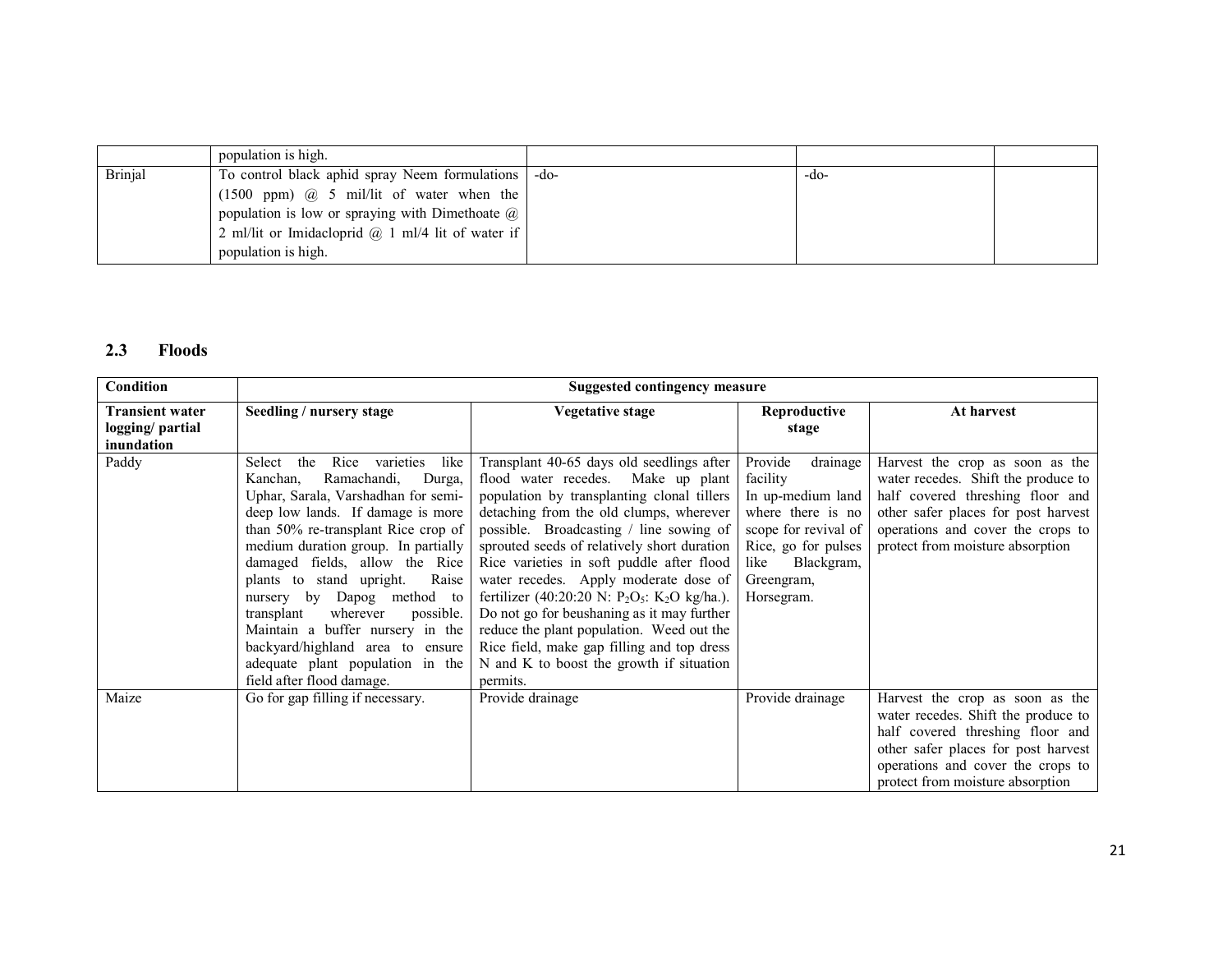| Arhar               | $-do-$                                                                                                                                                                                                                                                                                                                                                                                                                                                                                                                | $-do-$                                                                                                                                                                                                                                                                                                                                                                                                                                                                                                                                                                                                                    | $-do-$                                                                                                                                                                     | $-do-$                                            |
|---------------------|-----------------------------------------------------------------------------------------------------------------------------------------------------------------------------------------------------------------------------------------------------------------------------------------------------------------------------------------------------------------------------------------------------------------------------------------------------------------------------------------------------------------------|---------------------------------------------------------------------------------------------------------------------------------------------------------------------------------------------------------------------------------------------------------------------------------------------------------------------------------------------------------------------------------------------------------------------------------------------------------------------------------------------------------------------------------------------------------------------------------------------------------------------------|----------------------------------------------------------------------------------------------------------------------------------------------------------------------------|---------------------------------------------------|
| Blackgram           |                                                                                                                                                                                                                                                                                                                                                                                                                                                                                                                       |                                                                                                                                                                                                                                                                                                                                                                                                                                                                                                                                                                                                                           |                                                                                                                                                                            |                                                   |
| Greengram           |                                                                                                                                                                                                                                                                                                                                                                                                                                                                                                                       |                                                                                                                                                                                                                                                                                                                                                                                                                                                                                                                                                                                                                           |                                                                                                                                                                            |                                                   |
| Horticulture        |                                                                                                                                                                                                                                                                                                                                                                                                                                                                                                                       |                                                                                                                                                                                                                                                                                                                                                                                                                                                                                                                                                                                                                           |                                                                                                                                                                            |                                                   |
| Mango               | Spraying with fungicide and 4% urea<br>solution                                                                                                                                                                                                                                                                                                                                                                                                                                                                       | Interculture                                                                                                                                                                                                                                                                                                                                                                                                                                                                                                                                                                                                              | Drainage                                                                                                                                                                   | Drainage                                          |
| Cashew              |                                                                                                                                                                                                                                                                                                                                                                                                                                                                                                                       |                                                                                                                                                                                                                                                                                                                                                                                                                                                                                                                                                                                                                           |                                                                                                                                                                            |                                                   |
| Vegetables          |                                                                                                                                                                                                                                                                                                                                                                                                                                                                                                                       |                                                                                                                                                                                                                                                                                                                                                                                                                                                                                                                                                                                                                           |                                                                                                                                                                            |                                                   |
| Condition           | Continuous submergence for more than 2 days                                                                                                                                                                                                                                                                                                                                                                                                                                                                           |                                                                                                                                                                                                                                                                                                                                                                                                                                                                                                                                                                                                                           |                                                                                                                                                                            |                                                   |
|                     | Seedling / nursery stage                                                                                                                                                                                                                                                                                                                                                                                                                                                                                              | <b>Vegetative stage</b>                                                                                                                                                                                                                                                                                                                                                                                                                                                                                                                                                                                                   | <b>Reproductive stage</b>                                                                                                                                                  | At harvest                                        |
| Paddy               | Select the Rice varieties<br>like<br>Ramachandi,<br>Kanchan,<br>Durga,<br>Uphar, Sarala, Varshadhan for semi-<br>deep low lands. If damage is more<br>than 50% re-transplant Rice crop of<br>medium duration group. In partially<br>damaged fields, allow the Rice plants<br>to stand upright. Raise nursery by<br>method<br>to<br>Dapog<br>transplant<br>wherever possible. Maintain a buffer<br>nursery in the backyard/highland<br>area to ensure adequate plant<br>population in the field after flood<br>damage. | Transplant 40-65 days old seedlings after<br>flood water recedes. Make up plant<br>population by transplanting clonal tillers<br>detaching from the old clumps, wherever<br>possible. Broadcasting / line sowing of<br>sprouted seeds of relatively short duration<br>Rice varieties in soft puddle after flood<br>water recedes. Apply moderate dose of<br>fertilizer (40:20:20 N: $P_2O_5$ : K <sub>2</sub> O kg/ha.).<br>Do not go for beushaning as it may<br>further reduce the plant population. Weed<br>out the Rice field; make gap filling and<br>top dress N and K to boost the growth if<br>situation permits. | Provide<br>drainage<br>facility<br>In up-medium land<br>where there is no<br>scope for revival of<br>Rice, go for pulses<br>like<br>Blackgram,<br>Greengram,<br>Horsegram. | Harvest the crop as soon as the<br>water recedes. |
| Maize               | Resow the crop                                                                                                                                                                                                                                                                                                                                                                                                                                                                                                        |                                                                                                                                                                                                                                                                                                                                                                                                                                                                                                                                                                                                                           | $\mathbf{r}$                                                                                                                                                               | $\mathbf{u}$                                      |
| Arhar               |                                                                                                                                                                                                                                                                                                                                                                                                                                                                                                                       |                                                                                                                                                                                                                                                                                                                                                                                                                                                                                                                                                                                                                           | $\overline{\phantom{a}}$                                                                                                                                                   | $\overline{a}$                                    |
| Blackgram           |                                                                                                                                                                                                                                                                                                                                                                                                                                                                                                                       |                                                                                                                                                                                                                                                                                                                                                                                                                                                                                                                                                                                                                           | $\blacksquare$                                                                                                                                                             |                                                   |
| Greengram           |                                                                                                                                                                                                                                                                                                                                                                                                                                                                                                                       |                                                                                                                                                                                                                                                                                                                                                                                                                                                                                                                                                                                                                           | $\blacksquare$                                                                                                                                                             |                                                   |
| <b>Horticulture</b> |                                                                                                                                                                                                                                                                                                                                                                                                                                                                                                                       |                                                                                                                                                                                                                                                                                                                                                                                                                                                                                                                                                                                                                           |                                                                                                                                                                            |                                                   |
| Mango               | Spraying with fungicide and 4% urea<br>solution                                                                                                                                                                                                                                                                                                                                                                                                                                                                       | Interculture                                                                                                                                                                                                                                                                                                                                                                                                                                                                                                                                                                                                              | Drainage                                                                                                                                                                   | Drainage                                          |
| Cashew              | $-do-$                                                                                                                                                                                                                                                                                                                                                                                                                                                                                                                | $-do-$                                                                                                                                                                                                                                                                                                                                                                                                                                                                                                                                                                                                                    | $-do-$                                                                                                                                                                     | $-do-$                                            |
| Vegetables          | Spraying with fungicide and<br>insecticide                                                                                                                                                                                                                                                                                                                                                                                                                                                                            | $-do-$                                                                                                                                                                                                                                                                                                                                                                                                                                                                                                                                                                                                                    | $-do-$                                                                                                                                                                     | -do-                                              |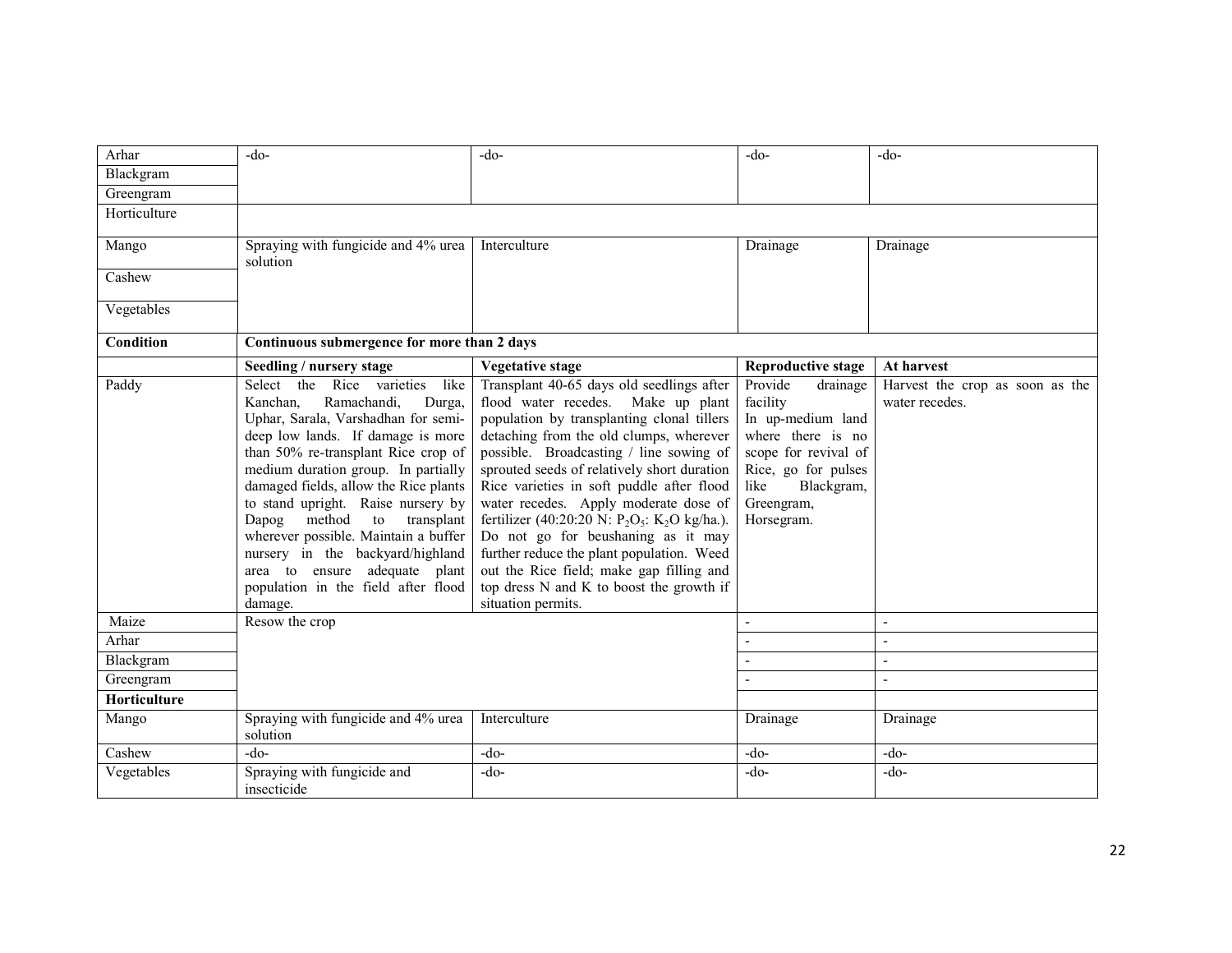|  |  |  |  | 2.4 Extreme events: Heat wave / Cold wave/Frost/ Hailstorm / Cyclone |
|--|--|--|--|----------------------------------------------------------------------|
|--|--|--|--|----------------------------------------------------------------------|

| <b>Extreme event type</b> | <b>Suggested contingency measure</b>               |                         |                                                          |                                                          |
|---------------------------|----------------------------------------------------|-------------------------|----------------------------------------------------------|----------------------------------------------------------|
|                           | Seedling / nursery stage                           | <b>Vegetative stage</b> | <b>Reproductive stage</b>                                | At harvest                                               |
| <b>Heat Wave</b>          |                                                    |                         |                                                          |                                                          |
| Paddy                     | Provide irrigation                                 | Provide irrigation      | Provide irrigation                                       | $\overline{\phantom{a}}$                                 |
| Maize                     |                                                    |                         |                                                          |                                                          |
| Arhar                     |                                                    |                         |                                                          |                                                          |
| Blackgram                 |                                                    |                         |                                                          |                                                          |
| Greengram                 |                                                    |                         |                                                          |                                                          |
| Horticulture              |                                                    |                         |                                                          |                                                          |
| Mango                     | Spraying of clean water and continuous irrigation. |                         | Spraying of clean water to<br>plants and air in orchard. | Spraying of clean water to plants<br>and air in orchard. |
| Banana                    |                                                    |                         | Provide irrigation                                       |                                                          |
| Vegetables                |                                                    |                         | $-do-$                                                   |                                                          |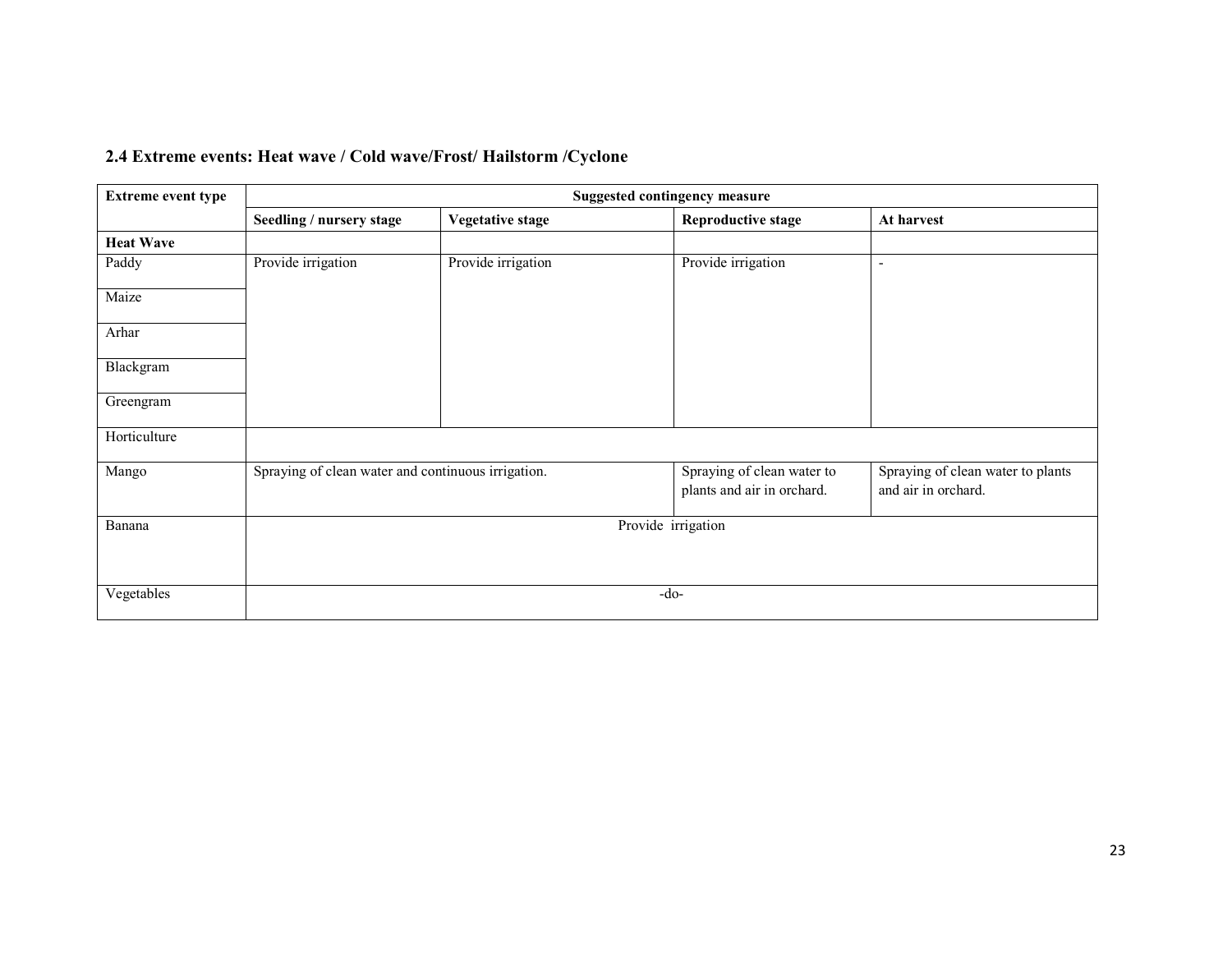#### 2.5Contingent strategies for Livestock, Poultry & Fisheries

## 2.5.1 Livestock

|                                  | <b>Suggested contingency measures</b>                                                                                                                                                                                                                                                                                                                                                                                                                                                                                                                                                                                                                        |                                                                                                                                                                                                                                                                                                                                                                                                                                                                                                                                                                                                |                                                                                                                         |  |
|----------------------------------|--------------------------------------------------------------------------------------------------------------------------------------------------------------------------------------------------------------------------------------------------------------------------------------------------------------------------------------------------------------------------------------------------------------------------------------------------------------------------------------------------------------------------------------------------------------------------------------------------------------------------------------------------------------|------------------------------------------------------------------------------------------------------------------------------------------------------------------------------------------------------------------------------------------------------------------------------------------------------------------------------------------------------------------------------------------------------------------------------------------------------------------------------------------------------------------------------------------------------------------------------------------------|-------------------------------------------------------------------------------------------------------------------------|--|
|                                  | Before the event                                                                                                                                                                                                                                                                                                                                                                                                                                                                                                                                                                                                                                             | During the event                                                                                                                                                                                                                                                                                                                                                                                                                                                                                                                                                                               | After the event                                                                                                         |  |
| <b>Drought</b>                   |                                                                                                                                                                                                                                                                                                                                                                                                                                                                                                                                                                                                                                                              |                                                                                                                                                                                                                                                                                                                                                                                                                                                                                                                                                                                                |                                                                                                                         |  |
| Feed and fodder<br>availability  | Encourage perennial fodder production on river<br>beds and tank bed on community<br><b>Basis</b><br>Village gauchar (grazing) lands should be<br>developed for fodder production.<br>Trees or shrubs like Sesbania, Subabul, Neem etc<br>should be planted on boundaries of agricultural<br>fields<br>Establish fodder bank near forest areas<br>Preserve Excess fodder as hay/silage<br>Explore the possibilities of availability of<br>$\bullet$<br>unconventional / alternative feed resources during<br>draught.<br>Organizing training programme of persons<br>$\bullet$<br>connected with A.H. on feeding and management<br>of animals during drought. | • Utilizing fodder from perennial trees and<br>fodder bank reserves.<br>Transporting excess fodder from adjoining<br>districts.<br>• Utilizing the existing crops which fail to<br>grow adequately due to failure of monsoon<br>for feeding of animals.<br>Use of unconventional livestock feed such<br>as sugar cane top, sugar cane bagasse,<br>Banana plant Crop residues such as<br>cassiatora water hyacinth and other like tree<br>pods and seeds etc. Improving poor quality<br>roughages by ammonia treatment, urea<br>treatment, urea molasses mineral block etc<br>and feeding them. | feeding<br>Supplementary<br>of<br>remaining livestock and the<br>replacement stock.                                     |  |
| Drinking water                   | Preserve water in community tanks and ponds etc<br>$\bullet$<br>for drinking purpose by excavation and sanitization<br>of these resources. In addition, wells (bore wells or<br>dug wells) may be constructed ahead of possible<br>event of draught.                                                                                                                                                                                                                                                                                                                                                                                                         | Temples,<br>Churches.<br>Water<br>of<br>sources<br>Gurdwaras, Jain temples and Maszids are<br>generally ideal sources during draught                                                                                                                                                                                                                                                                                                                                                                                                                                                           |                                                                                                                         |  |
| Health and disease<br>management | Preparedness with storage of vaccine and medicines.                                                                                                                                                                                                                                                                                                                                                                                                                                                                                                                                                                                                          | • Conducting animal health camps and treating<br>the affected animals<br>• Supplementation of mineral and vitamin<br>mixtures                                                                                                                                                                                                                                                                                                                                                                                                                                                                  | • Availing insurance<br>$\bullet$ Culling<br>of<br>unproductive<br>livestock<br>• Proper<br>disposal of dead<br>animals |  |
| <b>Floods</b>                    |                                                                                                                                                                                                                                                                                                                                                                                                                                                                                                                                                                                                                                                              |                                                                                                                                                                                                                                                                                                                                                                                                                                                                                                                                                                                                |                                                                                                                         |  |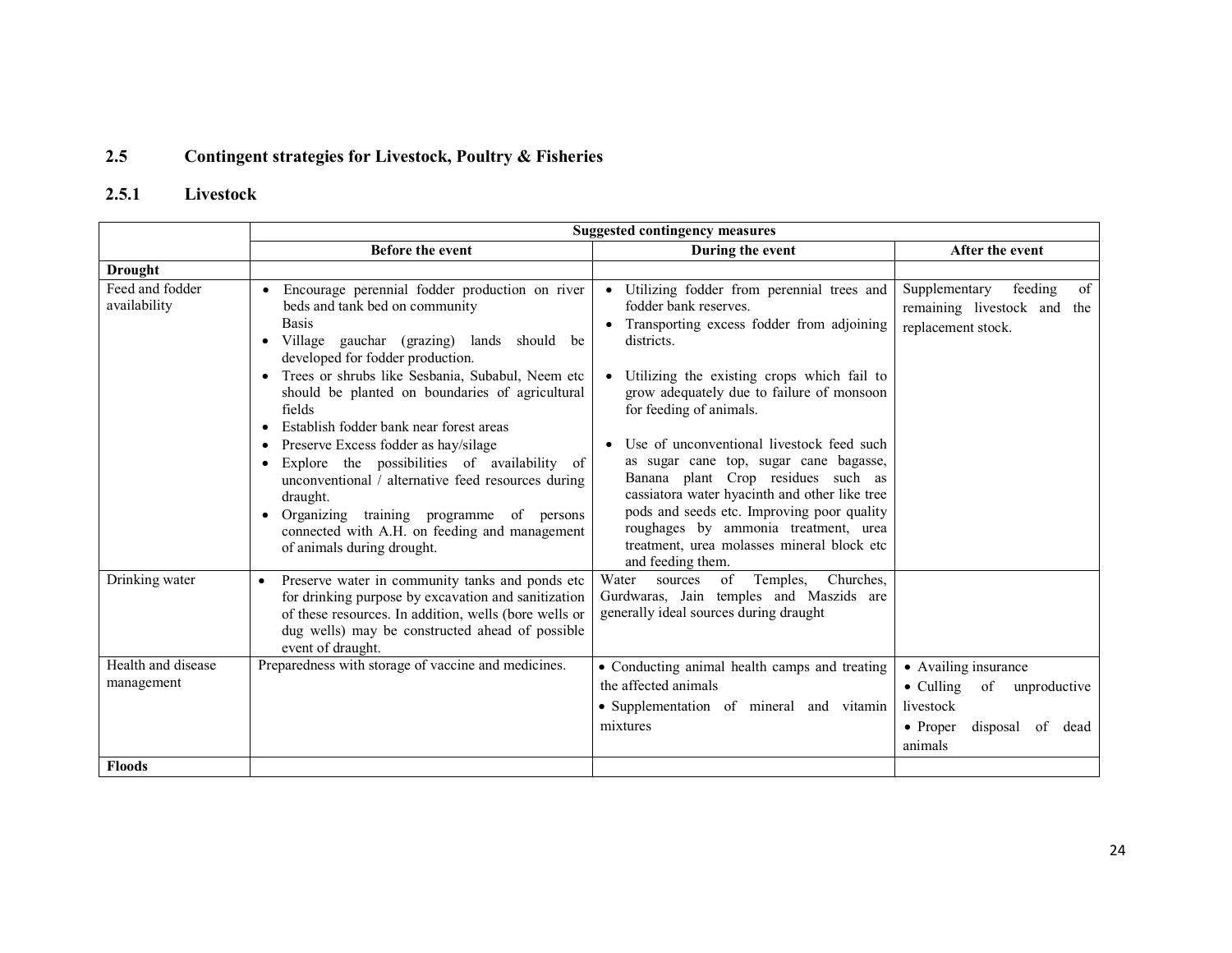| Feed and fodder<br>availability  | Store grains required for feed                                                                                                                                                                                                                                                                                                                                                                                                                                                                                                                                                                                                                                                                                                                                                                                     | • Stored/Procured feeds and fodders should<br>be fed to all animals on the order of priority<br>of animals.<br>• Straws and stoves that got soaked during<br>floods need not be thrown away out right.<br>They can be fed to animals as long as<br>rotting or fungal growth has not set in.<br>Partial drying choffing and sprinkling<br>concentrate mixture can improve intake and<br>utility.                                                                                                                                                                                                                                                                                                                                                                                                                                                                                                             | • Provision of supplementary<br>feeding<br><i>(concentrate)</i><br>Roughage) with vitamin &<br>minerals.                                                                                                                                                                                                                                                                                                                                                                                                                                                                                                                                                              |
|----------------------------------|--------------------------------------------------------------------------------------------------------------------------------------------------------------------------------------------------------------------------------------------------------------------------------------------------------------------------------------------------------------------------------------------------------------------------------------------------------------------------------------------------------------------------------------------------------------------------------------------------------------------------------------------------------------------------------------------------------------------------------------------------------------------------------------------------------------------|-------------------------------------------------------------------------------------------------------------------------------------------------------------------------------------------------------------------------------------------------------------------------------------------------------------------------------------------------------------------------------------------------------------------------------------------------------------------------------------------------------------------------------------------------------------------------------------------------------------------------------------------------------------------------------------------------------------------------------------------------------------------------------------------------------------------------------------------------------------------------------------------------------------|-----------------------------------------------------------------------------------------------------------------------------------------------------------------------------------------------------------------------------------------------------------------------------------------------------------------------------------------------------------------------------------------------------------------------------------------------------------------------------------------------------------------------------------------------------------------------------------------------------------------------------------------------------------------------|
| Drinking water                   | Dig bore wells                                                                                                                                                                                                                                                                                                                                                                                                                                                                                                                                                                                                                                                                                                                                                                                                     | • Drinking water be made available to the<br>animals in any kind of clean container<br>available with the farmer.                                                                                                                                                                                                                                                                                                                                                                                                                                                                                                                                                                                                                                                                                                                                                                                           | • Provision of clean drinking<br>water.                                                                                                                                                                                                                                                                                                                                                                                                                                                                                                                                                                                                                               |
| Health and disease<br>management | · Keep the emergency service kit (first Aid<br>Requisites) ready always containing Cotton wool,<br>Bandages, Surgical gauze, old cotton sheets,<br>Rubber tubing (for torniquet), Surgical scissors -<br>Curved and made of stainless steel, Forceps,<br>Splints or Split bamboos (for fractures), Clinical<br>thermometers - two or three, Disinfectants -<br>potassium permanganate, Acriflvin, Dettol, Savlon,<br>Tannic acid powder (for poisons) and Jelly (for<br>burns) Antibiotic eye drops, Epsom salts, copper<br>sulphate, Treacle, oil of turpentine (for bloat),<br>Obstetric ropes, chains and hooks, Tincture of<br>iodine, tincture of Benzoin Co.(for wounds),<br>Cotton rope, halters (for restraint), Trocar and<br>canola (for bloat), Pocket Knife (for cutting,<br>strangulating ropes etc.) | • There should be one veterinarian with $3 \text{ to } 4$<br>village to work with the help of local<br>volunteers.<br>• The team should be well equipped with<br>contingent items like bandages, tourniquet<br>ropes, controlling rope, splints, slings, poles<br>and ropes to lift animals. Drugs including<br>painkillers, antiseptics, antibiotics, anti-<br>venom and anti-shock drugs etc. should be<br>adequately available with them.<br>• Keep the animals loose in paddock<br>(sheltered or unsheltered) rather keeping<br>them tethered.<br>• Releasing animals from the unnatural and<br>harmful position or situation, stopping<br>broken<br>limbs,<br>bleeding,<br>binding<br>administering painkillers, anti-poison and<br>anti-shock drugs, sedating difficult animals<br>and even performing euthanasia on<br>hopelessly injured and suffering animals<br>with the consent of their owners. | • Prompt and<br>appropriate<br>attention to injuries by<br>providing<br>necessary<br>medicines to the livestock<br>owners.<br>• Vaccination<br>campaign<br>against common endemic<br>diseases of the areas (like<br>H.S. B.Q. Anthrax etc.)<br>must be taken up urgently.<br>Necessary steps should be<br>taken for the control of<br>non-specific digestive and<br>respiratory infections in<br>consultation<br>of<br>local<br>veterinary personals.<br>• Improving shed hygiene<br>especially in the farmers<br>household through cleaning<br>and disinfection<br>• Provision of supplementary<br>feeding (concentrate)<br>Roughage) with vitamin $\&$<br>minerals. |
| Cyclone                          |                                                                                                                                                                                                                                                                                                                                                                                                                                                                                                                                                                                                                                                                                                                                                                                                                    |                                                                                                                                                                                                                                                                                                                                                                                                                                                                                                                                                                                                                                                                                                                                                                                                                                                                                                             |                                                                                                                                                                                                                                                                                                                                                                                                                                                                                                                                                                                                                                                                       |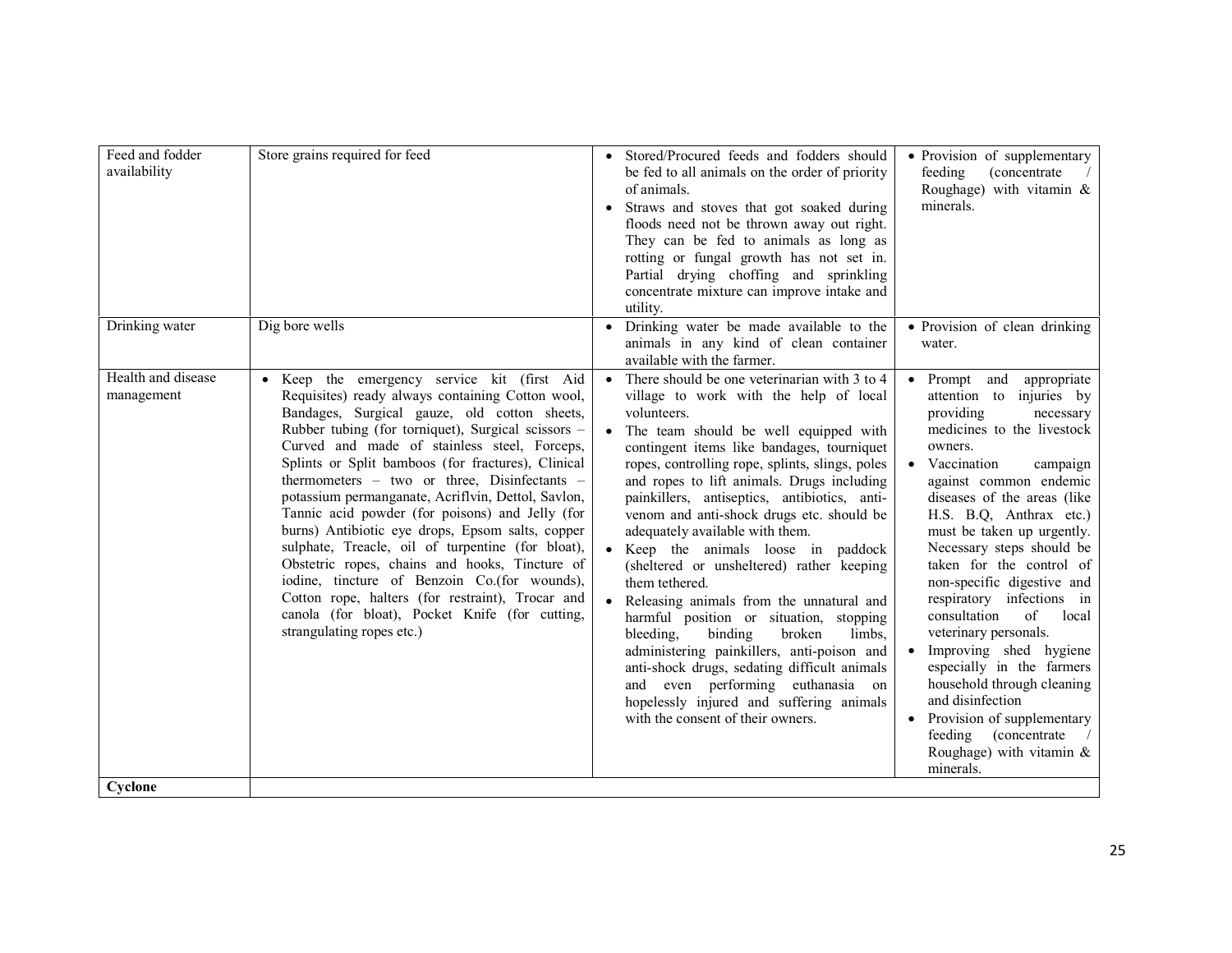| Feed and fodder                   |                                                                                                                                                                  |                                                                                                                                                                                                                  |                                                                                                                                                                                                                                           |
|-----------------------------------|------------------------------------------------------------------------------------------------------------------------------------------------------------------|------------------------------------------------------------------------------------------------------------------------------------------------------------------------------------------------------------------|-------------------------------------------------------------------------------------------------------------------------------------------------------------------------------------------------------------------------------------------|
| availability                      |                                                                                                                                                                  |                                                                                                                                                                                                                  |                                                                                                                                                                                                                                           |
| Drinking water                    | $\overline{\phantom{a}}$                                                                                                                                         | $\overline{\phantom{a}}$                                                                                                                                                                                         |                                                                                                                                                                                                                                           |
| Health and disease                | $\blacksquare$                                                                                                                                                   |                                                                                                                                                                                                                  |                                                                                                                                                                                                                                           |
| management                        |                                                                                                                                                                  |                                                                                                                                                                                                                  |                                                                                                                                                                                                                                           |
| <b>Heat wave and cold</b>         |                                                                                                                                                                  |                                                                                                                                                                                                                  |                                                                                                                                                                                                                                           |
| wave                              |                                                                                                                                                                  |                                                                                                                                                                                                                  |                                                                                                                                                                                                                                           |
| Shelter/environment<br>management | Green cover (trees plantation, land scaping).<br>$\bullet$<br>Proper sheltering / housing white painting outside<br>the roof and black painting inside the roof. | Use cooling devices : fans, wet curtains or<br>panels, air cooler if possible.                                                                                                                                   | Protection of dry / milch<br>$\bullet$<br>buffaloes/<br>$\cos\theta$<br>bulls<br>breeding<br>and<br>teasers against thermal<br>stress<br>detection<br>Heat<br>with<br>$\bullet$<br>young teasers<br>Close observation of all<br>open cows |
| Health and disease<br>management  | wallowing / sprinkling/ splashing /<br>Washing<br>$\bullet$<br>showering<br>Provision of<br>cool drinking water (inearthen<br>pitches)                           | Feeding Green fodder/silage/hay.<br>٠<br>Provision for night feeding.<br>٠<br>Grazing only if green pastures/ grass lands<br>$\bullet$<br>available.<br>Graze early in the morning and late in the<br>afternoon. | of<br>cervical<br>Study<br>$\bullet$<br>mucous<br>Heat detection and AI<br>$\bullet$<br>during cooler parts of the<br>day.<br>Insemination at optimal<br>time with good quality<br>semen.                                                 |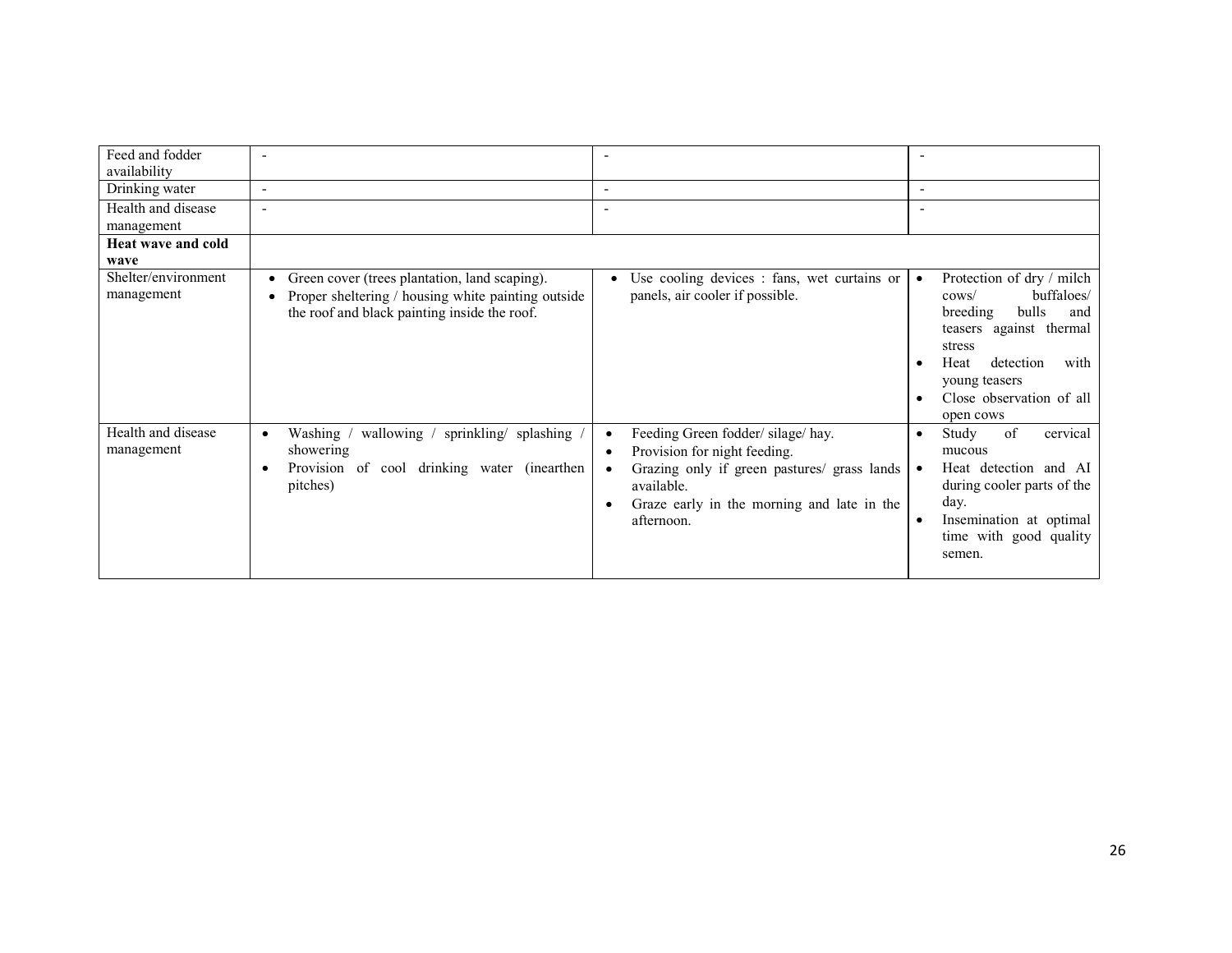#### 2.5.2 Poultry

| <b>Drought</b>                   | <b>Suggested contingency measures</b>                                                                                                                                                 |                                                                                                                                                       |                                                                                                                                                                  | Convergence/                                 |
|----------------------------------|---------------------------------------------------------------------------------------------------------------------------------------------------------------------------------------|-------------------------------------------------------------------------------------------------------------------------------------------------------|------------------------------------------------------------------------------------------------------------------------------------------------------------------|----------------------------------------------|
|                                  | <b>Before the event</b>                                                                                                                                                               | During the event                                                                                                                                      | After the event                                                                                                                                                  | linkages with<br>ongoing programs,<br>if any |
| Shortage of feed<br>ingredients  | procurement<br>of<br>feed<br>Ensure<br>ingredients sufficient ahead                                                                                                                   | supplementation will be<br>Feed<br>made to the farms                                                                                                  | Attempt will be made for available of<br>feed ingredient or compound feed to the<br>farmers                                                                      |                                              |
| Drinking water                   | Check water source for ensuring<br>sufficient portable water during<br>draught                                                                                                        | Attempt will be made to provide<br>sanitized drinking water                                                                                           | Availability of water will be ensured by<br>digging of bore well                                                                                                 |                                              |
| Health and disease<br>management | of vaccines<br>Procurement<br>and<br>medicines and antistress agent.<br>Feeding antibiotics Procurement of<br>litter materials                                                        | Continue feeding of antistress<br>agent                                                                                                               |                                                                                                                                                                  |                                              |
| <b>Floods</b>                    |                                                                                                                                                                                       |                                                                                                                                                       |                                                                                                                                                                  |                                              |
| Shortage of feed<br>ingredients  | of<br>feed<br>Ensure<br>procurement<br>ingredients<br>feed<br>compound<br>sufficient ahead as feed supply to<br>the farm will hamper due to<br>submergence of the connecting<br>roads | Supply the compound feed to the<br>poultry farm under submerged<br>area                                                                               | Supply will continued till the situation<br>is under control                                                                                                     |                                              |
| Drinking water                   | Protect the water sources from<br>submergence                                                                                                                                         | Attempt will be made to provide<br>sanitized drinking water                                                                                           | Water sources will sanitized with<br>bleaching powder or any water sanitizer                                                                                     |                                              |
| Health and disease<br>management | Procurement<br>$\sigma$<br>vaccines<br>and<br>antibiotics.<br>medicines.<br>Feeding<br>Procurement of litter materials                                                                | antibiotics<br>Continue<br>feeding<br>.Prevent entrance of flood water to<br>the shed. Replace wet litter.<br>Proper disposal of dead birds if<br>any | Disinfection of the farm premises.<br>Feeding antibiotics and deworming.<br>Replace wet litter<br>Disinfection of sheds. Proper disposal<br>of dead birds if any |                                              |
| Cyclone                          |                                                                                                                                                                                       |                                                                                                                                                       |                                                                                                                                                                  |                                              |
| Shortage of feed                 | of<br>feed<br>Ensure<br>procurement<br>ingredients<br>feed<br>compound                                                                                                                | Supply the compound feed to the<br>poultry farm under submerged                                                                                       | Supply will continued till the situation<br>is under control                                                                                                     |                                              |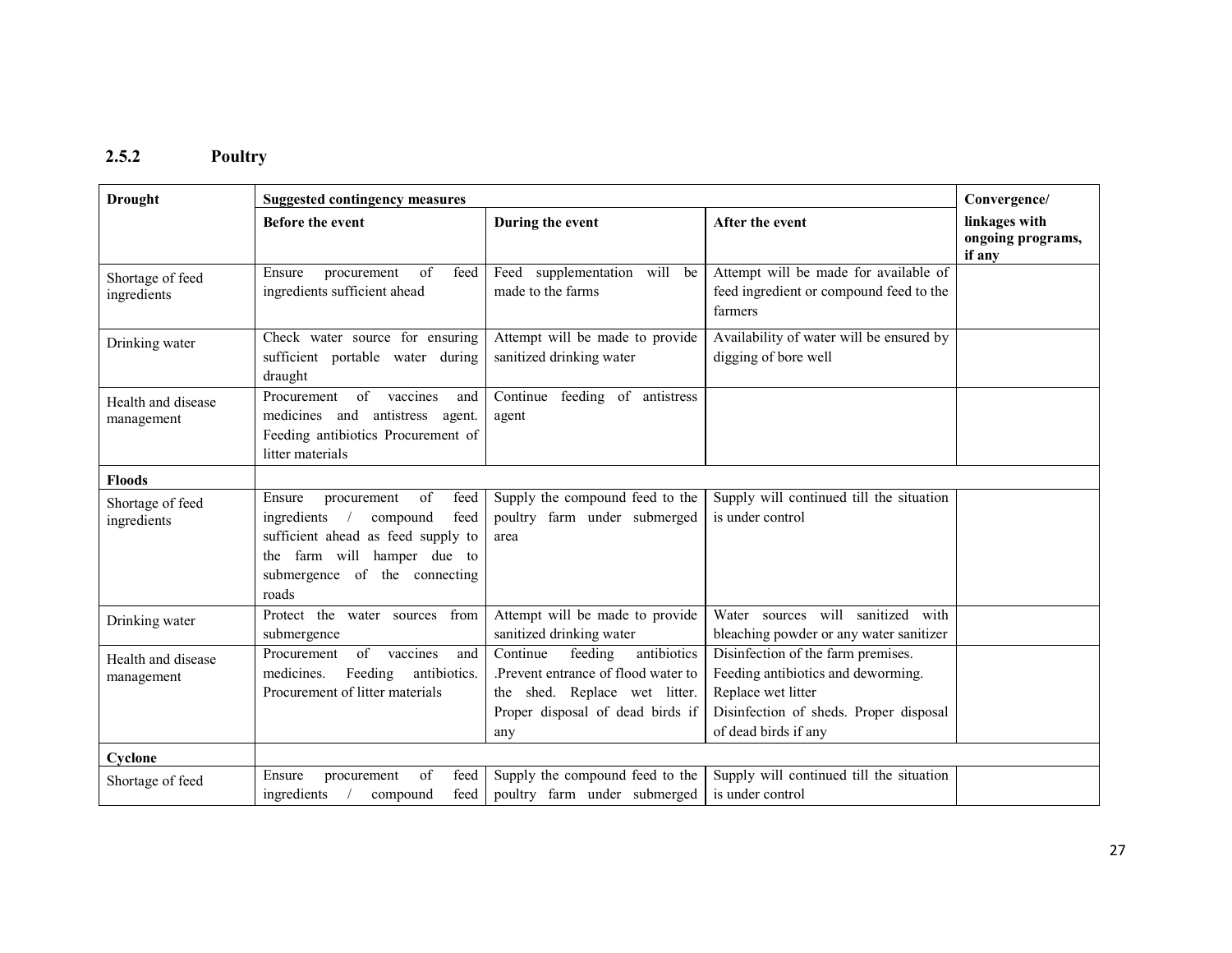| ingredients                      | sufficient ahead as feed supply to<br>the farm will hamper due to | area                                                    |                                         |  |
|----------------------------------|-------------------------------------------------------------------|---------------------------------------------------------|-----------------------------------------|--|
|                                  | submergence of the connecting                                     |                                                         |                                         |  |
|                                  | roads<br>Protect the<br>water sources<br>from                     | Attempt will be made to provide                         | Water sources will<br>sanitized<br>with |  |
| Drinking water                   | submergence                                                       | sanitized drinking water                                | bleaching powder or any water sanitizer |  |
| Health and disease               | Procurement<br>of<br>vaccines<br>and                              | antibiotics.<br>$\overline{\text{Continue}}$<br>feeding | Disinfection of the farm premises.      |  |
| management                       | medicines.                                                        | Prevent entrance of flood water to                      | Feeding antibiotics and deworming.      |  |
|                                  | Feeding antibiotics                                               | the shed Replace wet litter Proper                      | Replace wet litter                      |  |
|                                  | Procurement of litter materials                                   | disposal of dead birds if any                           | Disinfection of sheds. Proper disposal  |  |
|                                  |                                                                   |                                                         | of dead birds if any                    |  |
| <b>Heat wave</b>                 |                                                                   |                                                         |                                         |  |
| Shelter/environment              | Pruning of big trees in the farm.                                 | Attempt will be made for cooling                        | Provision should be made to ensure      |  |
| management                       | Putting curtains on open sides of the                             | of poultry shed by adapting                             | proper ventilation to the house         |  |
|                                  | shed.                                                             | different<br>cooling<br>methods.                        |                                         |  |
|                                  | Procurement<br>of<br>electrical                                   | Thickness of litter should be                           |                                         |  |
|                                  | accessories Providing<br>shed to                                  | reduced .Ventilation to the house                       |                                         |  |
|                                  | poultry houses. Providing proper                                  | should be increased by providing                        |                                         |  |
|                                  | ventilation.                                                      | ceiling fans and exhaust fan                            |                                         |  |
| Health and disease<br>management | Procurement of Antistress drugs                                   | Supplementation of antistress drug                      | Vaccination of birds against RD         |  |
| Cold wave                        |                                                                   |                                                         |                                         |  |
| Shelter/environment              | Procurement of curtains to cover                                  | Close the open sides of the shed                        | Remove the curtains.                    |  |
| management                       | open sides of the shed. Heating                                   | by curtain in such a way that                           | Discontinue heating.                    |  |
|                                  | arrangement kept ready                                            | ventilation<br>should<br>be<br>not                      |                                         |  |
|                                  |                                                                   | hampered.                                               |                                         |  |
|                                  |                                                                   | if<br>Provide<br>heat<br>necessary                      |                                         |  |
|                                  |                                                                   | depending on the temperature and                        |                                         |  |
|                                  |                                                                   | age of the birds                                        |                                         |  |
| Health and disease               | Procurement of Antistress drugs and                               | Feeding of antistress drugs in                          | Vaccination against IBD and RD          |  |
| management                       | vaccine                                                           | drinking water Vaccination with                         |                                         |  |
|                                  |                                                                   | fowl pox                                                |                                         |  |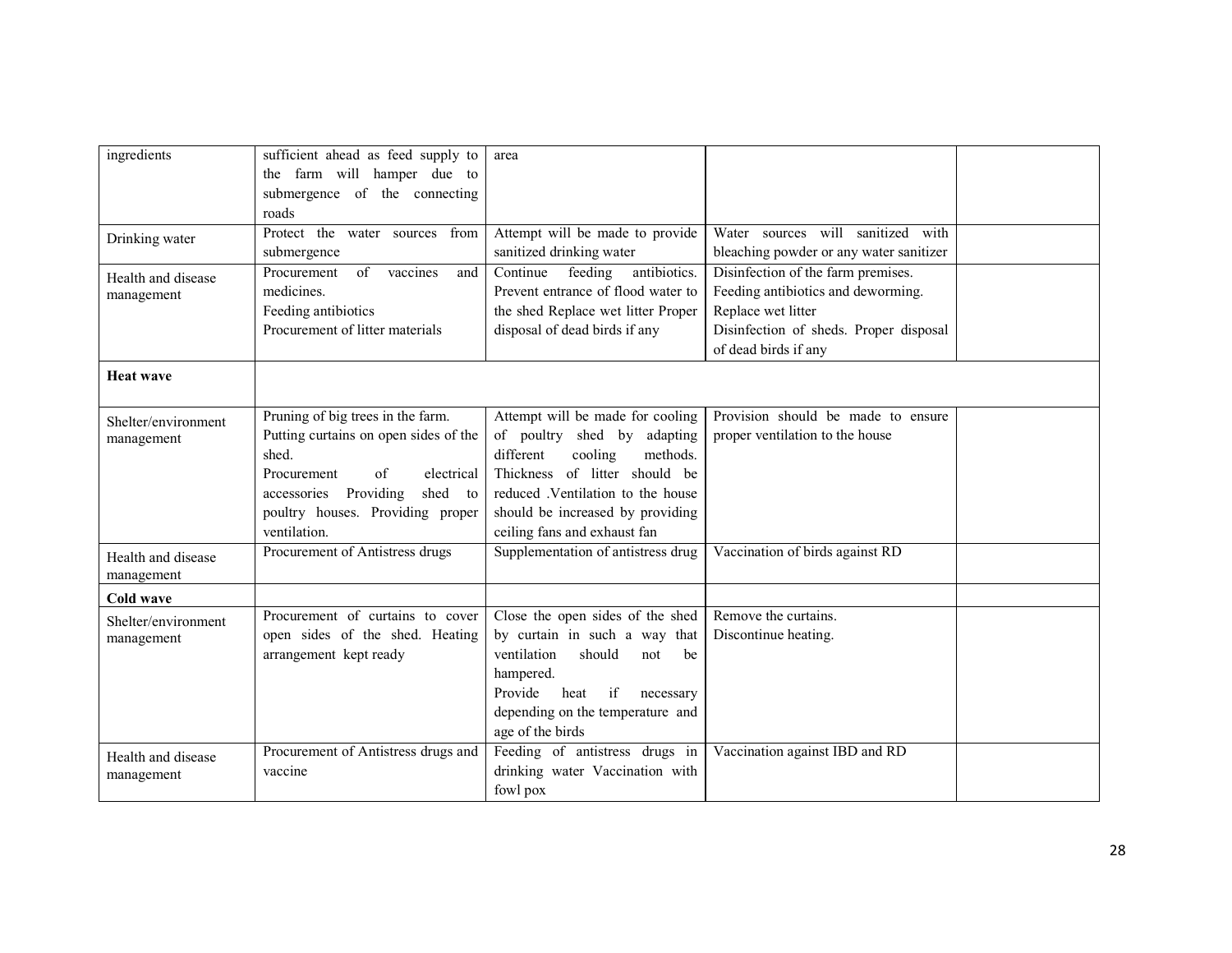#### 2.5.3Fisheries/ Aquaculture

|                                                                         | <b>Suggested contingency measures</b>                                                                                                                                                                                   |                                                                                                                                                                                                                                   |                                                                     |
|-------------------------------------------------------------------------|-------------------------------------------------------------------------------------------------------------------------------------------------------------------------------------------------------------------------|-----------------------------------------------------------------------------------------------------------------------------------------------------------------------------------------------------------------------------------|---------------------------------------------------------------------|
|                                                                         | <b>Before the event</b>                                                                                                                                                                                                 | During the event                                                                                                                                                                                                                  | After the event                                                     |
| 1) Drought                                                              |                                                                                                                                                                                                                         |                                                                                                                                                                                                                                   |                                                                     |
| A. Capture                                                              |                                                                                                                                                                                                                         |                                                                                                                                                                                                                                   |                                                                     |
| Marine                                                                  | $\overline{\phantom{a}}$                                                                                                                                                                                                |                                                                                                                                                                                                                                   | $\blacksquare$                                                      |
| Inland                                                                  |                                                                                                                                                                                                                         |                                                                                                                                                                                                                                   |                                                                     |
| (i) Shallow water depth due to<br>insufficient rains/inflow             | 1. Restricted release of water from<br>reservoir.<br>2. Supplementary water harvest<br>structures like pond and tanks has<br>to be developed.<br>3. Renovation and maintenance of<br>existing water harvest structures. |                                                                                                                                                                                                                                   |                                                                     |
| (ii) Changes in water quality                                           | 1. Prepare to release water into the<br>habitat.                                                                                                                                                                        | 1. Mixing of water from the water harvest<br>structure like ponds and tanks into the<br>fish habitat.                                                                                                                             | 1. Monitoring the water quality and health of<br>aquatic organisms. |
| (iii) Any other                                                         | L,                                                                                                                                                                                                                      |                                                                                                                                                                                                                                   | ٠                                                                   |
| <b>B.</b> Aquaculture                                                   |                                                                                                                                                                                                                         |                                                                                                                                                                                                                                   |                                                                     |
| (i) Shallow water in ponds due to<br>insufficient rains/inflow          | 1. Building deep ditches in culture<br>ponds for shelter of the fish to<br>overcome high temperature                                                                                                                    | 1. Recharge the ponds with bore well<br>water or water from other sources.<br>2. Partial harvesting of the stock to reduce<br>stocking density.<br>3. Artificial shelter by putting aquatic<br>floating weeds in $1/3^{rd}$ area. |                                                                     |
| (ii) Impact of salt load build up in<br>ponds / change in water quality | 1. Application of organic manure<br>in culture system                                                                                                                                                                   | 1. Recharge the ponds with bore well<br>water or water from other sources                                                                                                                                                         | 1. Application of organic manure in culture<br>system               |
| (iii) Any other                                                         |                                                                                                                                                                                                                         |                                                                                                                                                                                                                                   |                                                                     |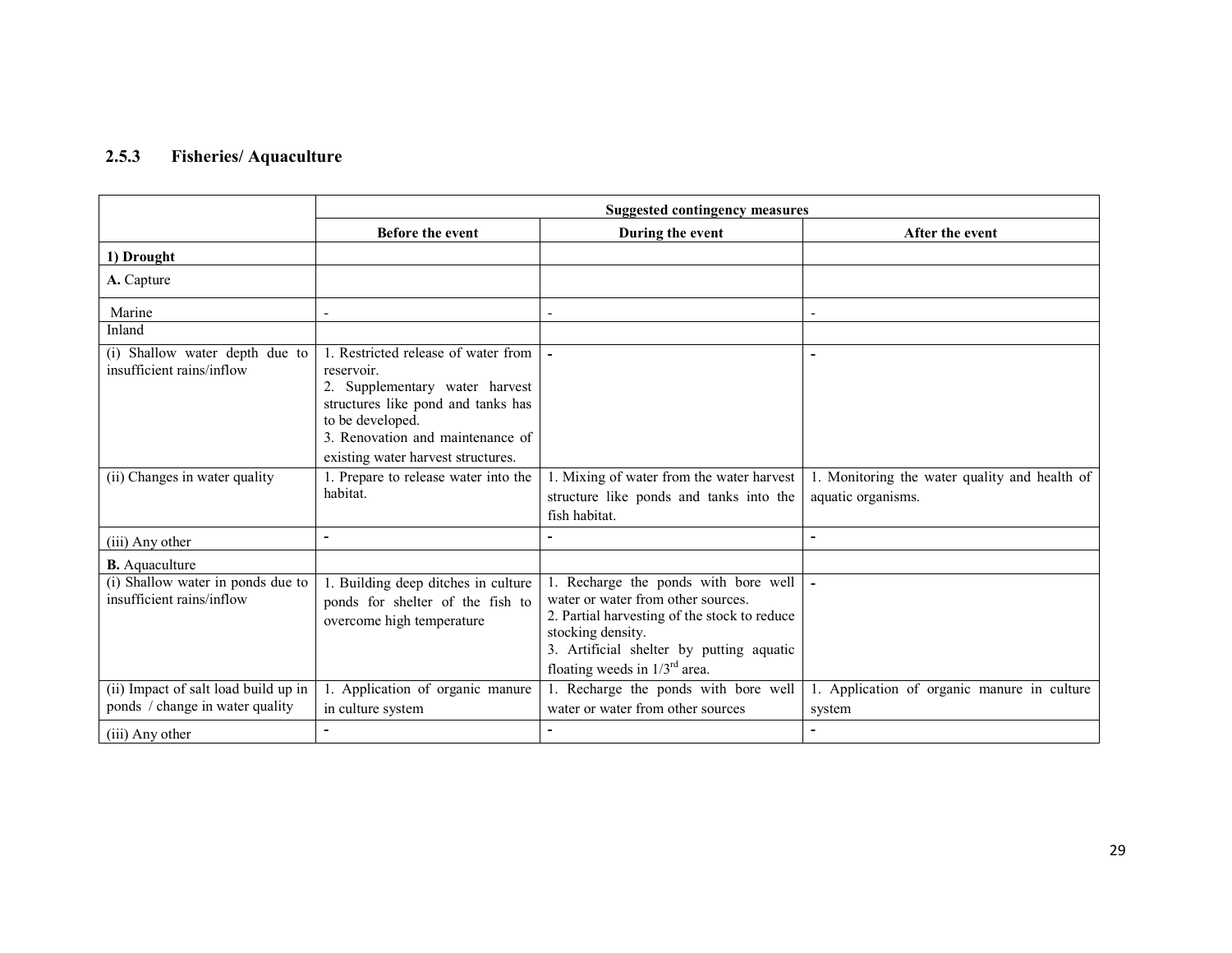| 2) Floods                                                |                                                                                                                                                                                    |                                                                                                                                                                                                          |                                                                                                                                                                                       |
|----------------------------------------------------------|------------------------------------------------------------------------------------------------------------------------------------------------------------------------------------|----------------------------------------------------------------------------------------------------------------------------------------------------------------------------------------------------------|---------------------------------------------------------------------------------------------------------------------------------------------------------------------------------------|
| A. Capture                                               |                                                                                                                                                                                    |                                                                                                                                                                                                          |                                                                                                                                                                                       |
| Marine                                                   |                                                                                                                                                                                    |                                                                                                                                                                                                          |                                                                                                                                                                                       |
| Inland                                                   |                                                                                                                                                                                    |                                                                                                                                                                                                          |                                                                                                                                                                                       |
| (i) No. of boats / nets/damaged                          | 1. The boats has to be secured safely to<br>river/reservoir banks.<br>2. Non operation of fixed bag nets in<br>streams and rivers.<br>3. Insurance coverage for nets and<br>boats. | 1. Checking of the safety of the boats /<br>nets.<br>2. An inventory logbook with name of<br>crewmembers should be maintained.<br>3. Number of crew and load should be<br>much below the marked tonnage. | 1. Maintenance of the boats and nets.<br>2. Assessment and settlement of insurance.                                                                                                   |
| (ii) No.of houses damaged                                | 1. Insurance coverage for houses.                                                                                                                                                  | L,                                                                                                                                                                                                       | 1. Settlement of insurance.                                                                                                                                                           |
| (iii) Loss of stock                                      | $\blacksquare$                                                                                                                                                                     | $\blacksquare$                                                                                                                                                                                           | 1. Assessment of stock (fish population) and<br>replenishment if stock is depleted.<br>2. Habitat restoration for the stock remaining.                                                |
| (iv) Changes in water quality                            | $\overline{\phantom{a}}$                                                                                                                                                           | $\overline{a}$                                                                                                                                                                                           | 1. Application of lime in tanks.<br>2. Application of fertilizer.                                                                                                                     |
| (v) Health and diseases                                  | $\blacksquare$                                                                                                                                                                     | $\overline{\phantom{a}}$                                                                                                                                                                                 | 1. Observation of the health status of fish and<br>accordingly control measure should be taken.<br>2. Control on transport of brooders and seeds                                      |
| <b>B.</b> Aquaculture                                    |                                                                                                                                                                                    |                                                                                                                                                                                                          |                                                                                                                                                                                       |
| (i) Inundation with flood water                          | 1. Strengthening and increase in dyke<br>height.<br>2. They should be constructed with inlet<br>and out let facility.                                                              | 1. Net enclosure should be provided over<br>the dyke to prevent the escape of fish<br>from pond.                                                                                                         | 1. Repairing and strengthening of dyke if<br>required.                                                                                                                                |
| (ii) Water contamination and<br>changes in water quality | Application of lime.                                                                                                                                                               | $\blacksquare$                                                                                                                                                                                           | 1. Application of lime and geolite.<br>2. Application of Alum.<br>3. Application of KmnO4                                                                                             |
| (iii) Health and diseases                                | Application of lime                                                                                                                                                                |                                                                                                                                                                                                          | 1. Application of lime and KmnO4.<br>2. Assessment of the health status of fish and<br>accordingly control measure should be taken.<br>3. Control on transport of brooders and seeds. |
| (iv) Loss of stock and inputs                            | 1. Strengthening and increase in dyke                                                                                                                                              | 1.Net enclosure should be provided over<br>the dyke to prevent the escape of fish                                                                                                                        | Stock assessment and restocking with<br>advanced fingerlings or yearling if required.                                                                                                 |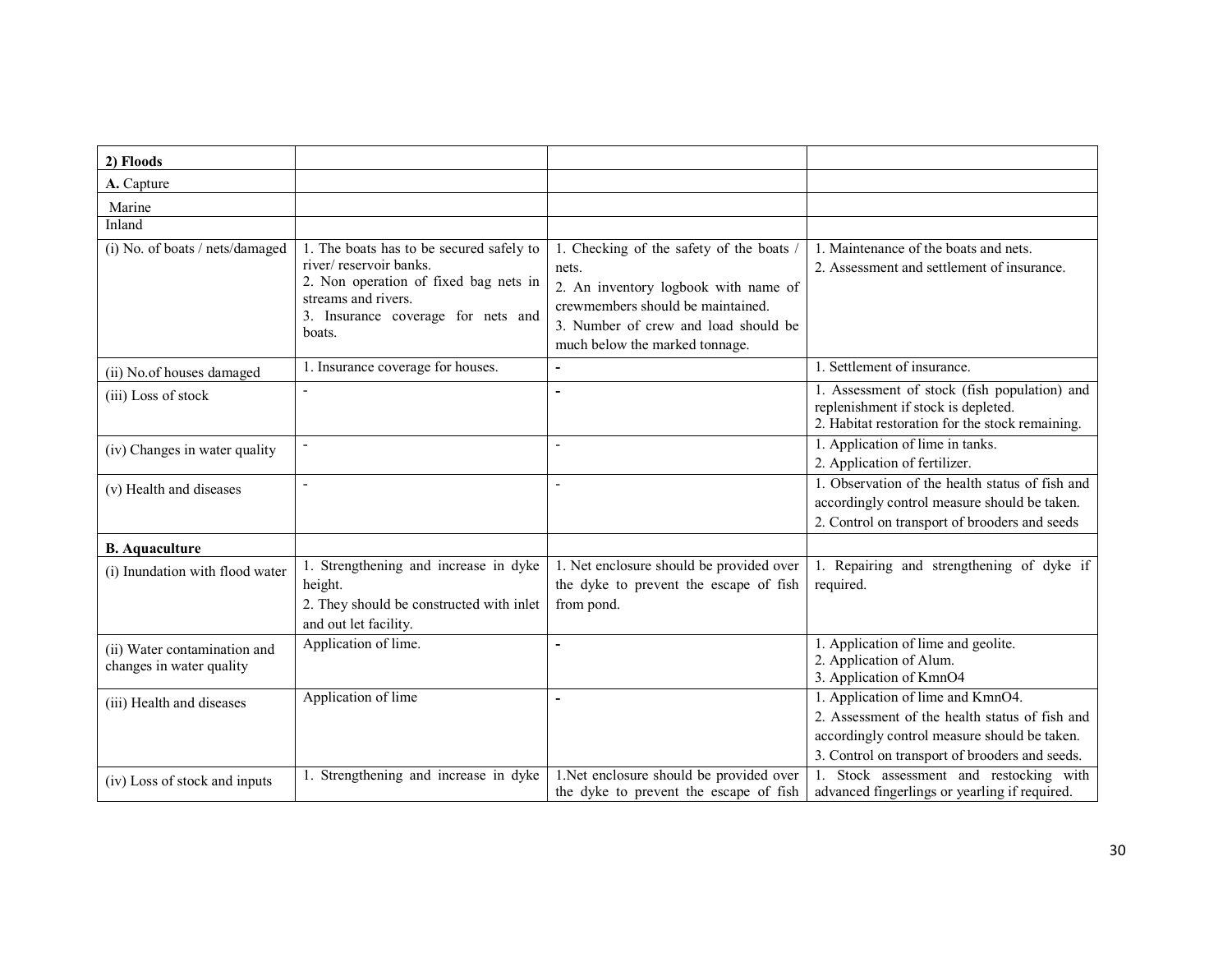| (feed, chemicals etc)                                           | height.<br>2. Before flood the stock should be<br>harvested and sold in flood prone areas.<br>3. Transport of feed and chemicals to<br>safer place.<br>4. Purchase of feeds and chemicals on<br>weekly or fortnightly basis.<br>5. Insurance coverage for stock. | from pond.<br>2. Water should be diverted from the<br>main stream.<br>3. Sand bags cam be used for protection<br>of dykes.<br>4. Storing of feed and chemicals to safer<br>place. | 2. Repairing of dykes.<br>3. Assessment of quality of feed and fertilizer.<br>4. Assessment and settlement of insurance. |
|-----------------------------------------------------------------|------------------------------------------------------------------------------------------------------------------------------------------------------------------------------------------------------------------------------------------------------------------|-----------------------------------------------------------------------------------------------------------------------------------------------------------------------------------|--------------------------------------------------------------------------------------------------------------------------|
| (v) Infrastructure damage<br>(pumps, aerators, huts etc)        | Construction of flood shelter for pumps,<br>aerators etc.                                                                                                                                                                                                        |                                                                                                                                                                                   | 1. Repairing of pumps, aerators if required.<br>2. Repairing of damaged hut.                                             |
| (vi) Any other                                                  | $\blacksquare$                                                                                                                                                                                                                                                   |                                                                                                                                                                                   |                                                                                                                          |
| 3. Cyclone / Tsunami                                            |                                                                                                                                                                                                                                                                  |                                                                                                                                                                                   |                                                                                                                          |
| A. Capture                                                      |                                                                                                                                                                                                                                                                  |                                                                                                                                                                                   |                                                                                                                          |
| Marine                                                          |                                                                                                                                                                                                                                                                  |                                                                                                                                                                                   |                                                                                                                          |
| (i) Average compensation paid<br>due to loss of fishermen lives | 1. Repeated broadcast and telecast of<br>warning.<br>2. Sea venture should be avoided<br>3. Insurance coverage for lives of<br>fishermen.                                                                                                                        | 1. Provision of relief.<br>2. Evacuation of people to safer areas.                                                                                                                | Assessment and settlement of insurance.                                                                                  |
| (ii) Avg. no. of boats $/$<br>nets/damaged                      | 1. The boats has to be secured safely to<br>river/reservoir banks.<br>2. Insurance coverage for nets and<br>boats.                                                                                                                                               | 1. Checking of the safety of the boats /<br>nets.<br>2. An inventory logbook with name of<br>crewmembers should be maintained.                                                    | 1. Maintenance of the boats and nets.<br>2. Assessment and settlement of insurance.                                      |
| (iii) Avg. no. of houses<br>damaged                             | Insurance coverage for houses.                                                                                                                                                                                                                                   | L,                                                                                                                                                                                | Settlement of insurance.                                                                                                 |
| Inland                                                          |                                                                                                                                                                                                                                                                  |                                                                                                                                                                                   |                                                                                                                          |
| B. Aquaculture                                                  |                                                                                                                                                                                                                                                                  |                                                                                                                                                                                   |                                                                                                                          |
| (i) Overflow / flooding of<br>ponds                             | 1. Strengthening and increase in dyke<br>height.<br>2. The should be constructed with inlet                                                                                                                                                                      | Net enclosure should be provided over<br>the dyke to prevent the escape of fish<br>from pond.                                                                                     | and strengthening of dyke if<br>Repairing<br>required.                                                                   |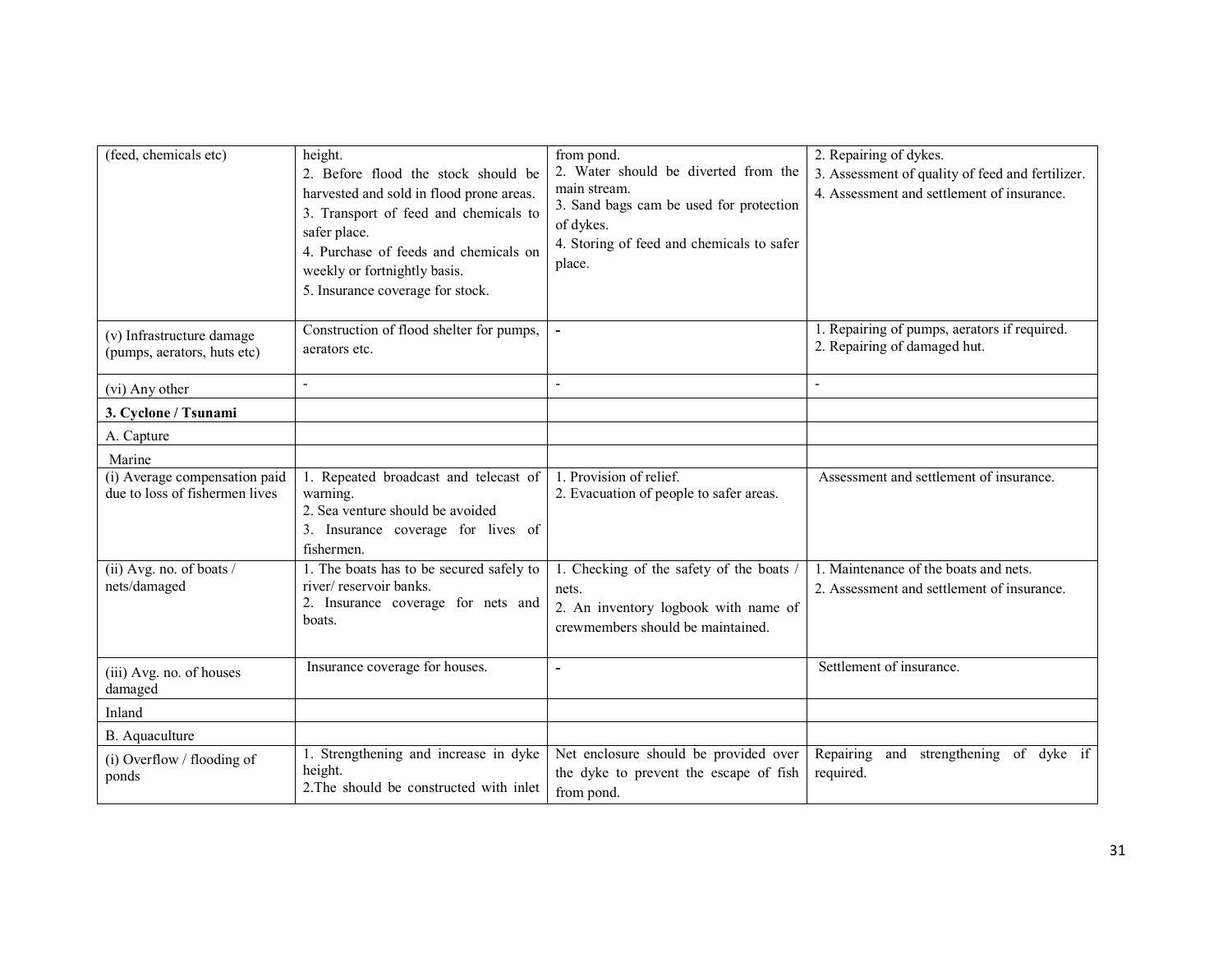|                                                                          | and out let facility.                                                                                                                         |                                                                                                                                                                                                      |                                                                                                                                                                                                                        |
|--------------------------------------------------------------------------|-----------------------------------------------------------------------------------------------------------------------------------------------|------------------------------------------------------------------------------------------------------------------------------------------------------------------------------------------------------|------------------------------------------------------------------------------------------------------------------------------------------------------------------------------------------------------------------------|
| (ii) Changes in water quality<br>(fresh water / brackish water<br>ratio) |                                                                                                                                               |                                                                                                                                                                                                      |                                                                                                                                                                                                                        |
| (iii) Health and diseases                                                | $\blacksquare$                                                                                                                                |                                                                                                                                                                                                      | 1. Application of lime and KMnO4.<br>2. Assessment of the health status of fish and<br>accordingly control measure should be taken.<br>3. Control on transport of brooders and seeds.                                  |
| (iv) Loss of stock and inputs<br>(feed, chemicals etc)                   | 1. Strengthening and increase in dyke<br>height.<br>2. Transport of feed and chemicals to<br>safer place.<br>3. Insurance coverage for stock. | 1. Net enclosure should be provided over<br>the dyke to prevent the escape of fish<br>from pond.<br>2. Storing of feed and chemicals to safer<br>place.                                              | 1. Stock assessment and restocking with<br>advanced fingerlings or yearling if required.<br>2. Repairing of dykes.<br>3. Assessment of quality of feed and<br>chemicals.<br>4. Assessment and settlement of insurance. |
| (v) Infrastructure damage<br>(pumps, aerators, shelters/huts<br>etc)     |                                                                                                                                               |                                                                                                                                                                                                      | 1. Repairing of pumps, aerators if required.<br>2. Repairing of damaged hut.                                                                                                                                           |
| 4. Heat wave and cold wave                                               |                                                                                                                                               |                                                                                                                                                                                                      |                                                                                                                                                                                                                        |
| A. Capture                                                               |                                                                                                                                               |                                                                                                                                                                                                      |                                                                                                                                                                                                                        |
| Marine                                                                   |                                                                                                                                               | 1. During hot waves night fishing should<br>be done.<br>2. During hot waves preservation by cold<br>chain should be increased.                                                                       |                                                                                                                                                                                                                        |
| Inland                                                                   |                                                                                                                                               | 1. During hot waves night fishing should<br>be done.<br>2. Preservation by cold chain should be<br>increased during hot waves.                                                                       |                                                                                                                                                                                                                        |
| <b>B</b> . Aquaculture                                                   |                                                                                                                                               |                                                                                                                                                                                                      |                                                                                                                                                                                                                        |
| Changes<br>pond<br>(i)<br>in<br>environment (water quality)              | During hot waves adequate water depth<br>should be maintained.                                                                                | 1. During hot waves mixing of water<br>with fresh water should be done.<br>2. The culture system should be provided<br>with aeration to avoid oxygen depletion<br>due to high temperature during hot |                                                                                                                                                                                                                        |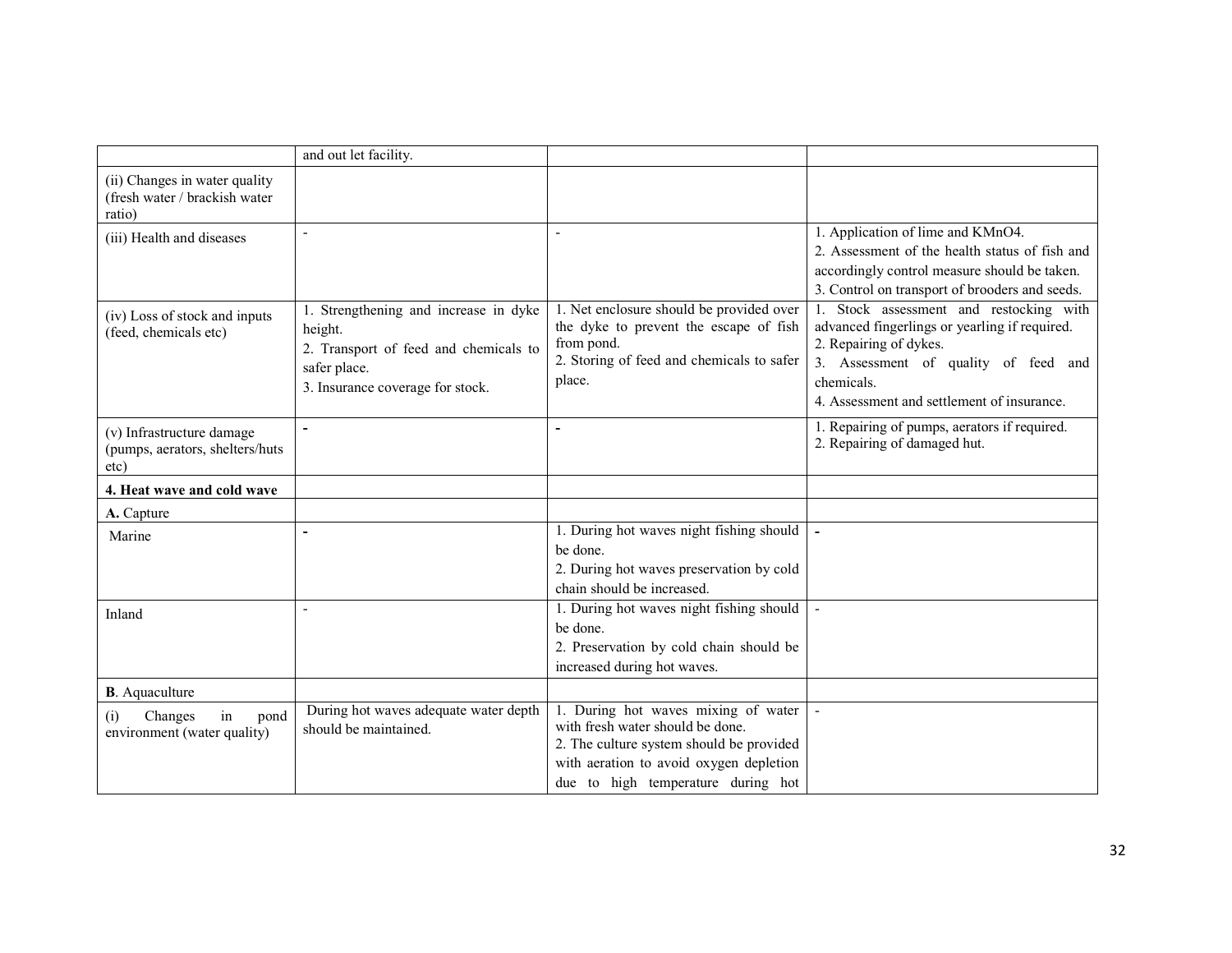|                                                |                                   | waves.<br>3. Partial harvesting can be done to avoid<br>loss of crop.                  |                                                       |
|------------------------------------------------|-----------------------------------|----------------------------------------------------------------------------------------|-------------------------------------------------------|
| Disease<br>Health<br>and<br>(ii)<br>management | Application of lime and turmeric. | 1. Feeding should be stopped.<br>2. If cold waves persists EUS outbreak<br>takes place | Application of CIFAXto contro EUS disease<br>in fish. |